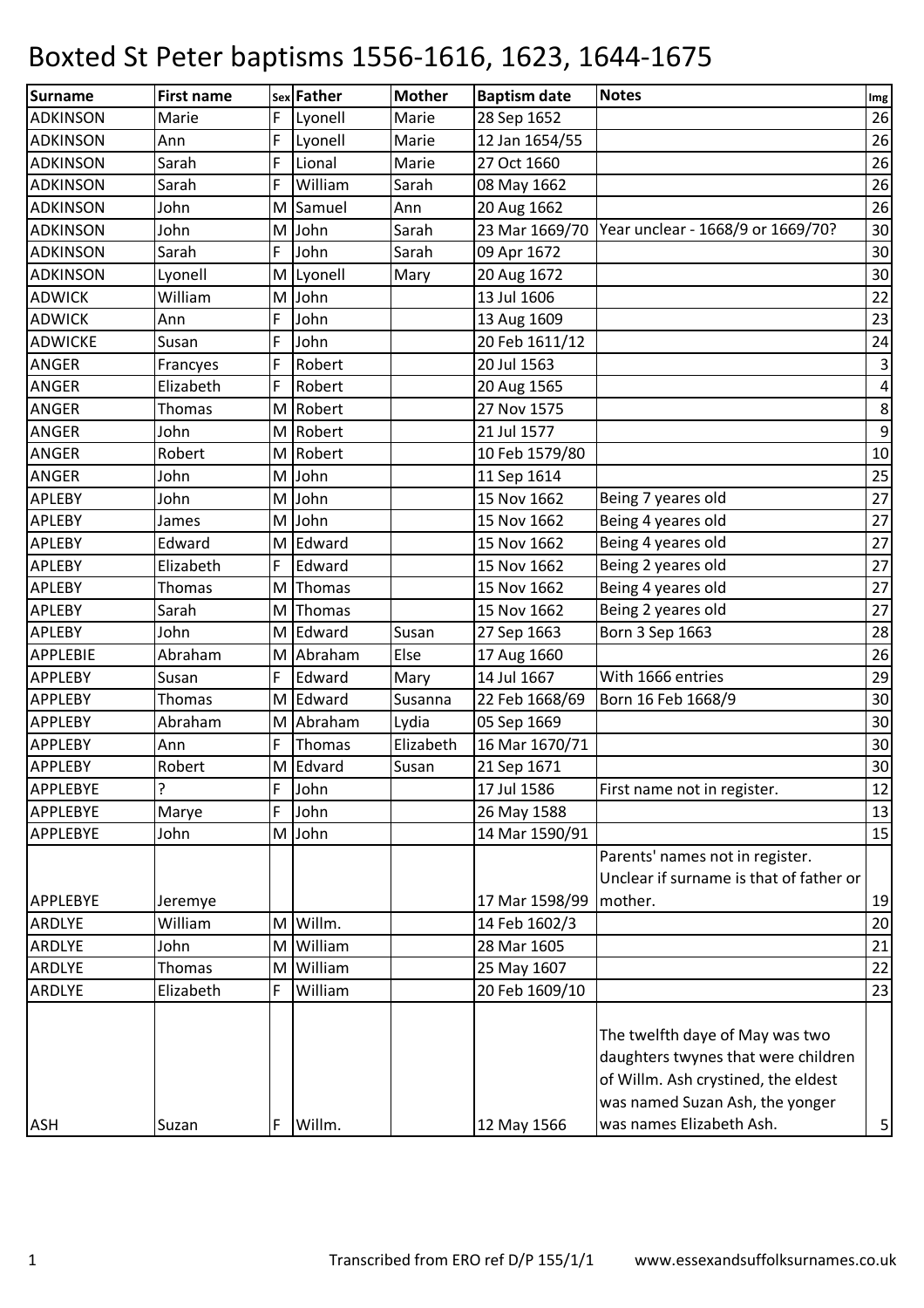| Surname          | <b>First name</b> |             | sex Father | <b>Mother</b> | <b>Baptism date</b> | <b>Notes</b>                              | Img                     |
|------------------|-------------------|-------------|------------|---------------|---------------------|-------------------------------------------|-------------------------|
|                  |                   |             |            |               |                     |                                           |                         |
|                  |                   |             |            |               |                     | The twelfth daye of May was two           |                         |
|                  |                   |             |            |               |                     | daughters twynes that were children       |                         |
|                  |                   |             |            |               |                     | of Willm. Ash crystined, the eldest       |                         |
|                  |                   |             |            |               |                     | was named Suzan Ash, the yonger           |                         |
| ASH              | Elizabeth         | F           | Willm.     |               | 12 May 1566         | was names Elizabeth Ash.                  | $\mathbf{5}$            |
| ASH              | Willyam           |             | M William  |               | 24 Aug 1567         |                                           | $\overline{\mathbf{5}}$ |
| ASH              | Joan              | F           | William    |               | 18 Sep 1569         |                                           | $6 \mid$                |
| <b>ASH</b>       | Thomas            |             | M Willyam  |               | 27 Apr 1572         |                                           | 7                       |
|                  |                   |             |            |               |                     | Surname also written as Adkynson in       |                         |
| <b>ATKINSON</b>  | John              |             | M John     |               | 20 Aug 1615         | same entry.                               | 25                      |
| <b>ATKINSON</b>  | Martha            | F           | William    |               | 15 Nov 1662         | Being 15 yeares old                       | 27                      |
|                  |                   |             |            |               |                     | Of age 24 years (on a small slip of       |                         |
|                  |                   |             |            |               |                     | paper tucked into the register. On        |                         |
|                  |                   |             |            |               |                     | reverse is baptism on same day of         |                         |
|                  |                   |             |            |               |                     | John son of John Atkinson. "Being"        |                         |
|                  |                   |             |            |               |                     | but no age entered. Is this an actual     |                         |
|                  |                   |             |            |               |                     | baptism, or was it in error and           |                         |
|                  |                   |             |            |               |                     | Samuel son of John is the correct         |                         |
| <b>ATKINSON</b>  | John              |             | M Samuel   | Ann           | 20 Aug 1661         | name?)                                    | 27                      |
|                  |                   |             |            |               |                     |                                           |                         |
|                  |                   |             |            |               |                     | This says "Being" but no age added.       |                         |
|                  |                   |             |            |               |                     | Entered on a small slip of paper          |                         |
|                  |                   |             |            |               |                     | tucked into the register. On reverse is   |                         |
|                  |                   |             |            |               |                     | baptism of Samuel son of John and         |                         |
|                  |                   |             |            |               |                     | Ann Atkinson, aged 24. Is the baptism     |                         |
|                  |                   |             |            |               |                     | of John son of John a mistake and         |                         |
|                  |                   |             |            |               |                     | should be the baptism of Samuel on        |                         |
| <b>ATKINSON</b>  | John              |             | M John     |               | 20 Aug 1661         | the reverse?                              | 28                      |
| <b>ATKINSON</b>  | Martha            | $\mathsf F$ | Lyonel     | Mary          | 03 Jul 1664         |                                           | 29                      |
| <b>ATKINSON</b>  | Messine John      |             | M Lyonel   | Mary          | 28 Jan 1666/67      |                                           | 29                      |
| <b>ATKYNSON</b>  | John              |             | M John     |               | 22 Sep 1590         |                                           | 15                      |
| <b>ATKYNSON</b>  | Rychard           |             | M John     |               | 19 Nov 1595         |                                           | 17                      |
| <b>ATKYNSONN</b> | ς                 |             | M John     |               | 27 Feb 1592/93      | First name not in register.               | 16                      |
|                  |                   |             |            |               |                     |                                           |                         |
|                  |                   |             |            |               |                     | Surname is Barker or Backer? (at this     |                         |
|                  |                   |             |            |               |                     | time, a 'c' looks like a modern 'r'. The  |                         |
|                  |                   |             |            |               |                     | c or r in this name doesn't look like an  |                         |
|                  |                   |             |            |               |                     | 'r' from this period but a 'c' -          |                         |
|                  |                   |             |            |               |                     | however, it could be an 'r' as 'Backer'   |                         |
|                  |                   |             |            |               |                     | doesn't seem quite right). Parents'       |                         |
|                  |                   |             |            |               |                     | names not in register. Unclear if         |                         |
| BA[CR]KER        | Willyam           |             |            |               | 20 Jul 1560         | surname is that of father or mother.      | 3                       |
|                  |                   |             |            |               |                     |                                           |                         |
|                  |                   |             |            |               |                     | Full date not in register. Parents' first |                         |
|                  |                   |             |            |               |                     | names not in register - unclear if        |                         |
| <b>BACKLER</b>   | Barsabye          | F           | ļ?         |               | * * 1585            | surname is that of mother or father.      | 12                      |
| <b>BAKER</b>     | John              |             | M Willm.   |               | 19 Jan 1583/84      |                                           | 11                      |
| <b>BAKER</b>     | Sarae             | F           | Thomas     |               | 04 Sep 1586         |                                           | 12                      |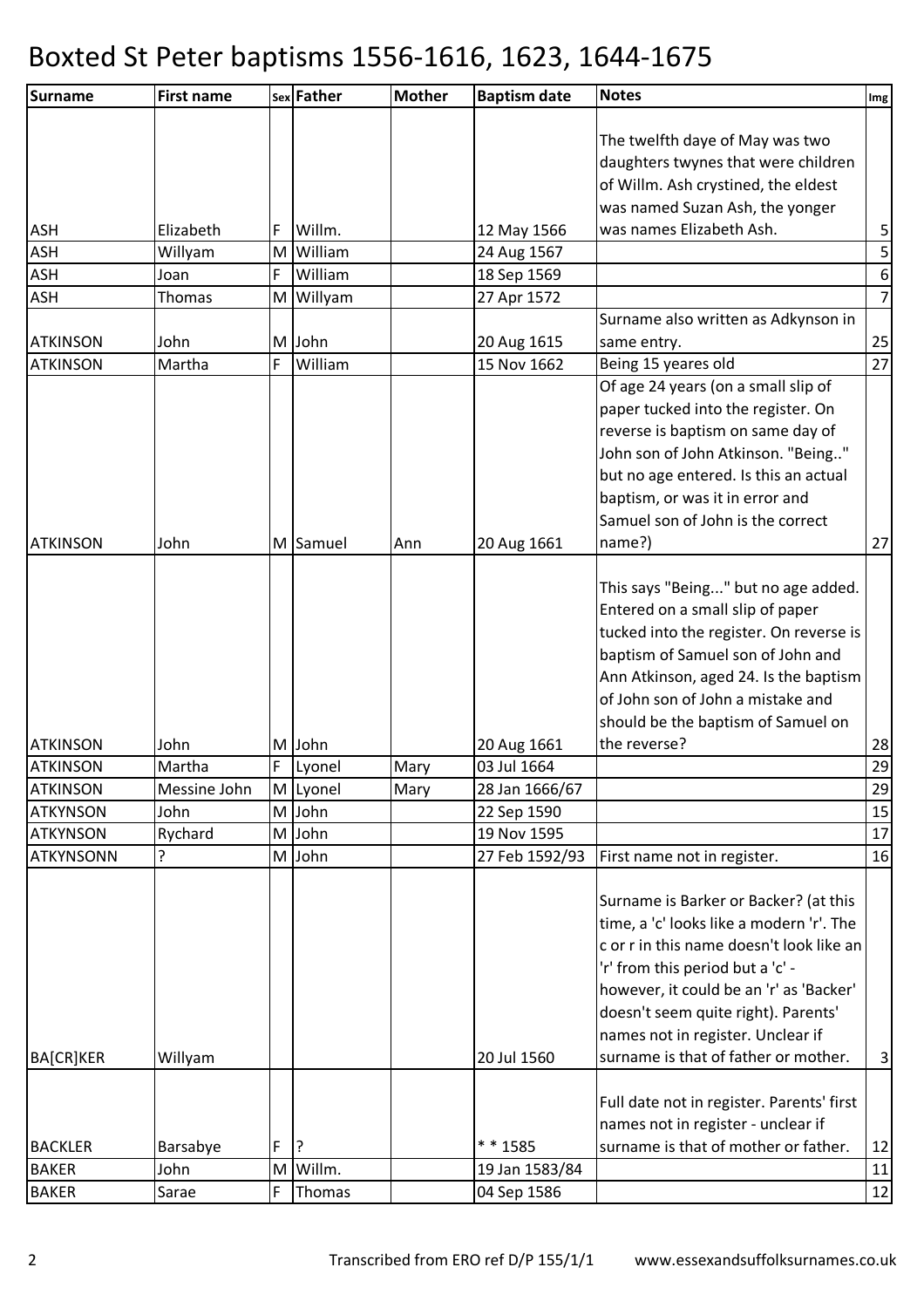| <b>Surname</b>               | <b>First name</b> |   | sex Father       | <b>Mother</b> | <b>Baptism date</b>           | <b>Notes</b>                                                                                                      | $\mathop{\textsf{Img}}$ |
|------------------------------|-------------------|---|------------------|---------------|-------------------------------|-------------------------------------------------------------------------------------------------------------------|-------------------------|
| <b>BAKER</b>                 | Robert            |   | M Willm.         |               | 25 Apr 1588                   |                                                                                                                   | 13                      |
| <b>BAKER</b>                 | Barsebae          | F | Willm.           |               | 24 Jul 1597                   |                                                                                                                   | 18                      |
| <b>BAKER</b>                 | Edward            |   | M William        |               | 02 Aug 1604                   |                                                                                                                   | 21                      |
| <b>BAKER</b>                 | Thomas            |   | M Willm.         |               | 21 Jul 1605                   |                                                                                                                   | 21                      |
| <b>BAKER</b>                 | John              |   | M William        |               | 29 Jun 1606                   |                                                                                                                   | 22                      |
| <b>BAKER</b>                 | John              |   | M John           |               | 03 Oct 1607                   |                                                                                                                   | 22                      |
| <b>BAKER</b>                 | John              |   | M John           |               | 08 Dec 1607                   | Father's occ: a weaver                                                                                            | 22                      |
| <b>BAKER</b>                 | Thomas            |   | M John           |               | 08 Mar 1609/10                |                                                                                                                   | 23                      |
| <b>BAKER</b>                 | William           |   | M John           |               | 31 Jan 1610/11                | Father's occ: a laborere                                                                                          | 23                      |
| <b>BAKER</b>                 | Marye             | F | John             |               | 09 Sep 1612                   |                                                                                                                   | 24                      |
| <b>BAKER</b>                 | Elizabeth         | F | John             |               | 26 Dec 1614                   |                                                                                                                   | 25                      |
| <b>BAKER</b>                 | Priscillye        | F | John             |               | 19 Jan 1616/17                |                                                                                                                   | 25                      |
| <b>BAKER</b>                 | Joseph            |   | M Joseph         | Martha        | 26 Apr 1663                   | Joseph filius populi and of Martha<br>Baker, the supposed sonne of Joseph<br>Procter of Wickham-brooke in Suffolk | 28                      |
| <b>BAKES</b>                 | William           |   | M William        |               | 03 Sep 1592                   |                                                                                                                   | 16                      |
| <b>BARNES</b>                | Rachall           | F | Robert           |               | 23 Nov 1564                   |                                                                                                                   | $\pmb{4}$               |
| <b>BARNES</b>                | Robert            |   | M Robert         |               | 14 Apr 1567                   |                                                                                                                   | 5                       |
|                              |                   |   |                  |               |                               | Child's name and gender not in                                                                                    |                         |
| <b>BARNES</b>                | ?                 |   | Sydrake          |               | 02 Sep 1582                   | register.                                                                                                         | 11                      |
| <b>BARNES</b>                | John              |   | M Sydrake        |               | 27 Aug 1587                   |                                                                                                                   | 13                      |
| <b>BARNES</b>                | Fayth             | F | Sydrake          |               | 16 Feb 1590/91                |                                                                                                                   | 15                      |
| <b>BARNES</b>                | Ann               | F | Sydrake          |               | 02 Sep 1593                   |                                                                                                                   | 16                      |
| <b>BEACHAM</b>               | Agnes             | F |                  | Prudence      | 27 Mar 1570                   | <b>Base</b>                                                                                                       | $\boldsymbol{6}$        |
| <b>BEMIS</b>                 | Sarah             | F | Isaac            | Sarah         |                               | Birth only. Born 8 Nov 1666                                                                                       | 29                      |
| <b>BEMIS</b>                 | Mary              | F | Isaack           |               | 15 Jan 1667/68                | Baptised on day of birth.                                                                                         | 30                      |
| <b>BEMIS</b>                 | Elisabeth         | F | Isaac            | Sarah         | 05 Sep 1669                   | Baptised on day of birth                                                                                          | 30                      |
| <b>BENTLEY</b>               | Margret           | F | Anthony          |               | 01 Oct 1588                   |                                                                                                                   | 13                      |
| <b>BENTLEY</b>               | Suzan             | F | Anthonye         |               | 28 Dec 1591                   |                                                                                                                   | 15                      |
| <b>BENTLYE</b>               | Sara              | F | Anthonye         |               | 06 May 1593                   |                                                                                                                   | 16                      |
| <b>BEVIS</b>                 | Isaac             |   | M Isaac          | Sarah         | 15 Oct 1665                   |                                                                                                                   | 29                      |
| <b>BLYTH</b>                 | Thomas            |   | M Thomas         | Martha        | 24 Mar 1671/72                |                                                                                                                   | 30                      |
| <b>BOGAS</b>                 | Margret           | F | John             |               | 07 Apr 1590                   |                                                                                                                   | 14                      |
| <b>BOGAS</b><br><b>BOGAS</b> | Robert<br>William |   | M John<br>M John |               | 14 Mar 1591/92<br>17 Oct 1594 |                                                                                                                   | 15<br>17                |
| <b>BOGGAS</b>                | Ann               | F | John             |               | 07 Mar 1587/88                |                                                                                                                   | 13                      |
| <b>BONE</b>                  | Ann               | F | Robert           |               | 29 Aug 1613                   |                                                                                                                   | 24                      |
| <b>BONGER</b>                | Rychard           |   | M Thomas         |               | 08 Jan 1604/5                 |                                                                                                                   | 21                      |
| <b>BOONE</b>                 | John              |   | M John           |               | 13 Feb 1564/65                |                                                                                                                   | $\overline{a}$          |
| <b>BOONE</b>                 | Alice             | F | John             |               | 27 Jul 1567                   |                                                                                                                   | $\mathsf S$             |
| <b>BORAM</b>                 | Ann               | F | Clement          |               | 25 Mar 1576                   |                                                                                                                   | $\infty$                |
| <b>BRADLEY</b>               | Beniamyn          |   | M Willm.         |               | 07 Sep 1589                   |                                                                                                                   | 14                      |
| <b>BRADLEY</b>               | Joseph            |   | M William        |               | 23 Jul 1592                   |                                                                                                                   | 16                      |
| <b>BRADLEY</b>               | Sara              | F | William          |               | 03 Aug 1595                   |                                                                                                                   | $17\,$                  |
| <b>BRADLEY</b>               | Abraham           |   | M Willm.         |               | 30 Apr 1598                   |                                                                                                                   | 18                      |
| <b>BRADLEY</b>               | William           |   | M John           | Rose          | 30 Jan 1647/48                |                                                                                                                   | 26                      |
| <b>BRADLEY</b>               | Rose              | F | John             | Rose          | 14 Jul 1650                   |                                                                                                                   | 26                      |
| <b>BRADLEY</b>               | Martha            | F | John             | Rose          | 29 Dec 1652                   |                                                                                                                   | 26                      |
|                              |                   |   |                  |               |                               |                                                                                                                   |                         |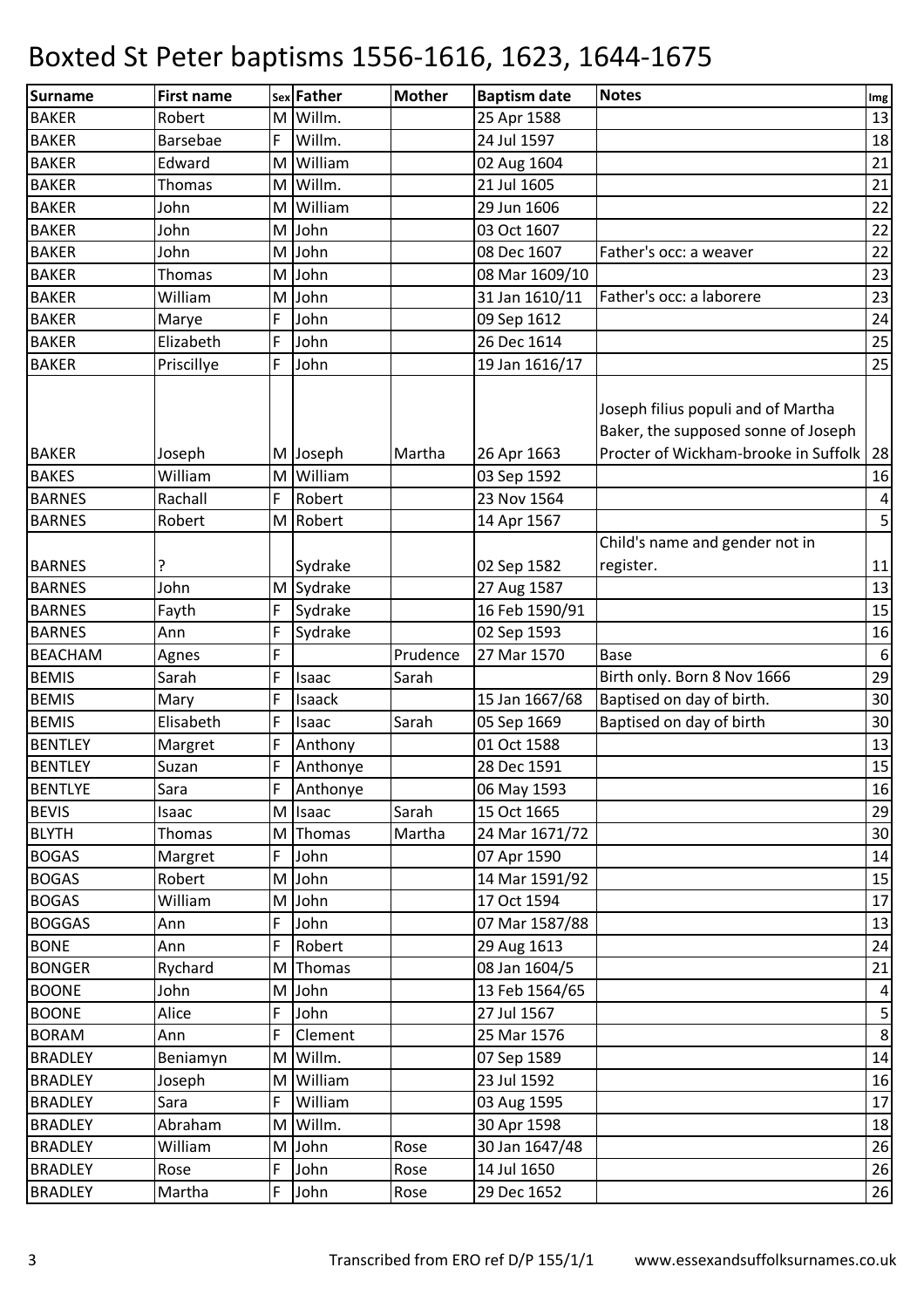| <b>Surname</b>                | <b>First name</b> |        | sex Father  | <b>Mother</b> | <b>Baptism date</b>        | <b>Notes</b>                                                                                                                                                                               | Img            |
|-------------------------------|-------------------|--------|-------------|---------------|----------------------------|--------------------------------------------------------------------------------------------------------------------------------------------------------------------------------------------|----------------|
| <b>BRADLEY</b>                | Ann               | F      | John        | Rose          | 23 Mar 1654/55             |                                                                                                                                                                                            | 26             |
| <b>BRADLY</b>                 | John              |        | M John      | Rose          | 23 Mar 1644/45             |                                                                                                                                                                                            | 25             |
| <b>BRADLY</b>                 | Thomas            |        | M John      | Rose          | 28 Sep 1658                |                                                                                                                                                                                            | 26             |
| <b>BRADLYE</b>                | William           |        | M John      |               | 11 Aug 1607                |                                                                                                                                                                                            | 22             |
| <b>BRADLYE</b>                | John              |        | M John      |               | 24 Oct 1610                |                                                                                                                                                                                            | 23             |
| <b>BRADLYE</b>                | William           |        | M William   |               | 29 Oct 1610                |                                                                                                                                                                                            | 23             |
| <b>BRADLYE</b>                | Martha            | F      | John        |               | 02 Aug 1613                |                                                                                                                                                                                            | 24             |
|                               |                   |        |             |               |                            |                                                                                                                                                                                            |                |
| <b>BRADLYE</b>                | John              |        | M William   |               | 21 Oct 1613                | Son of William Bradlye the yonger                                                                                                                                                          | 25             |
| <b>BRADLYE</b>                | Beniamyn          |        | M Willm.    |               | 31 Mar 1616                |                                                                                                                                                                                            | 25             |
| <b>BRADLYE</b>                | Thomas            |        | M John      |               | 12 Aug 1616                |                                                                                                                                                                                            | 25             |
|                               |                   |        |             |               |                            | Parents' names not in register.                                                                                                                                                            |                |
|                               |                   |        |             |               |                            | Unclear if surname is that of father or                                                                                                                                                    |                |
| <b>BRAND</b>                  | Elizabeth         | F      | ?           |               | 01 Nov 1580                | mother.                                                                                                                                                                                    | 10             |
| <b>BRETON</b>                 | John              |        | M John      |               | 09 Apr 1623                |                                                                                                                                                                                            | 28             |
| <b>BRETTEN</b>                | Ann               | F      | Thomas      |               | 27 Dec 1585                |                                                                                                                                                                                            | 12             |
| <b>BRETTEN</b>                | John              |        | M Thomas    |               | 08 Dec 1588                |                                                                                                                                                                                            | 14             |
| <b>BRETTEN</b>                | Thomas            |        |             |               | 28 Mar 1594                | Thomas and Alyce Bretten, twines (no<br>parents' names in register - unclear if<br>surname is that of mother or father)                                                                    | 17             |
|                               |                   |        |             |               |                            |                                                                                                                                                                                            |                |
| <b>BRETTEN</b>                | Alyce             |        |             |               | 28 Mar 1594                | Thomas and Alyce Bretten, twines (no<br>parents' names in register - unclear if<br>surname is that of mother or father)                                                                    | 17             |
| <b>BRIDGES</b>                | John              |        | M John      |               | 08 Nov 1579                |                                                                                                                                                                                            | 10             |
| <b>BRIGD</b><br><b>BROCK</b>  | Jeffrye           |        | M Robert    |               | 17 Dec 1665<br>14 Jun 1573 | Goodman Brigd's child (no first<br>names. Entered on inside back cover)                                                                                                                    | 62<br>7        |
| <b>BROCK</b>                  | Francyes          | F      | 3           |               | 27 Nov 1577                | Parents' names not in register.<br>Unclear if surname is that of father or<br>mother.                                                                                                      | $\overline{9}$ |
| <b>BROND</b>                  | Marye             | F      | Robert      |               | 08 Nov 1582                | Daughter of Robert Brond in the<br>wood                                                                                                                                                    | 11             |
| <b>BROND</b>                  |                   | $M$ ?  |             |               | 01 Apr 1587                | Son and Elizabeth daughter of Brond<br>(parents' first names not in register.<br>Unclear if surname is that of mother<br>or father. The son's first name isn't in<br>the register either.) | 13             |
| <b>BROND</b><br><b>BROOKE</b> | Elizabeth<br>Mary | F<br>F | ?<br>Robert | Sarah         | 01 Apr 1587<br>21 Jun 1646 | Son and Elizabeth daughter of Brond<br>(parents' first names not in register.<br>Unclear if surname is that of mother<br>or father. The son's first name isn't in<br>the register either.) | 13<br>25       |
| <b>BRYDGES</b>                | Willm.            |        | M John      |               | 12 Jan 1577/78             |                                                                                                                                                                                            |                |
|                               |                   |        |             |               |                            |                                                                                                                                                                                            | $\overline{9}$ |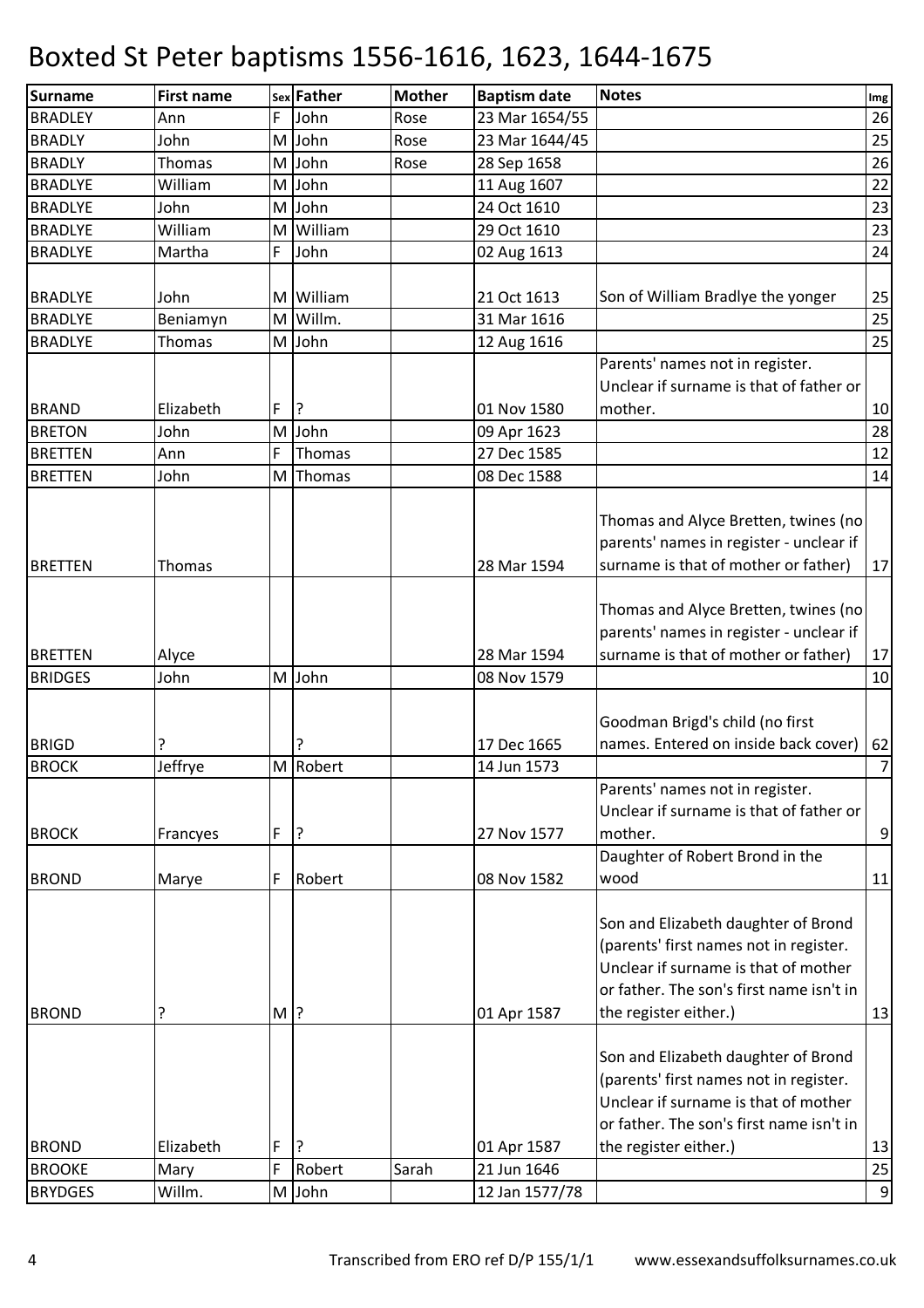| <b>Surname</b>   | <b>First name</b> |        | sex Father  | <b>Mother</b> | <b>Baptism date</b> | <b>Notes</b>                                                               | Img            |
|------------------|-------------------|--------|-------------|---------------|---------------------|----------------------------------------------------------------------------|----------------|
| <b>BURNBY</b>    | Audry             | F      | William     |               | 11 Sep 1606         |                                                                            | 22             |
| <b>BURNBYE</b>   | Thomas            |        | M Willm.    |               | 01 Nov 1601         |                                                                            | 20             |
| <b>BURNBYE</b>   | Joseph            |        | M William   |               | 15 May 1604         |                                                                            | 21             |
| <b>BURNBYE</b>   | Suzan             | F      | William     |               | 19 Feb 1608/9       |                                                                            | 23             |
| <b>BURNDISH</b>  | John              |        | M Gorge     |               | 21 Dec 1573         |                                                                            | $\overline{7}$ |
| <b>BURNDISH</b>  | George            |        | M George    |               | 20 Nov 1575         |                                                                            | $\,8\,$        |
| <b>BURNDISH</b>  | George            |        | M George    |               | 28 Feb 1579/80      |                                                                            | $10\,$         |
| <b>BURNDISH</b>  | Joseph            |        | M George    |               | 21 Jan 1583/84      |                                                                            | 12             |
| <b>BURNDISH</b>  | Elizabeth         | F      | George      |               | 01 May 1585         |                                                                            | 12             |
|                  |                   |        |             |               |                     | Parents' names not in register.<br>Unclear if surname is that of father or |                |
| <b>BURNDISH</b>  | Rober             |        |             |               | 14 Apr 1588         | mother.                                                                    | 13             |
| <b>BURNDISH</b>  | Rychard           |        | M George    |               | 02 Apr 1592         |                                                                            | 15             |
| <b>BURNDISHE</b> | Prudence          | F      | George      |               | 29 Sep 1577         |                                                                            | $\overline{9}$ |
| <b>BUTCHER</b>   | William           |        | M Thomas    | Elizabeth     | 20 Jan 1671/72      | William and Gabriel twins sons of                                          | 30             |
| <b>BUTCHER</b>   | Gabriel           |        | M Thomas    | Elizabeth     | 20 Jan 1671/72      | William and Gabriel twins sons of                                          | 30             |
| <b>BUTTALL</b>   | Temporance        | F      | Zacharye    |               | 26 Feb 1611/12      | With 1612 baptisms.                                                        | 24             |
|                  |                   |        |             |               |                     | Parents' names not in register.                                            |                |
|                  |                   |        |             |               |                     | Unclear if surname is that of father or                                    |                |
| <b>BYFORD</b>    | <b>Bryant</b>     | $M$ ?  |             |               | 30 Oct 1569         | mother.                                                                    | $6 \mid$       |
|                  |                   |        |             |               |                     |                                                                            |                |
| <b>CAGE</b>      | Grace             | F      | ?           | Grace         | 25 Aug 1661         | Father's first name not in register.                                       | 26             |
|                  |                   |        |             |               |                     | Parents' names not in register.<br>Unclear if surname is that of father or |                |
| <b>CARDYE</b>    | John              | $M$  ? |             |               | 18 Mar 1575/76      | mother.                                                                    | 8 <sup>1</sup> |
| CARR             | Hester            | F      | Nathaniel   | Ann           | 28 Dec 1656         |                                                                            | 26             |
| <b>CARR</b>      | Ezekias           |        | M Nathaneel | Ann           | 21 Apr 1661         |                                                                            | 26             |
| <b>CARR</b>      | Hesther           | F      | Nathaneell  | Anne          | 27 Mar 1664         |                                                                            | 29             |
| CARR             | Robert            |        | M Nathaniel | Anne          | 27 May 1666         |                                                                            | 29             |
| <b>CARR</b>      | David             |        | Nathaniel   |               | 05 Sep 1669         | David and Ann twins the children of                                        | 30             |
| <b>CARR</b>      | Ann               |        | Nathaniel   |               | 05 Sep 1669         | David and Ann twins the children of                                        | 30             |
| CASON            | Ann               | F      | Thomas      |               | 21 Jan 1605/6       |                                                                            | 22             |
| CASON            | Alice             | F      | Thomas      |               | 20 Dec 1607         |                                                                            | 22             |
|                  |                   |        |             |               |                     | Daughter of Alys Pratt a bastard the                                       |                |
| CASON            | Suzan             | F      | Thomas      | Alys          | 29 May 1609         | reputed father was Thomas Cason                                            | 23             |
| CASON            | Thomas            |        | M Thomas    |               | 27 Jun 1613         |                                                                            | 24             |
| CASON            | John              |        | M Joseph    |               | 15 Nov 1662         | Being 16 yeares old                                                        | 26             |
| CASON            | Sarah             | F      | Joseph      |               | 15 Nov 1662         | Being about 6 yeares old                                                   | 26             |
| CASON            | Hannah            | F      | Joseph      | Elizabeth     | 09 Apr 1663         |                                                                            | 28             |
| CASONE           | Joseph            |        | M Thomas    |               | 13 May 1611         |                                                                            | 24             |
| CHA[W_]D         | James             | M      | Robert      |               | 15 Nov 1662         | Being 7 yeares old                                                         | 27             |
| CHADD            | Anne              | F      | Robert      | Anne          | 19 Jan 1663/64      |                                                                            | 29             |
| <b>CHANDLER</b>  | Alys              | F      | Hughe       |               | 02 Feb 1565/66      |                                                                            | 4              |
| <b>CHANDLER</b>  | Joane             | F      | Lanceolate  |               | 18 Mar 1570/71      |                                                                            | $6 \mid$       |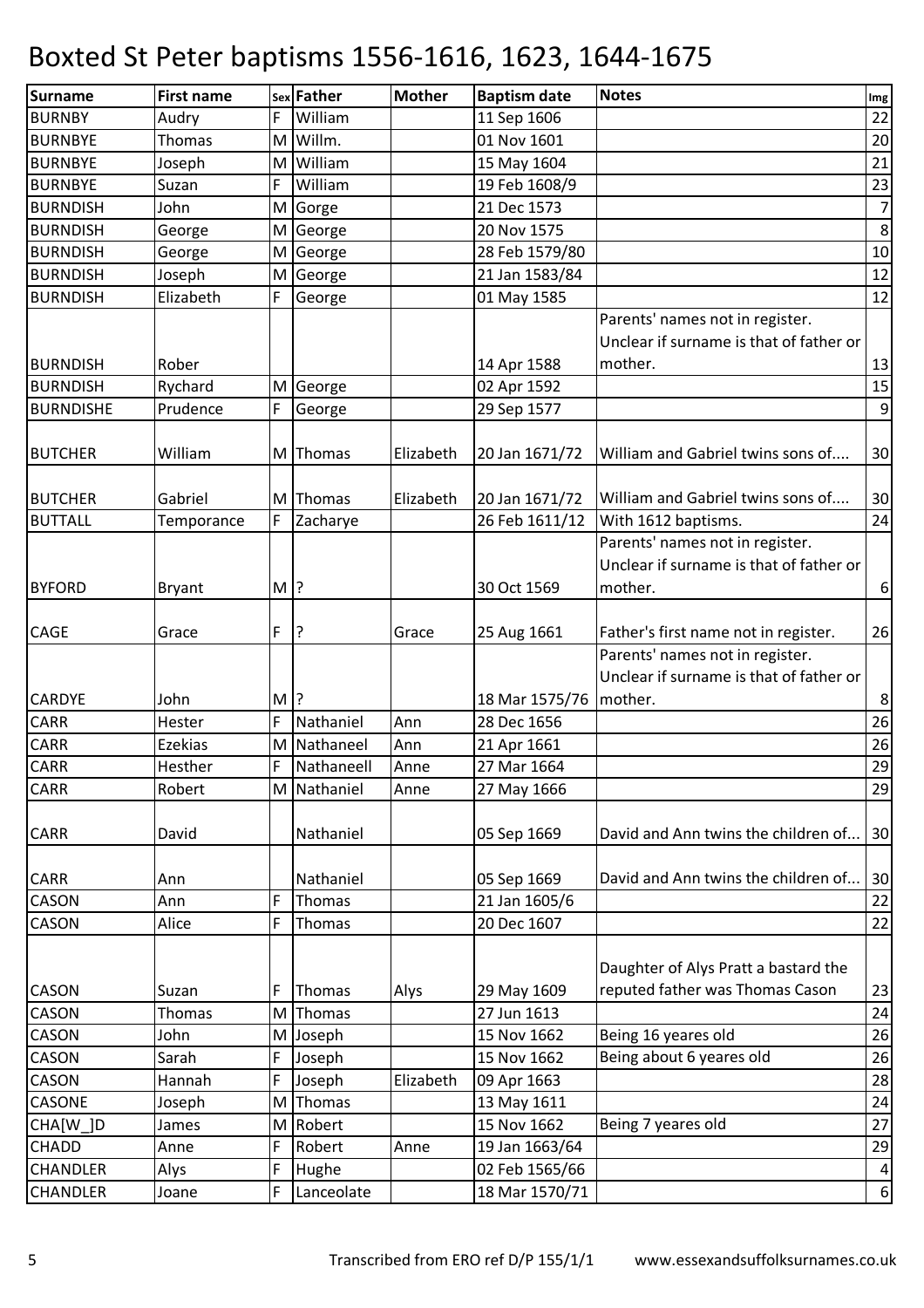| Surname            | <b>First name</b> |   | sex Father   | <b>Mother</b> | <b>Baptism date</b> | <b>Notes</b>                                                                                                     | Img              |
|--------------------|-------------------|---|--------------|---------------|---------------------|------------------------------------------------------------------------------------------------------------------|------------------|
| <b>CHASE</b>       | Marye             | F | Allyn        |               | 14 Oct 1565         |                                                                                                                  | $\pmb{4}$        |
| <b>CHASE</b>       | John              |   | M Allyn      |               | 29 Jan 1569/70      |                                                                                                                  | $\boldsymbol{6}$ |
| <b>CHASE</b>       | Rychard           |   | M Rychard    |               | 10 Jul 1575         |                                                                                                                  | $\bf 8$          |
| <b>CHASE</b>       | William           |   | M Rychard    |               | 16 Nov 1578         |                                                                                                                  | $\overline{9}$   |
| <b>CHASE</b>       | Tabitha           | F | Richard      |               | 04 Dec 1580         |                                                                                                                  | 10               |
| <b>CHASE</b>       | Robert            |   | M Richard    |               | 12 Aug 1582         |                                                                                                                  | 11               |
| <b>CHASE</b>       | Robert            |   | M Rychard    |               | 16 Apr 1593         |                                                                                                                  | 16               |
| <b>CHASE</b>       | Phillip           |   | M Rychd.     |               | 01 Jun 1595         |                                                                                                                  | 17               |
| <b>CHASE</b>       | Abygaill          | F | John         |               | 14 Mar 1601/2       |                                                                                                                  | 20               |
| <b>CHASE</b>       | Allyn             |   | M John       |               | 01 Sep 1603         |                                                                                                                  | 21               |
|                    |                   |   |              |               |                     |                                                                                                                  |                  |
| <b>CHASE</b>       | John              |   | M John       |               | 22 Jun 1606         | Son of the late John Chase deceased                                                                              | 22               |
| <b>CHASE</b>       | Tabitha           | F | Richard      |               | 31 Aug 1606         |                                                                                                                  | 22               |
| <b>CHASE</b>       | Sara              | F | Robert       |               | 14 Dec 1606         |                                                                                                                  | 22               |
|                    |                   |   |              |               |                     | Parents' names not in register.                                                                                  |                  |
|                    |                   |   |              |               |                     | Unclear if surname is that of father or                                                                          |                  |
| <b>CHETINGTONN</b> | Margret           | F | $\mathsf{P}$ |               | 16 Jun 1580         | mother.                                                                                                          | 10               |
| <b>CHILLEN</b>     | Rychard           |   | M Steven     |               | 09 May 1591         |                                                                                                                  | 15               |
| <b>CHILLIN</b>     | Mary              | F | John         | Mary          | 13 Jul 1665         |                                                                                                                  | 29               |
|                    |                   |   |              |               |                     |                                                                                                                  |                  |
|                    |                   |   |              |               |                     | Chillins child (date unclear - possibly                                                                          |                  |
| <b>CHILLIN</b>     | 5.                |   | ?            |               | ** 1666             | 1666. Entered on inside back cover)                                                                              | 62               |
| <b>CHILLON</b>     | Ann               | F | Steven       |               | 19 Jan 1596/97      |                                                                                                                  | 18               |
|                    |                   |   |              |               |                     | Written on very narrow fly leaf at the                                                                           |                  |
|                    |                   |   |              |               |                     | front of the register. Very challenging                                                                          |                  |
| CHILLOODE?         | Als?              | F | George?      |               | * * 1673            | to read.                                                                                                         | $\mathbf{1}$     |
| <b>CLARCK</b>      | Elizabeth         | F | John         |               | 05 Feb 1575/76      |                                                                                                                  | 8                |
| <b>CLARCK</b>      | William           |   | M John       |               | 02 Nov 1602         | Abode: Tarling                                                                                                   | 20               |
| <b>CLARCKE</b>     | Joane             | F | John         |               | 23 May 1570         |                                                                                                                  | $\boldsymbol{6}$ |
| <b>CLARKE</b>      |                   | F | John         |               | 29 Oct 1610         | Daughter of Mr John Clarke was<br>baptized at Rivers hall by a strange<br>mynister. (first name not in register) | 23               |
| <b>CLARKE</b>      | Margarete         | F | John         |               | 26 Apr 1612         | Daughter of Mr John Clarke                                                                                       | 24               |
| <b>CLARKE</b>      | John              |   | M John       | Mary          | 22 Feb 1671/72      |                                                                                                                  | 30               |
| <b>CLEARCKE</b>    | Suzan             | F | John         |               | 11 Oct 1579         |                                                                                                                  | 10               |
| <b>CLEARE</b>      | Bartholomew       |   | M Beniamyne  |               | 09 Jun 1583         |                                                                                                                  | 11               |
| <b>CLEARE</b>      | Agnes             | F | Beniamyn     |               | 09 Aug 1591         |                                                                                                                  | 15               |
| <b>CLEARE</b>      | Ann               | F | Anthonye     |               | 01 Sep 1595         |                                                                                                                  | 17               |
| <b>CLEARKE</b>     | Eunica            | F | John         |               | 24 Nov 1583         |                                                                                                                  | 11               |
| <b>CLEERE</b>      | Willm.            | М | Beniamyn     |               | 11 Mar 1580/81      |                                                                                                                  | 10               |
| <b>CLEERE</b>      | Francyes          |   | Beniamyn     |               | 09 May 1585         |                                                                                                                  | 12               |
| <b>CLEERE</b>      | Amye              | F | Anthonye     |               | 31 Jan 1596/97      |                                                                                                                  | 18               |
| <b>CLEERE</b>      | Elizabeth         | F | Anthonye     |               | 17 Dec 1599         |                                                                                                                  | 19               |
| <b>CLEERE</b>      | Beniamyn          |   | M Anthonye   |               | 16 Feb 1601/2       |                                                                                                                  | 20               |
| <b>CLEERE</b>      | Mary              | F | Anthonye     |               | 18 Oct 1603         |                                                                                                                  | 21               |
| <b>CLEERE</b>      | Anthonye          |   | M Anthony    |               | 30 Jun 1607         |                                                                                                                  | 22               |
| <b>CLEERE</b>      | William           |   | M Anthony    |               | 11 Dec 1609         |                                                                                                                  | 23               |
| <b>CLOPTONE</b>    | William           |   | M Watere     |               | 19 Oct 1613         | Son of Mr Watere Cloptone                                                                                        | 25               |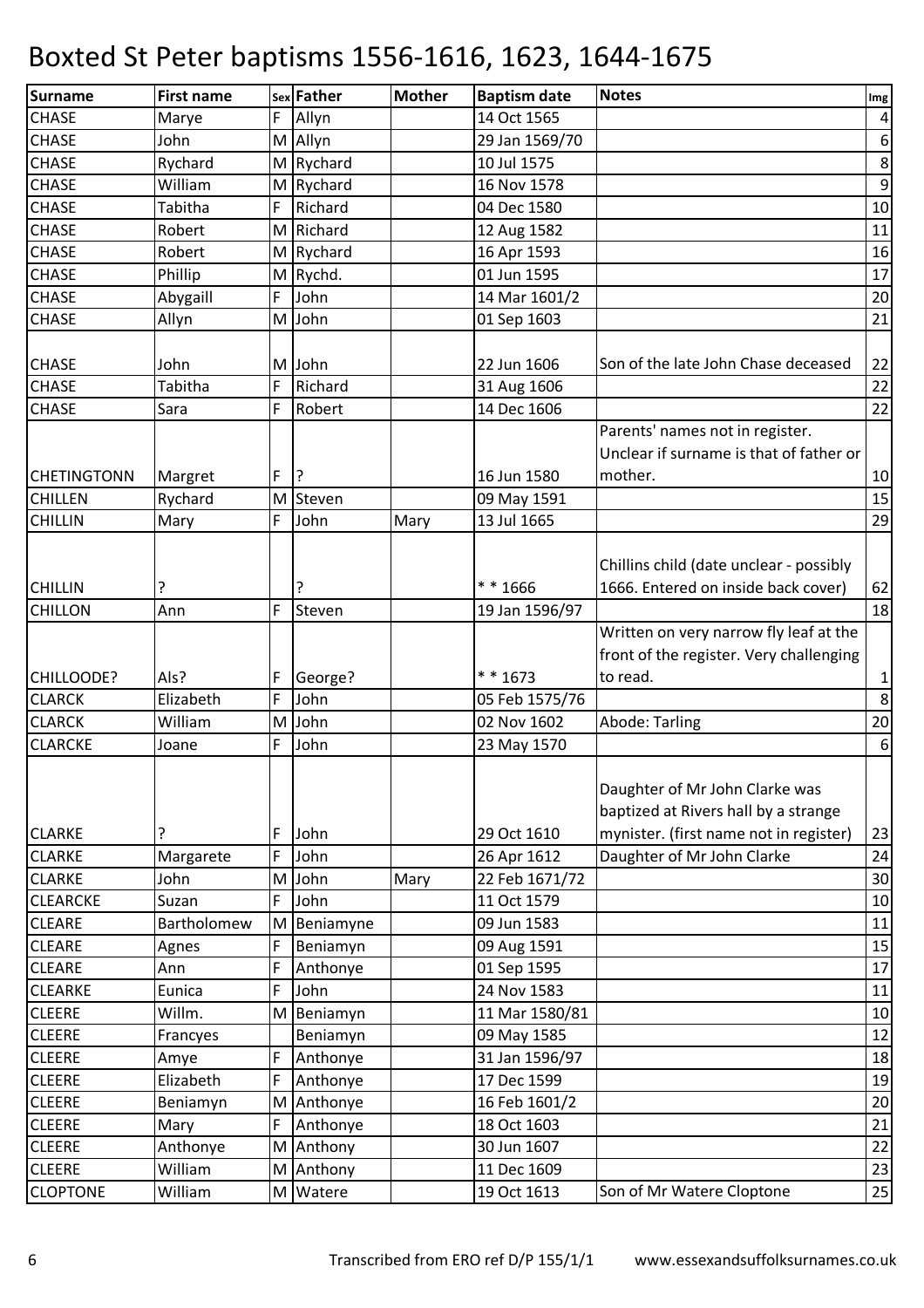| Surname             | <b>First name</b>     |       | sex Father     | <b>Mother</b> | <b>Baptism date</b>        | <b>Notes</b>                            | Img                     |
|---------------------|-----------------------|-------|----------------|---------------|----------------------------|-----------------------------------------|-------------------------|
|                     |                       |       |                |               |                            |                                         |                         |
|                     |                       |       |                |               |                            | No first names in the entry. Unclear if |                         |
| <b>COCKERELL</b>    | ?                     | $M$ ? |                |               | 24 May 1580                | surname is that of mother or father.    | 10                      |
|                     |                       |       |                |               |                            | Parents' names not in register.         |                         |
|                     |                       |       |                |               |                            | Unclear if surname is that of father or |                         |
| <b>COCKERELL</b>    | Elizabeth             | F     | ?              |               | 18 Dec 1586                | mother.                                 | 13                      |
|                     |                       |       |                |               |                            | Parents' names not in register.         |                         |
|                     |                       |       |                |               |                            | Unclear if surname is that of father or |                         |
| <b>COCKERELL</b>    | Joseph                | $M$ ? |                |               | 17 Nov 1588                | mother.                                 | 14                      |
|                     |                       |       |                |               |                            | Ann & Barsabye, twin daughters of       |                         |
|                     |                       |       |                |               |                            | ("Ann Cockerell the daughter of         |                         |
|                     |                       |       |                |               |                            | Nicholas Cockerell & hir sistr          |                         |
| <b>COCKERELL</b>    | Ann                   | F     | Nicholas       |               | 09 May 1591                | Barsabye being twines.")                | 15                      |
|                     |                       |       |                |               |                            | Ann & Barsabye, twin daughters of       |                         |
|                     |                       |       |                |               |                            | ("Ann Cockerell the daughter of         |                         |
|                     |                       |       |                |               |                            | Nicholas Cockerell & hir sistr          |                         |
| <b>COCKERELL</b>    | Barsabye              | F     | Nicholas       |               | 09 May 1591                | Barsabye being twines.")                | 15                      |
| <b>COCKERELL</b>    | Margret               | F     | Thomas         |               | 17 Nov 1594                |                                         | 17                      |
| COE                 | Elizabeth             | F     | James          |               | 22 Jan 1597/98             |                                         | 18                      |
| COE                 | Amye                  | F     | James          |               | 17 Sep 1599                |                                         | 19                      |
| COE                 | Ann                   | F     | James          |               | 01 Nov 1601                |                                         | 20                      |
| COE                 | Marye                 | F     | James          |               | 01 Jan 1603/4              |                                         | 21                      |
| COE                 | George                |       | M John         |               | 14 May 1615                |                                         | 25                      |
|                     |                       |       |                |               |                            | Parents' names not in register.         |                         |
|                     |                       |       |                |               |                            | Unclear if surname is that of father or |                         |
| <b>COLE</b>         | Joane                 |       |                |               | 19 Mar 1560/61   mother.   |                                         | $\mathbf{3}$            |
| COLE                | Robert                |       | M Rychard      |               | 05 Mar 1562/63             |                                         | $\overline{\mathbf{3}}$ |
| COLE                | Steven                |       | M Steven       |               | 01 Oct 1570                |                                         | $\overline{6}$          |
| COLE                | Elizabeth             | F     | Jeremye        |               | 01 Oct 1572                |                                         | $\overline{7}$          |
| <b>COLE</b>         | John                  |       | M Jeremye      |               | 23 May 1575                |                                         | $\bf 8$                 |
| <b>COLE</b>         | Rebecka               | F     | Jeremy         |               | 01 Sep 1577                |                                         | $\boldsymbol{9}$        |
| <b>COLE</b>         | Marye                 | F     | Edward         |               | 12 Jan 1577/78             |                                         | $\overline{9}$          |
| <b>COLE</b>         | Joseph                |       | M Edward       |               | 25 Jan 1578/79             |                                         | $\overline{9}$          |
| <b>COLE</b>         | Steven                | M     | Steven         |               | 23 Nov 1589                | Son of Steven Cole junior               | 14                      |
| COLE<br><b>COLE</b> | <b>Briget</b><br>John | F     | John<br>M John |               | 01 Feb 1589/90             |                                         | 14                      |
| <b>COLE</b>         | Ann                   | F     | Steven         |               | 01 Apr 1591<br>15 May 1592 | Daughter of Steven Cole junior          | 15<br>16                |
| <b>COLE</b>         | Margret               | F     | Steven         |               | 11 Aug 1594                |                                         | 17                      |
| COLE                | Rychard               |       | M Steven       |               | 18 Sep 1595                |                                         | 17                      |
| <b>COLE</b>         | Marye                 | F     | Steven         |               | 26 Oct 1597                |                                         | 18                      |
| <b>COLE</b>         | Richard               |       | M Steven       |               | 19 Apr 1599                |                                         | 19                      |
| <b>COLE</b>         | Sara                  | F     | Steven         |               | 04 Apr 1603                |                                         | 21                      |
| <b>COLE</b>         | <b>Briget</b>         | F     | John           |               | 16 May 1603                |                                         | 21                      |
| <b>COLE</b>         | John                  | M     | George         | Abigail       | 03 Jun 1655                |                                         | 26                      |
| <b>COLEPIT</b>      | William               | M     | William        |               | 09 Oct 1608                |                                         | 23                      |
| COLMAN              | Ann                   | F     | Jeffrye        |               | 23 Mar 1571/72             |                                         | $\overline{7}$          |
| <b>COLPIT</b>       | James                 | M     | William        |               | 10 Oct 1613                |                                         | 25                      |
| <b>CONSTABLE</b>    | Hannah                | F     | William        | Ann           | 04 Dec 1659                |                                         | 26                      |
| <b>CONSTABLE</b>    | Elizabeth             | F     | William        | Ann           | 19 Jun 1662                |                                         | 26                      |
|                     |                       |       |                |               |                            |                                         |                         |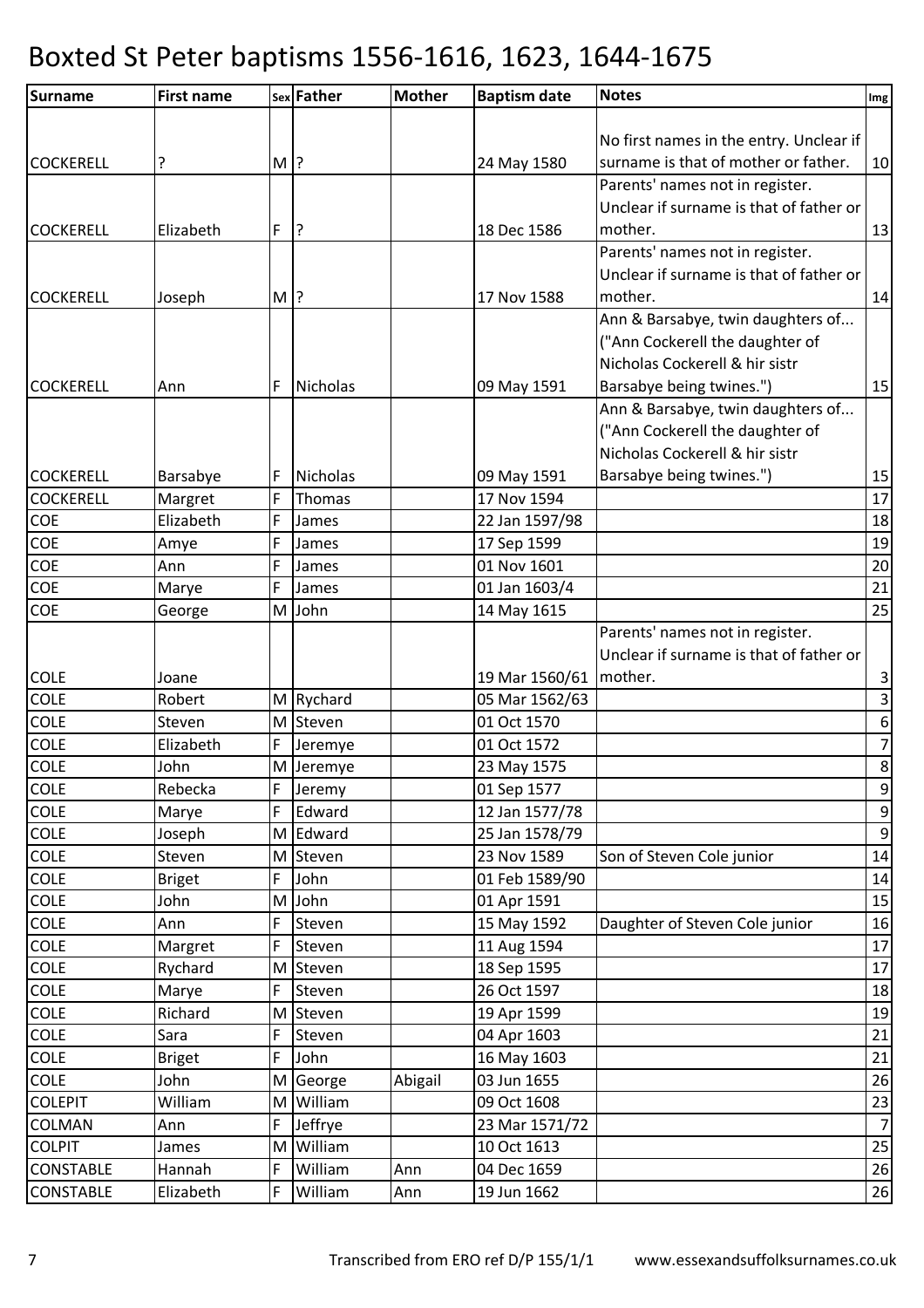| Surname          | <b>First name</b> |   | sex Father | <b>Mother</b> | <b>Baptism date</b> | <b>Notes</b>                            | Img                     |
|------------------|-------------------|---|------------|---------------|---------------------|-----------------------------------------|-------------------------|
| <b>COOKE</b>     | Elizabeth         | F | John       |               | 29 Jun 1580         |                                         | 10                      |
|                  |                   |   |            |               |                     | Full date, child's name and gender,     |                         |
| COOKE            |                   |   | John       |               | ** 1581             | not in register.                        | 10                      |
| <b>COOKE</b>     | Sarae             | F | John       |               | 14 Feb 1582/83      |                                         | 11                      |
| <b>COOKE</b>     | Ann               | F | John       |               | 19 Mar 1586/87      |                                         | 13                      |
| COOKE            | William           |   | M John     |               | 29 Oct 1588         |                                         | 14                      |
|                  |                   |   |            |               |                     | Was baptized at home & buried the       |                         |
| COOKE            | John              |   | M John     |               | 10 Mar 1593/94      | same daye.                              | 17                      |
| COOKE            | Moses             |   | M Henrye   |               | 19 Sep 1602         |                                         | 20                      |
|                  |                   |   |            |               |                     | Parents' names not in register.         |                         |
|                  |                   |   |            |               |                     | Unclear if surname is that of father or |                         |
| CORDWELL         | Willyam           |   |            |               | 21 Oct 1561         | mother.                                 | $\overline{3}$          |
|                  |                   |   |            |               |                     | Parents' names not in register.         |                         |
|                  |                   |   |            |               |                     | Unclear if surname is that of father or |                         |
| <b>CORWYN</b>    | Judith            |   |            |               | 01 Sep 1559         | mother.                                 | $\mathbf{2}$            |
|                  |                   |   |            |               |                     | Parents' names not in register.         |                         |
|                  |                   |   |            |               |                     | Unclear if surname is that of father or |                         |
| <b>CREAKE</b>    | Fayth             |   |            |               | 12 Aug 1560         | mother.                                 | $\vert$ 3               |
| <b>CREAKE</b>    | Henrye            |   | M John     |               | 16 Apr 1564         |                                         | $\vert 4 \vert$         |
| <b>CREAKE</b>    | Joane             | F | John       |               | 20 Oct 1565         |                                         | $\pmb{4}$               |
| <b>CREAKE</b>    | Ellyn             | F | John       |               | 06 Apr 1567         |                                         | $\overline{\mathbf{5}}$ |
| CREAKE           | Alice             | F | John       |               | 07 Nov 1568         |                                         | $\overline{6}$          |
| <b>CREAKE</b>    | <sub>2</sub>      | F | Robert     |               | 09 Jun 1580         | First name not in register.             | 10                      |
| CREATHORNE       | Prudence          | F | John       |               | 19 May 1580         |                                         | 10                      |
| CREATHORNE       | Samuell           | M | John       |               | 26 May 1583         |                                         | 11                      |
| CREATHORNE       | Steven            |   | M John     |               | 14 Nov 1585         |                                         | 12                      |
| CREATHORNE       | Ann               | F | John       |               | 30 Dec 1591         |                                         | 15                      |
| <b>CRETHORNE</b> | John              |   | M John     |               | 16 Apr 1578         |                                         | $\boldsymbol{9}$        |
| <b>CRICK</b>     | William           | M | William    |               | 14 Mar 1573/74      |                                         | $\overline{7}$          |
| <b>CRICK</b>     | Floraunce         | F | Willm.     |               | 25 Mar 1576         |                                         | $\bf 8$                 |
| <b>CROWDER</b>   | Sarah             | F | Leonard    | Tomasin       | 21 Apr 1661         |                                         | 26                      |
| <b>CULLPACKE</b> |                   |   | M Beniamyn |               | 25 Mar 1593         | First name not in register.             | 16                      |
| <b>CULLPACKE</b> | Prudence          | F | Beniamyn   |               | 08 Jun 1595         |                                         | 17                      |
| <b>CULLPECK</b>  | Beniamyn          |   | M Beniamyn |               | 29 Apr 1599         |                                         | 19                      |
| <b>CULPACK</b>   | Thomas            | F | John       |               | 14 Oct 1565         |                                         | $\vert$                 |
| <b>CULPACK</b>   | Thomas            |   | M Rychard  |               | 04 Apr 1568         |                                         | $\overline{\mathbf{5}}$ |
|                  |                   |   |            |               |                     | Parents' names not in register.         |                         |
|                  |                   |   |            |               |                     | Unclear if surname is that of father or |                         |
| <b>CULPECK</b>   | Sarae             |   |            |               | 12 Nov 1559         | mother.                                 | $\overline{2}$          |
|                  |                   |   |            |               |                     | Parents' names not in register.         |                         |
|                  |                   |   |            |               |                     | Unclear if surname is that of father or |                         |
| <b>CULPECK</b>   | Mathew            |   |            |               | 12 Sep 1560         | mother.                                 | $\vert$ 3               |
|                  |                   |   |            |               |                     | Parents' names not in register.         |                         |
|                  |                   |   |            |               |                     | Unclear if surname is that of father or |                         |
| <b>CULPECK</b>   | George            |   |            |               | 12 Sep 1560         | mother.                                 | $\vert$ 3               |
|                  |                   |   |            |               |                     | Parents' names not in register.         |                         |
|                  |                   |   |            |               |                     | Unclear if surname is that of father or |                         |
| <b>CULPECK</b>   | Steven            |   |            |               | 24 Nov 1560         | mother.                                 | $\overline{3}$          |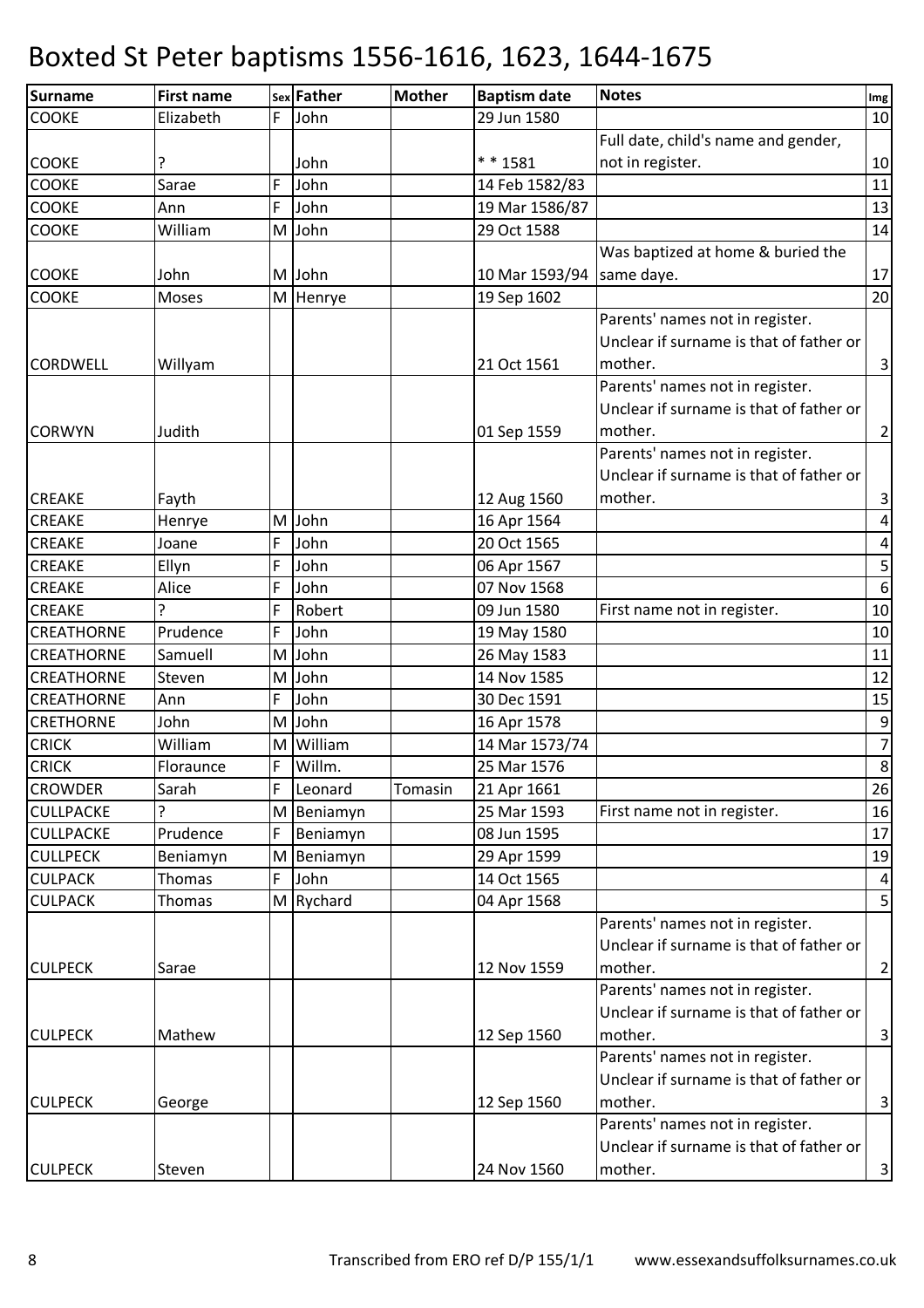| Surname         | <b>First name</b> |     | sex Father  | <b>Mother</b> | <b>Baptism date</b> | <b>Notes</b>                            | Img              |
|-----------------|-------------------|-----|-------------|---------------|---------------------|-----------------------------------------|------------------|
|                 |                   |     |             |               |                     | Parents' names not in register.         |                  |
|                 |                   |     |             |               |                     | Unclear if surname is that of father or |                  |
| <b>CULPECK</b>  | Suzan             |     |             |               | 24 Nov 1560         | mother.                                 | $\mathbf{3}$     |
| <b>CULPECK</b>  | Suzan             | F   | Richard     |               | 14 Feb 1562/63      |                                         | $\mathsf{3}$     |
| <b>CULPECK</b>  | Thomas            | M.  | Thomas      |               | 05 Mar 1562/63      |                                         | س                |
| <b>CULPECK</b>  | Margret           | F   | Willm.      |               | 01 Jun 1563         |                                         | $\mathsf{3}$     |
| <b>CULPECK</b>  | ?                 | F   | Rychard     |               | 04 Mar 1564/65      | First name not in register.             | $\overline{4}$   |
| <b>CULPECK</b>  | John              |     | M Beniamyne |               | 25 Jul 1602         |                                         | 20               |
| <b>CURBYE</b>   | John              | M l | John        |               | 13 Jul 1607         |                                         | 22               |
| <b>CUSP</b>     | Francyes          | M.  | Thomas      |               | 24 Oct 1609         |                                         | 23               |
| <b>DAMON</b>    | Margaret          | F   | John        |               | 25 Mar 1611         | Abode: Much Horslye                     | 24               |
|                 |                   |     |             |               |                     | Written on very narrow fly leaf at the  |                  |
| <b>DAWSON</b>   | Thomas            |     | M Thomas    |               | 27 Apr 1673         | front of the register.                  | $\mathbf{1}$     |
| <b>DAWSON</b>   | Elizabeth         | F   | Tho.        | Elizabeth     | 07 Jun 1659         |                                         | 26               |
| <b>DEBENHAM</b> | Thomas            | M   | Thomas      |               | 31 Dec 1564         |                                         | $\pmb{4}$        |
| DEBENHAM        | Ann               | F   | Thomas      |               | 11 Apr 1568         |                                         | 5                |
|                 |                   |     |             |               |                     |                                         |                  |
| <b>DEBENHAM</b> | Thomas            |     | M Thomas    |               | 01 Jan 1573/74      | Son of Thomas Debenham the yonger       | $\overline{7}$   |
|                 |                   |     |             |               |                     |                                         |                  |
| <b>DEBENHAM</b> | John              |     | M Thomas    |               | 25 Sep 1575         | Son of Thomas Debenham the yonger       | $\bf 8$          |
|                 |                   |     |             |               |                     |                                         |                  |
| <b>DEBENHAM</b> | Steven            |     | M Thomas    |               | 25 Dec 1576         | Son of Thomas Debenham the yonger       | 8                |
|                 |                   |     |             |               |                     |                                         |                  |
| DEBENHAM        | John              |     | M Thomas    |               | 12 Jul 1579         | Son of Thomas Debenham the yonger       | $\boldsymbol{9}$ |
| <b>DEBENHAM</b> | Philipp           |     | M Thomas    |               | * Nov 1581          | Son of Thomas Debenham junior           | 10               |
| DEBENHAM        | Philip            | M   | Thomas      |               | 18 Oct 1582         | Son of Thomas Debenham junior           | 11               |
|                 |                   |     |             |               |                     | Son of Thomas Debenham the              |                  |
| DEBENHAM        | Richard           |     | M Thomas    |               | ** 1584             | younger.                                | 12               |
| <b>DENAM</b>    | John              | МI  | Thomas      |               | 04 Aug 1566         |                                         |                  |
| <b>DENAM</b>    | Edward            |     | M Thomas    |               | 07 Aug 1569         |                                         | $\frac{5}{6}$    |
|                 |                   |     |             |               |                     | Parents' names not in register.         |                  |
|                 |                   |     |             |               |                     | Unclear if surname is that of father or |                  |
| <b>DENHAM</b>   | Marye             |     |             |               | 20 Mar 1598/99      | mother.                                 | 19               |
| <b>DEPLOCK</b>  | Agnys             | F   | Thomas      |               | 14 Mar 1572/73      |                                         | $\overline{7}$   |
| <b>DEWPLACK</b> | Francyes          | F   | Thomas      |               | 20 Dec 1565         |                                         | $\pmb{4}$        |
| <b>DIAMOND</b>  | Mary              | F   | John        | Mary          | 18 Jan 1670/71      |                                         | 30               |
| <b>DIGGLATE</b> | Rebecka           | F   | John        |               | 26 Jan 1566/67      |                                         | $\mathsf S$      |
| <b>DIMON</b>    | John              |     | M John      | Sara          | 20 Aug 1662         |                                         | 26               |
| <b>DIRRELL</b>  | Ann               | F   | Richard     |               | 28 Sep 1571         | Abode: Much Bentlye                     | 6                |
| <b>DOWNES</b>   | Willm.            | M   | Willm.      |               | 07 Feb 1566/67      |                                         | $\mathsf S$      |
| <b>DOWNES</b>   | Suzan             | F   | William     |               | 24 Apr 1569         |                                         | $\boldsymbol{6}$ |
|                 |                   |     |             |               |                     |                                         |                  |
| <b>DOWNES</b>   | Marye             | F   | Willm.      |               | 19 Jul 1573         | Daughter of Willm. Downes the elder     | $\overline{7}$   |
| <b>DOWNES</b>   | Willm.            | M   | Willm.      |               | 06 Sep 1573         | Son of Willm. Downes the yonger         | 7                |
| <b>DOWNES</b>   | John              |     | M Rychard   |               | 04 Dec 1575         |                                         | $\bf 8$          |
| <b>DOWNES</b>   | Joane             | F   | John        |               | 28 Oct 1576         | Joane and Ann, daughters of             | $\bf 8$          |
| <b>DOWNES</b>   | Ann               | F   | John        |               | 28 Oct 1576         | Joane and Ann, daughters of             | $\bf 8$          |
| <b>DOWNES</b>   | Josephe           |     | M Rychard   |               | 07 Jul 1577         |                                         | $\bf 8$          |
| <b>DOWNES</b>   | John              |     | M Willm.    |               | 17 Aug 1577         | Son of Willm. Downes the yonger         | $\overline{9}$   |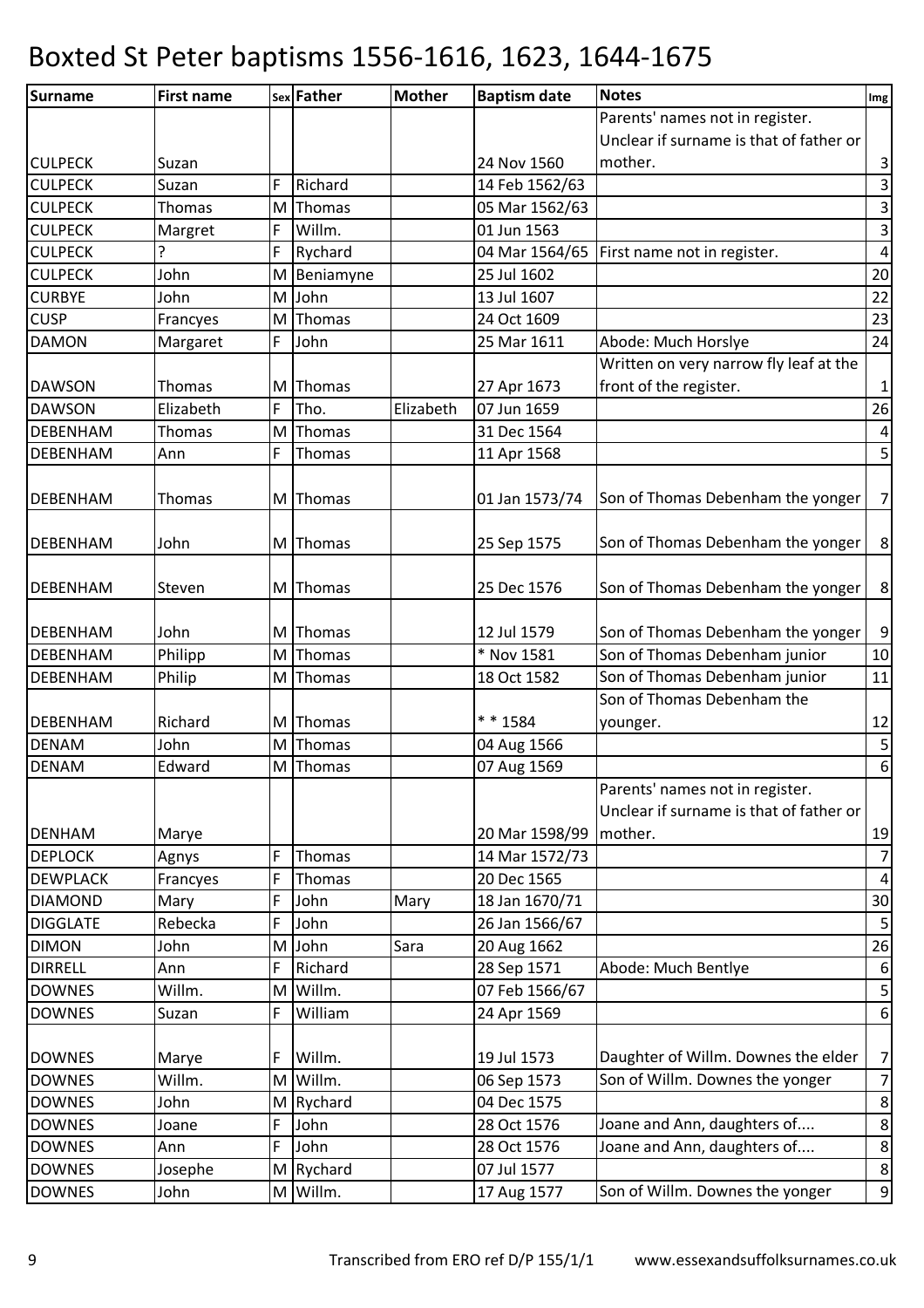| Surname        | <b>First name</b> |   | sex Father   | <b>Mother</b> | <b>Baptism date</b> | <b>Notes</b>                            | Img                     |
|----------------|-------------------|---|--------------|---------------|---------------------|-----------------------------------------|-------------------------|
| <b>DOWNES</b>  | Sara              | F | Rychard      |               | 25 Jan 1578/79      |                                         | $\overline{9}$          |
| <b>DOWNES</b>  | Edward            | M | William      |               | 17 Apr 1580         | Son of William Downes junior            | 10                      |
| <b>DOWNES</b>  | Marye             | F | Rychard      |               | 10 Nov 1580         |                                         | 10                      |
| <b>DOWNES</b>  | ŗ                 | F | Rychard      |               | 07 Jun 1582         |                                         | 11                      |
| <b>DOWNES</b>  | Wynifride         | F | Willm.       |               | 10 Mar 1582/83      |                                         | 11                      |
| <b>DOWNES</b>  | John              |   | M John       |               | 04 Nov 1583         |                                         | $11\,$                  |
| <b>DOWNES</b>  | Robert            | M | William      |               | 13 Mar 1585/86      |                                         | 12                      |
| <b>DOWNES</b>  | Robert            | M | William      |               | 01 May 1585         |                                         | 12                      |
| <b>DOWNES</b>  | Grace             | F | Rychard      |               | 19 Sep 1586         |                                         | 12                      |
| <b>DOWNES</b>  | John              |   | M John       |               | 20 Nov 1586         |                                         | 13                      |
| <b>DOWNES</b>  | Margret           | F | John         |               | 18 Feb 1587/88      |                                         | 13                      |
| <b>DOWNES</b>  | Elizabeth         | F | John         |               | 21 Sep 1589         |                                         | 14                      |
| <b>DOWNES</b>  | Jane              | F | William      |               | 06 Feb 1598/99      |                                         | 19                      |
| <b>DOWNES</b>  | William           | M | William      |               | 17 Jul 1599         |                                         | 19                      |
| <b>DOWNES</b>  | Margrett          | F | John         |               | 04 Feb 1599/00      |                                         | 19                      |
| <b>DOWNES</b>  | Willm.            | M | Willm.       |               | 29 Mar 1601         | Son of Willm. Downes the elder          | 20                      |
| <b>DOWNES</b>  | John              | M | John         |               | 13 May 1602         |                                         | 20                      |
| <b>DOWNES</b>  | Allyn             |   | M Willm.     |               | 11 Jul 1602         |                                         | 20                      |
| <b>DOWNES</b>  | John              | M | William      |               | 01 Feb 1602/3       |                                         | 20                      |
| <b>DOWNES</b>  | Joseph            | M | William      |               | 10 Jun 1604         |                                         | 21                      |
| <b>DOWNES</b>  | Edward            | M | William      |               | 29 Jan 1606/7       |                                         | 22                      |
| <b>DOWNES</b>  | Abagell           | F | William      |               | 25 Apr 1614         |                                         | 25                      |
| <b>DOWNES</b>  | Priscilla         | F | John         | Marie         | 07 Jan 1660/61      |                                         | 26                      |
| <b>DOWNES</b>  | Samuel            | M | <b>James</b> | Ann           | 26 Apr 1663         |                                         | 28                      |
| <b>DOWNES</b>  | Hanna             | F | John         | Mary          | 26 Apr 1663         |                                         | 28                      |
| <b>DOWNES</b>  | Daniel            |   | M John       | Mary          | 12 Feb 1664/65      |                                         | 29                      |
| <b>DOWNS</b>   | Elizabeth         | F | John         | Mary          | 14 Nov 1669         |                                         | 30                      |
|                |                   |   |              |               |                     | Parents' names not in register.         |                         |
|                |                   |   |              |               |                     | Unclear if surname is that of father or |                         |
| <b>DRAPER</b>  | Abigall           | F | ?            |               | 26 Feb 1597/98      | mother.                                 | 18                      |
| <b>DRAPER</b>  | John              |   | M Robert     |               | 22 Jul 1599         |                                         | 19                      |
| <b>DRAPER</b>  | Ann               | F | Robert       |               | 14 Nov 1602         |                                         | 20                      |
| <b>DRAPER</b>  | Andrew            |   | M Robert     |               | 07 Apr 1605         |                                         | 21                      |
| <b>DRAPER</b>  | John              |   | M Robert     |               | 07 Jan 1607/8       |                                         | 22                      |
| <b>DUDSON</b>  | Joseph            |   | M Joseph     | Sarah         | 04 Jun 1655         |                                         | 26                      |
| <b>DUFFYN</b>  | John              |   | M John       |               | 29 Sep 1611         |                                         | 24                      |
| <b>DUPLACK</b> | Elizabeth         | F | Thomas       |               | 27 Jun 1568         |                                         | $\overline{\mathbf{5}}$ |
| <b>DUPLECK</b> | Sarae             | F | Thomas       |               | 08 Dec 1570         |                                         | 6                       |
| <b>DURRANT</b> | Peter             |   | M Peter      |               | 16 Sep 1576         |                                         | $\,8\,$                 |
| <b>DURRANT</b> | Ann               | F | Peter        |               | 11 Jun 1578         |                                         | $\boldsymbol{9}$        |
| <b>DURRANT</b> | Robert            | M | Robert       |               | 01 Nov 1580         |                                         | 10                      |
| <b>DURRANT</b> | Sarae             | F | Peter        |               | 27 Jan 1582/83      |                                         | 11                      |
| <b>DURRANT</b> | Samuell           |   | M Peter      |               | 22 Aug 1586         |                                         | 12                      |
| <b>DURRANT</b> | John              |   | M Peter      |               | 14 Oct 1589         |                                         | 14                      |
| <b>DURRANT</b> | Nathaniell        |   | M Peter      |               | 04 Jan 1591/92      |                                         | 15                      |
| <b>DYMON</b>   | Steven            | M | Robt.        | Ann           | 05 Nov 1645         |                                         | 25                      |
| <b>DYMOND</b>  | Ann               | F | Willm.       |               | 30 Mar 1600         |                                         | 19                      |
| <b>DYMOND</b>  | Robert            |   | M William    |               | 18 Sep 1603         |                                         | 21                      |
| <b>DYMOND</b>  | Margaret          | F | Willm.       |               | 05 Jun 1608         |                                         | 23                      |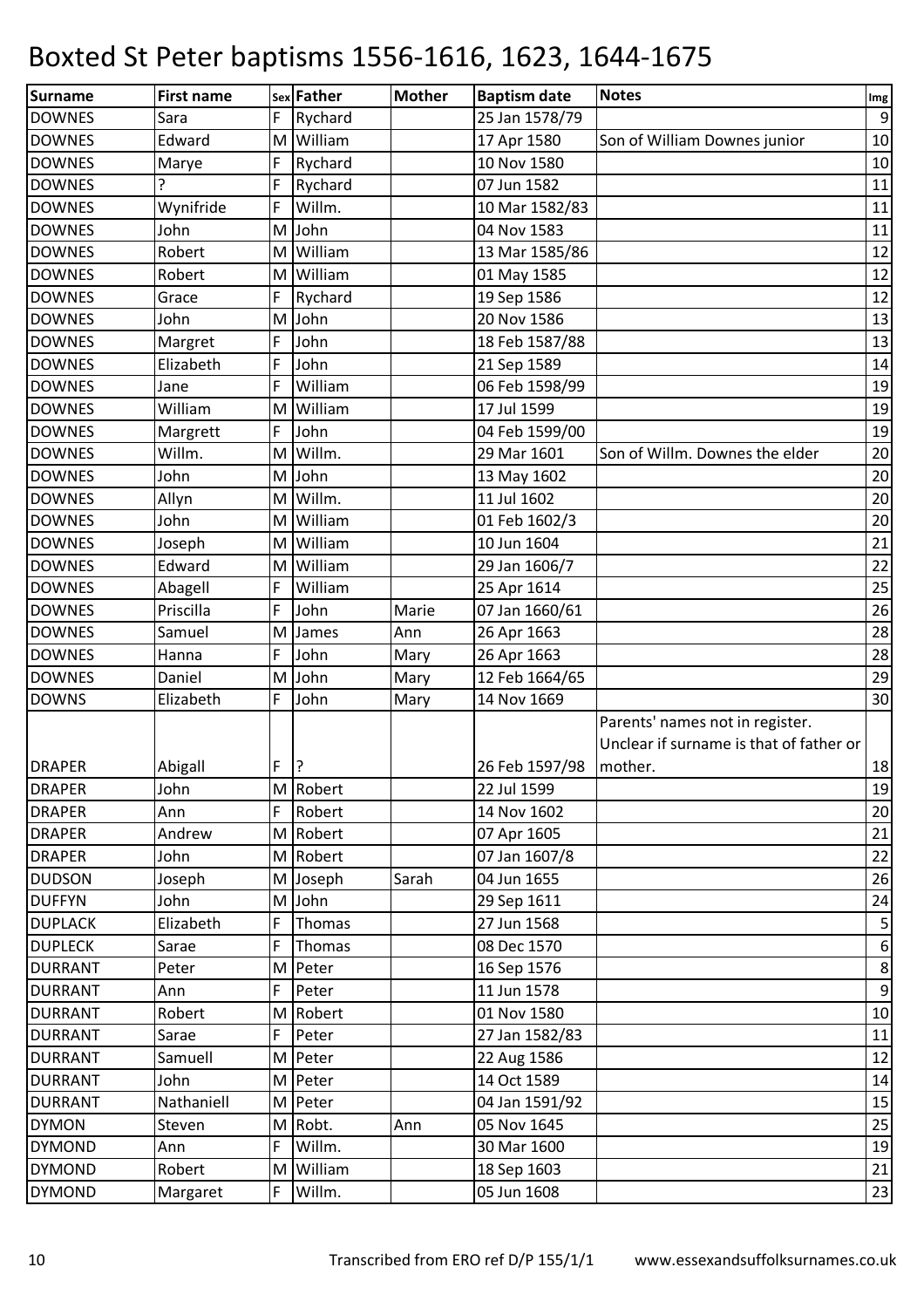| <b>Surname</b>   | <b>First name</b> |   | sex Father  | <b>Mother</b> | <b>Baptism date</b> | <b>Notes</b>                            | Img                     |
|------------------|-------------------|---|-------------|---------------|---------------------|-----------------------------------------|-------------------------|
| <b>EDDICK</b>    | William           |   | M William   |               | 02 Feb 1667/68      |                                         | 29                      |
| <b>EDICK</b>     | John              | M | William     | Elizabeth     | 12 Mar 1669/70      | Year unclear - 1668/9 or 1669/70?       | 30                      |
| <b>EDICK</b>     | Elizabeth         | F | William     | Elizabeth     | 28 Jan 1670/71      |                                         | 30                      |
|                  |                   |   |             |               |                     | Written on the inside front cover of    |                         |
| <b>EDICT</b>     | Martha            | F | John        |               | 25 Apr 1674         | the register.                           | $\mathbf{1}$            |
|                  |                   |   |             |               |                     | Written on the inside front cover of    |                         |
|                  |                   |   |             |               |                     | the register. Day of month hard to      |                         |
| <b>EDICT</b>     | Mary              | F | William     |               | * Apr 1674          | read.                                   | $\mathbf 1$             |
|                  |                   |   |             |               |                     |                                         |                         |
|                  |                   |   |             |               |                     | Being about one yeare old (year of      |                         |
| <b>EEDE</b>      | Abraham           |   | M Mathew    | Sarah         | 09 Apr 1663         | birth estimated from age at baptism)    | 28                      |
|                  |                   |   |             |               |                     | Robert Robersonne the sonne of          |                         |
|                  |                   |   |             |               |                     | Robert Robersone as yt ys reported      |                         |
|                  |                   |   |             |               |                     | and nowe the sonne of Ann Eglestone     |                         |
|                  |                   |   |             |               |                     | borne at Rivers hall and a wydowe as    |                         |
| <b>EGLESTONE</b> | Robert            |   | M Robert    | Ann           | 07 Mar 1612/13      | she sayth.                              | 24                      |
|                  |                   |   |             |               |                     | A childe of Elynots. Baptized at        |                         |
|                  |                   |   |             |               |                     | Langham (no first names in the entry,   |                         |
|                  |                   |   |             |               |                     | and no registers for this period        |                         |
| <b>ELYNOT</b>    |                   |   | ?           |               | 08 Feb 1592/93      | survive for Langham).                   | 16                      |
|                  |                   |   |             |               |                     | Parents' names not in register.         |                         |
|                  |                   |   |             |               |                     | Unclear if surname is that of father or |                         |
| <b>EMERYE</b>    | Edward            |   |             |               | 19 Nov 1560         | mother.                                 | $\mathbf{3}$            |
| <b>FIRMAN</b>    | Mary              | F | John        | Margery       | 22 Feb 1668/69      |                                         | 30                      |
| <b>FIRMAN</b>    | Penelope          | F | John        | Margaret      | 18 Sep 1671         |                                         | 30                      |
| <b>FISH</b>      | Willm.            | M |             | <b>Briget</b> | 21 Mar 1603/4       | A bastard                               | 21                      |
|                  |                   |   |             |               |                     |                                         |                         |
|                  |                   |   |             |               |                     | Written on very narrow fly leaf at the  |                         |
| <b>FISHER</b>    | John              |   | M John      |               | * * 1673            | front of the register. Date unclear.    | $\mathbf{1}$            |
| <b>FISHER</b>    | William           |   | M Robert    |               | 04 Apr 1574         |                                         | $\overline{7}$          |
| <b>FISHER</b>    | Richard           |   | M Henry     |               | 17 Jun 1602         |                                         | 20                      |
| <b>FISHER</b>    | John              |   | M Jeremye   |               | 31 Mar 1603         |                                         | 21                      |
| <b>FISHER</b>    | Elizabeth         | F | Richard     |               | 23 May 1603         |                                         | 21                      |
| <b>FISHER</b>    | Ann               | F | Jeremy      |               | 02 Feb 1605/6       |                                         | 22                      |
| <b>FISHER</b>    | Ann               | F | Henrye      |               | 03 Dec 1607         |                                         | 22                      |
| <b>FISHER</b>    | Richard           |   | M Richard   |               | 24 Jul 1608         |                                         | 23                      |
| <b>FITZJOHN</b>  | Richard           |   | M John      |               | 24 Jan 1607/8       |                                         | 22                      |
|                  |                   |   |             |               |                     | And hir mother was buried at the        |                         |
| <b>FITZJOHN</b>  | Mary              | F | John        |               | 04 Apr 1610         | same tyme.                              | 23                      |
| <b>FITZJOHN</b>  | Martha            | F | John        |               | 27 Jun 1610         | Daughter of Mr. John Fitzjohn.          | 23                      |
| <b>FLOWER</b>    | Peter             |   | M Willm.    |               | 20 Feb 1559/60      |                                         | $\overline{2}$          |
| <b>FLOWER</b>    | Jane              | F | Willm.      |               | 11 Jun 1564         |                                         | $\pmb{4}$               |
| <b>FLOWER</b>    | Ranfe             | M | Willm.      |               | 09 Apr 1566         |                                         | $\overline{\mathbf{4}}$ |
| <b>FLOWER</b>    | <b>Brigett</b>    | F | James       |               | 24 Aug 1570         |                                         | $6\,$                   |
| <b>FLOWER</b>    | Beniamyn          | М | Beniamyne   |               | 25 May 1581         |                                         | 10                      |
| <b>FLOWER</b>    | William           |   | M Beniamyne |               | 30 Jun 1583         |                                         | 11                      |
| <b>FLOWER</b>    | Willm.            |   | M James     |               | 30 Nov 1587         |                                         | 13                      |
| <b>FOWLE</b>     | Marie             | F | John        | Marie         | 11 Feb 1659/60      |                                         | 26                      |
| <b>FREEMAN</b>   | Anthonye          |   | M Thomas    |               | 06 Feb 1564/65      |                                         | $\overline{a}$          |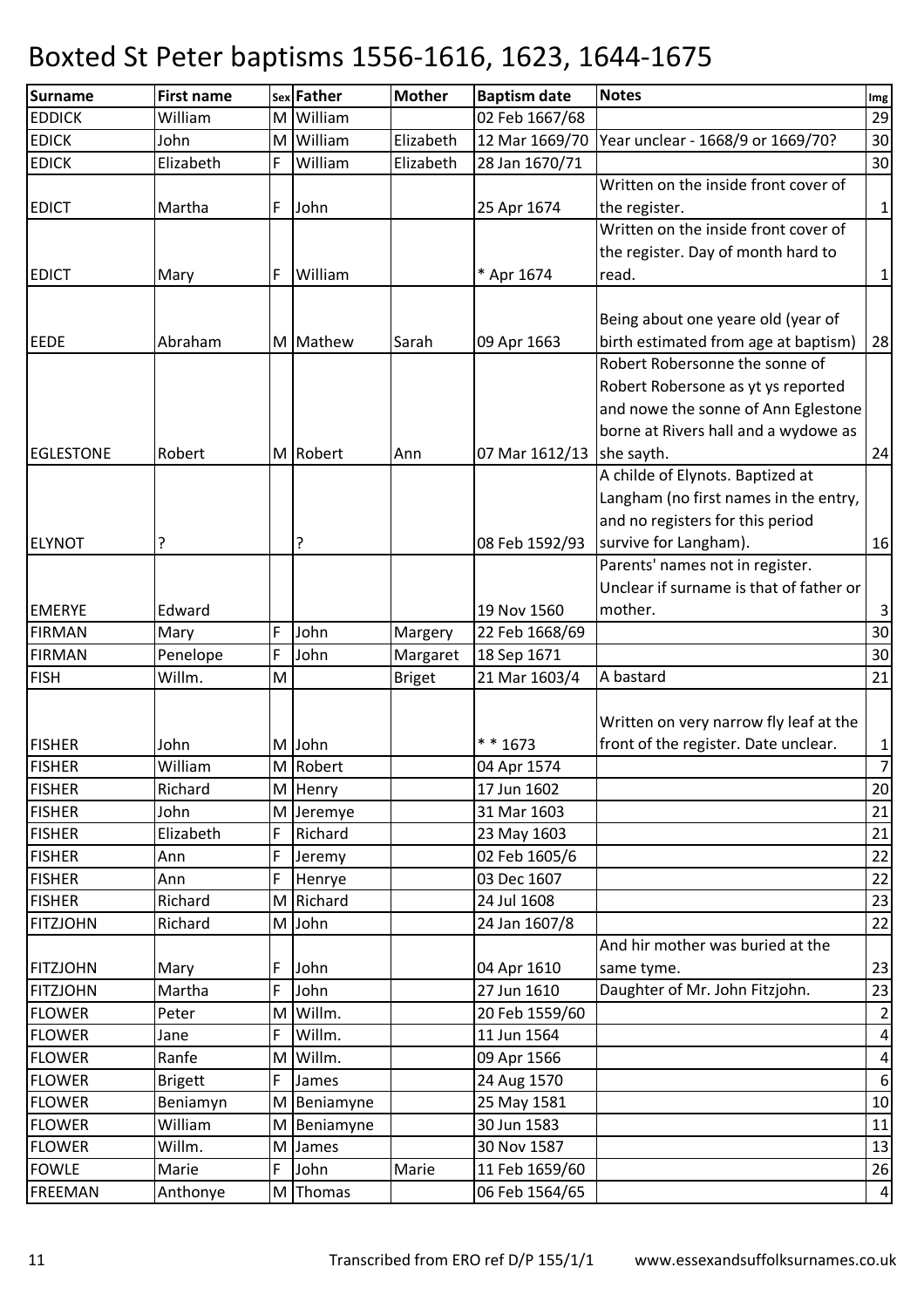| Surname          | <b>First name</b> |     | sex Father | <b>Mother</b> | <b>Baptism date</b> | <b>Notes</b>                            | $\mathop{\textsf{Img}}$ |
|------------------|-------------------|-----|------------|---------------|---------------------|-----------------------------------------|-------------------------|
| <b>FREEMAN</b>   | Thomas            | M l | Thomas     |               | 04 May 1567         |                                         | $\sf 5$                 |
| <b>FREEMAN</b>   | Marye             | F   | Thomas     |               | 11 Sep 1569         |                                         | $\boldsymbol{6}$        |
| <b>FREEMAN</b>   | Alys              | F   | Thomas     |               | 10 Feb 1571/72      |                                         | $\overline{7}$          |
| FREEMAN          | Suzan             | F   | Willm.     |               | 01 Aug 1605         |                                         | 21                      |
| <b>FREMAN</b>    | William           | M   | William    |               | 24 Jan 1603/4       |                                         | 21                      |
| <b>FRENCH</b>    | Henrye            |     | M Mathew   |               | 21 Dec 1608         |                                         | 23                      |
| <b>FRENCH</b>    | Elizabeth         | F   | Mathewe    |               | 27 Jun 1613         |                                         | 24                      |
| <b>FYSHER</b>    | Jeremyi           |     | M Rychard  |               | 02 Feb 1559/60      |                                         | $\overline{2}$          |
|                  |                   |     |            |               |                     | Parents' names not in register.         |                         |
|                  |                   |     |            |               |                     | Unclear if surname is that of father or |                         |
| <b>FYSHER</b>    | Henrye            |     |            |               | 03 Apr 1561         | mother.                                 | $\mathbf{3}$            |
| <b>FYSHER</b>    | Alys              | F   | John       |               | 11 Sep 1563         |                                         | $\overline{\mathbf{3}}$ |
| <b>FYSHER</b>    | Martha            | F   | Richard    |               | 30 Nov 1564         |                                         | $\pmb{4}$               |
| <b>FYSHER</b>    | John              | M   | John       |               | 03 Mar 1565/66      |                                         | $\pmb{4}$               |
| <b>FYSHER</b>    | Richard           |     | M Richard  |               | 16 Mar 1566/67      |                                         | $\mathsf S$             |
| <b>FYSHER</b>    | Sarae             | F   | Rychard    |               | 24 Apr 1569         |                                         | $\boldsymbol{6}$        |
| <b>FYSHER</b>    | Robert            |     | M Rychard  |               | 16 Jan 1574/75      |                                         | $\bf 8$                 |
| <b>FYSHER</b>    | Elizabethe        | F   | Robert     |               | 18 Dec 1575         |                                         | $\bf 8$                 |
| <b>FYSHER</b>    | Ann               | F   | Robert     |               | 12 Jan 1577/78      |                                         | $\boldsymbol{9}$        |
| <b>FYSHER</b>    | Roger             | M   | Robert     |               | 25 May 1581         |                                         | 10                      |
| <b>FYSHER</b>    | Sara              | F   | John       |               | 06 Oct 1583         |                                         | 11                      |
| <b>FYSHER</b>    | Thomas            | M   | John       |               | 20 Mar 1585/86      | Son of John Fysher the yonger           | 12                      |
| <b>FYSHER</b>    | Thomas            | M   | Robt.      |               | 18 Apr 1587         |                                         | 13                      |
| <b>FYSHER</b>    | Suzan             | F   | John       |               | 05 Apr 1588         |                                         | 13                      |
| <b>FYSHER</b>    | Susan             | F   | Robt.      |               | 13 Jul 1589         |                                         | 14                      |
|                  |                   |     |            |               |                     |                                         |                         |
| <b>FYSHER</b>    | ?                 |     | John       |               | 22 Jul 1590         | Entry reads "A childe of John Fyshers"  | 15                      |
| <b>FYSHER</b>    | Ellyn             | F   | John       |               | 20 May 1593         |                                         | 16                      |
| <b>FYSHER</b>    | Alyce             | F   | Rychard    |               | 11 Aug 1594         |                                         | 17                      |
| <b>FYSHER</b>    | Steven            |     | M Harrye   |               | 20 Jan 1595/96      |                                         | 18                      |
| <b>FYSHER</b>    | Christian         | F   | Robert     |               | 12 Mar 1597/98      |                                         | 18                      |
| <b>GANNICK</b>   | William           | M   | John       | Ann           | 21 Apr 1661         |                                         | 26                      |
| <b>GANNOCK</b>   | Sarah             | F   | John       | Anne          | 07 May 1666         |                                         | 29                      |
| <b>GANNOCK</b>   | William           | M   | John       | Anne          | 23 Jun 1668         |                                         | 29                      |
| <b>GANNOCK</b>   | Margeret          | F   | John       | Ann           | 14 Apr 1673         |                                         | 31                      |
| GAR_ICK          | John              | M   | John       | Ann           | 22 Sep 1653         |                                         | 25                      |
| <b>GARDINER</b>  | Marye             | F   | William    |               | 13 Sep 1607         |                                         | 22                      |
|                  |                   |     |            |               |                     | Parents' names not in register.         |                         |
|                  |                   |     |            |               |                     | Unclear if surname is that of father or |                         |
| <b>GARINGTON</b> | Anna              |     |            |               | 11 Oct 1598         | mother.                                 | 19                      |
| <b>GARROOD</b>   | Margaret          | F   | Azadias    | Margaret      | 23 Apr 1661         |                                         | 26                      |
| <b>GAUNICK</b>   | Ann               | F   | John       | Ann           | 06 May 1655         |                                         | 26                      |
| <b>GENNOCKE</b>  | Robert            |     | M John     | Ann           | 07 Jan 1670/71      |                                         | 30                      |
| <b>GENTRY</b>    | Thomas            | M l | Thomas     | Mary          | 21 Jul 1661         |                                         | 26                      |
| <b>GENTRYE</b>   | John              | M.  | Thomas     | Mary          | 20 Mar 1663/64      |                                         | 29                      |
| <b>GEORGE</b>    | Elizabeth         | F   | John       |               | 06 Jun 1565         |                                         | $\overline{a}$          |
| <b>GEORGE</b>    | John              |     | M John     |               | 23 Nov 1567         |                                         | $\mathsf S$             |
| <b>GERALD</b>    | Mary              | F   | Obadiah    | Margarett     | 26 Mar 1665         |                                         | 29                      |
| <b>GOFFE</b>     | Robert            |     | M Robert   | Rebecca       | 17 Jul 1664         |                                         | 29                      |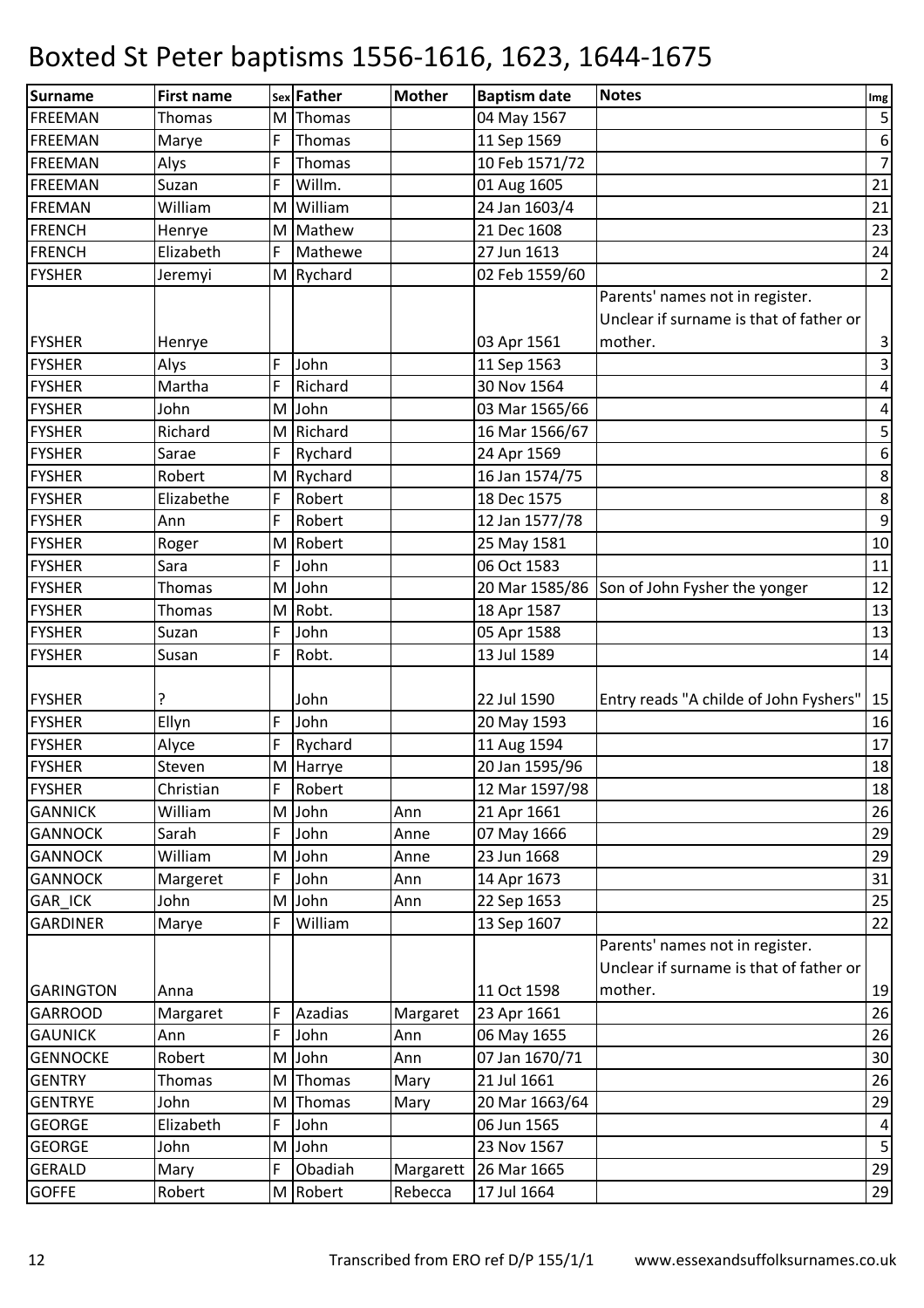| <b>Surname</b>     | <b>First name</b> |   | sex Father | <b>Mother</b> | <b>Baptism date</b> | <b>Notes</b>                            | Img              |
|--------------------|-------------------|---|------------|---------------|---------------------|-----------------------------------------|------------------|
| <b>GOFFE</b>       | Rebeccah          | F | Robt.      | Rebeccah      | 21 Jan 1665/66      |                                         | 29               |
| <b>GOFFE</b>       | Mary              | F | Robert     | Rebecca       | 16 Feb 1667/68      |                                         | 29               |
| <b>GOLSON</b>      | John              | M | John       | Mary          | 01 Jan 1664/65      |                                         | 29               |
| <b>GOLSON</b>      | Joseph            | M | John       | Mary          | 30 Sep 1666         |                                         | 29               |
| <b>GOODALE</b>     | Henrye            | M | Henrye     |               | 28 Feb 1612/13      |                                         | 24               |
| <b>GOODALE</b>     | Elizabeth         | F | Jeremie    | Elizabeth     | 12 Dec 1649         |                                         | 26               |
| <b>GOODALE</b>     | Jeremie           | M | Jer.       | Elizabeth     | 22 Sep 1652         |                                         | 26               |
| <b>GOODALE</b>     | John              |   | M John     | Matthew       | 12 Jan 1654/55      |                                         | 26               |
| <b>GOODALE</b>     | Robert            |   | M Robert   | Marie         | 13 Jan 1661/62      |                                         | 26               |
|                    |                   |   |            |               |                     | Written on the inside front cover of    |                  |
| <b>GOODALL</b>     | Jerimiah          |   | M Tho?     |               | 12 Apr 1674         | the register.                           | $\mathbf{1}$     |
| <b>GOODALL</b>     | Thomas            | M | Thomas     | Anne          | 16 Apr 1668         |                                         | 29               |
| <b>GOODALL</b>     | Mary              | F | Robert     | Mary          | 02 Feb 1668/69      | Born 20 Sep 1664                        | 30               |
| <b>GOODALL</b>     | Hannah            | F | Rob.       | Mary          | 02 Feb 1668/69      |                                         | 30               |
| <b>GOODALL</b>     | Ann               | F | Thomas     | Ann           | 06 Jun 1669         |                                         | 30               |
| <b>GOODALL</b>     | Elizabeth         | F | Tho.       | Ann           | 20 Jan 1670/71      |                                         | 30               |
| <b>GOODALL</b>     | Martha            | F | Robert     | Mary          | 20 May 1672         |                                         | 30               |
| <b>GOODALL</b>     | Margeret          | F | Thomas     | Ann           | 15 Jan 1672/73      |                                         | 31               |
| <b>GOODWIN</b>     | John              | M | John       | Jone          | 07 Sep 1652         |                                         | 28               |
| <b>GREENE</b>      | Ann               | F | John       | Prudence      | 27 Apr 1661         |                                         | 26               |
| <b>GREENE</b>      | Mary              | F | James      |               | 15 Nov 1662         | Being 10 yeares old                     | 27               |
| <b>GRENE</b>       | John              | M | John       |               | 02 Apr 1612         |                                         | 24               |
| <b>GRENE</b>       | Danyel            |   | M John     |               | 27 Sep 1615         |                                         | 25               |
| <b>GULLSON</b>     | Marye             | F | Joseph     |               | 02 May 1583         |                                         | 11               |
| <b>GULLSON</b>     | Suzan             | F | Joseph     |               | * * 1585            | Full date not in register.              | 12               |
| <b>GULLSONN</b>    | Ellyn             | F | Joseph     |               | 26 Mar 1589         |                                         | 14               |
| <b>GULSAN</b>      | Mary              | F | John       | Mary          | 03 Sep 1672         |                                         | 30               |
| <b>GULSON</b>      | John              |   | M Joseph   |               | 11 Jul 1602         |                                         | 20               |
| <b>GULSON</b>      | John              | M | John       | Mary          | 30 Sep 1668         |                                         | 30               |
|                    |                   |   |            |               |                     | Parents' names not in register.         |                  |
|                    |                   |   |            |               |                     | Unclear if surname is that of father or |                  |
| <b>GYBBES</b>      | Marye             |   |            |               | 22 Jan 1559/60      | mother.                                 | $\mathbf{2}$     |
| <b>GYBSON</b>      | Sarae             | F | Peter      |               | 04 Feb 1609/10      |                                         | 23               |
|                    |                   |   |            |               |                     | Full date, child's name and gender,     |                  |
|                    |                   |   |            |               |                     | not in register. Father's name Ranfe    |                  |
| <b>GYFFORD</b>     | ?                 |   | Ra[un]fe   |               | ** 1581             | or Raufe?                               | 10               |
|                    |                   |   |            |               |                     | Was baptized in the parloure at the     |                  |
| <b>GYLDER</b>      | Edward            |   | M Thomas   |               | 10 Apr 1600         | vicaridge for that I was sicke.         | 19               |
| <b>GYLDERS</b>     | Marye             | F | Edward     |               | 13 Jun 1602         |                                         | 20               |
|                    |                   |   |            |               |                     | Thomas and Elizabeth the chilldren      |                  |
| <b>GYLLDER</b>     | Thomas            |   | Thomas     |               | 06 Feb 1596/97      | and twynes of                           | 18               |
|                    |                   |   |            |               |                     | Thomas and Elizabeth the chilldren      |                  |
| <b>GYLLDER</b>     | Elizabeth         |   | Thomas     |               | 06 Feb 1596/97      | and twynes of                           | 18               |
| <b>GYLLDERS</b>    | Elizabeth         | F | Robt.      |               | ** 1580             | Full date not in register.              | 10               |
| <b>HAKE</b>        | Margret           | F | Willm.     |               | 09 Oct 1567         |                                         | $\sf 5$          |
| <b>HAKE</b>        | Phebe             | F | Willm.     |               | 11 Apr 1569         |                                         | $\boldsymbol{6}$ |
| <b>HARMAN</b>      | Edward            |   | M Edward   |               | 06 Feb 1562/63      |                                         | $\overline{3}$   |
|                    |                   |   |            |               |                     | No first names in the register, and no  |                  |
| <b>HARRINGTONN</b> | ?                 |   | ?          |               | 02 Sep 1593         | gender given for the child.             | 16               |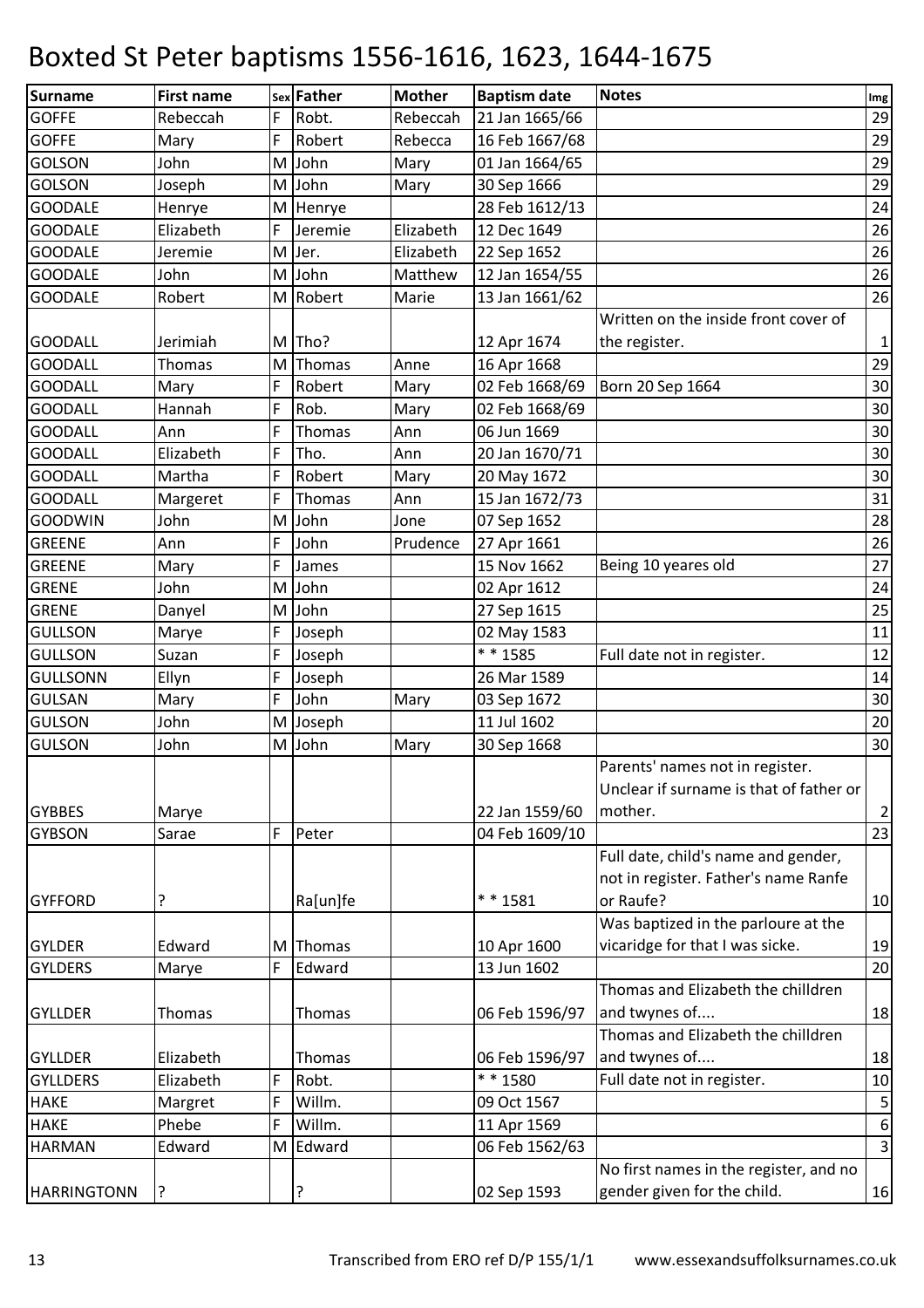| Surname             | <b>First name</b> |     | sex Father | <b>Mother</b> | <b>Baptism date</b> | <b>Notes</b>                                          | $\mathop{\textsf{Img}}$ |
|---------------------|-------------------|-----|------------|---------------|---------------------|-------------------------------------------------------|-------------------------|
| <b>HARVEY</b>       | William           | M l | John       | Mary          | 20 Oct 1667         |                                                       | 60                      |
| <b>HARVY</b>        | Margaret          | F   | John       | Margaret      | 15 Feb 1664/65      |                                                       | 29                      |
| <b>HARWOOD</b>      | John              |     | M John     |               | 28 Jul 1606         |                                                       | 22                      |
| <b>HARWOODE</b>     | Margaret          | F   | John       |               | 24 Jul 1609         |                                                       | 23                      |
| <b>HASELL</b>       | Joane             | F   | Richard    |               | 22 Sep 1566         |                                                       | $\mathsf S$             |
| <b>HASELL</b>       | Judith            | F   | Rychard    |               | 11 Sep 1569         |                                                       | $\boldsymbol{6}$        |
| <b>HASELL</b>       | Trephina          | F   | Rychard    |               | 28 Feb 1573/74      |                                                       | $\overline{7}$          |
| <b>HASELL</b>       | William           |     | M Richard  |               | 10 Dec 1583         |                                                       | $11\,$                  |
| <b>HAUKE</b>        | George            | M   | Willm.     |               | 03 Jul 1566         |                                                       | 5                       |
| <b>HAWKE</b>        | Willm.            | M   | William    |               | 24 Dec 1570         |                                                       | $\boldsymbol{6}$        |
| <b>HAWKE</b>        | Rychard           | M   | William    |               | 13 Sep 1573         |                                                       | $\overline{z}$          |
| <b>HAWKE</b>        | Suzan             | F   | Willm.     |               | 01 Jan 1575/76      |                                                       | $\bf 8$                 |
| <b>HAWKE</b>        | Thomas            |     | M Willm.   |               | 03 Jul 1578         |                                                       | $\overline{9}$          |
|                     |                   |     |            |               |                     | Parents' names not in register.                       |                         |
|                     |                   |     |            |               |                     | Unclear if surname is that of father or               |                         |
| <b>HAWKINS</b>      | Allyn             |     |            |               | 18 Feb 1559/60      | mother.                                               | $\mathbf{3}$            |
| <b>HAWKINS</b>      | Richard           |     | M Rychard  |               | 26 Dec 1564         |                                                       | $\vert 4 \vert$         |
| <b>HAWKINS</b>      | Allyn             |     | M Rychard  |               | 04 Sep 1568         |                                                       | $\boldsymbol{6}$        |
|                     |                   |     |            |               |                     | Parents' names not in register.                       |                         |
|                     |                   |     |            |               |                     | Unclear if surname is that of father or               |                         |
| <b>HAWKINS</b>      | Allyn             |     |            |               | 03 Jul 1598         | mother.                                               | 19                      |
| <b>HAWKINS</b>      | Sara              | F   | Allin      |               | 06 Jan 1600/1       |                                                       | 20                      |
| <b>HAWKINS</b>      | Marye             | F   | Allyn      |               | 01 Jan 1606/7       |                                                       | 22                      |
| <b>HAYWARD</b>      | Mary              | F   | Joseph     | Mary          | 25 Oct 1668         |                                                       | 29                      |
| <b>HEDGE</b>        | Elizabeth         | F   | Robert     |               | 14 Sep 1602         |                                                       | 20                      |
| <b>HEDGE</b>        | Robert            |     | M Robert   |               | 15 Feb 1604/5       |                                                       | 21                      |
|                     |                   |     |            |               |                     |                                                       |                         |
| <b>HICKERINGALE</b> | Elizabeth         | F   | Edmund     | Ann           |                     | 13 Mar 1670/71 Daughter of Mr. Edmund Hickeringale 30 |                         |
| HICKERINGILL        | Edmund            |     | M Edmund   | Anne          | 29 Jul 1664         | Son of Mr Edmund Hickeringill                         | 29                      |
| <b>HINES</b>        | John              |     | M John     |               | 18 Apr 1615         |                                                       | 25                      |
| <b>HOOW</b>         | Allyn             |     | M Willm.   |               | 30 Dec 1562         |                                                       | $\mathsf 3$             |
| <b>HOOW</b>         | Edward            |     | M Edward   |               | 01 Jan 1587/88      |                                                       | 13                      |
| <b>HOOW</b>         | Marye             | F   | Willm.     |               | 23 Jul 1615         |                                                       | 25                      |
| HOOW                | Edward            | M   | Jonas      |               | 28 Apr 1616         |                                                       | 25                      |
|                     |                   |     |            |               |                     | Parents' names not in register.                       |                         |
|                     |                   |     |            |               |                     | Unclear if surname is that of father or               |                         |
| <b>HOOWE</b>        | Robert            |     |            |               | 18 Aug 1560         | mother.                                               | $\overline{3}$          |
|                     |                   |     |            |               |                     | Parents' names not in register.                       |                         |
|                     |                   |     |            |               |                     | Unclear if surname is that of father or               |                         |
| <b>HOOWE</b>        | Edward            |     |            |               | 31 Aug 1561         | mother.                                               | $\mathbf{3}$            |
| <b>HOOWE</b>        | Thomas            |     | M George   |               | 11 Oct 1582         |                                                       | 11                      |
| <b>HOOWE</b>        | Robert            |     | M Rychard  |               | 26 May 1588         |                                                       | 13                      |
| <b>HOOWE</b>        | Margret           | F   |            | Jane          | 18 Aug 1605         | A bastard                                             | 22                      |
| HOW                 | Jonas             | M   | Richard    |               | 15 Oct 1583         |                                                       | 11                      |
| HOW                 | Jane              | F   | Richard    |               | 13 Mar 1585/86      |                                                       | 12                      |
| HOW                 | Marye             | F   | Edward     |               | 23 Jan 1591/92      |                                                       | 15                      |
| HOW                 | Jane              | F   | Edw.       | Elizabeth     | 09 Jul 1665         |                                                       | 29                      |
| HOW                 | Jonas             |     | M Edward   | Elizab.       | 27 Aug 1668         |                                                       | 29                      |
| <b>HOWE</b>         | Thomas            |     | M Jonas    |               | 19 Dec 1611         |                                                       | 24                      |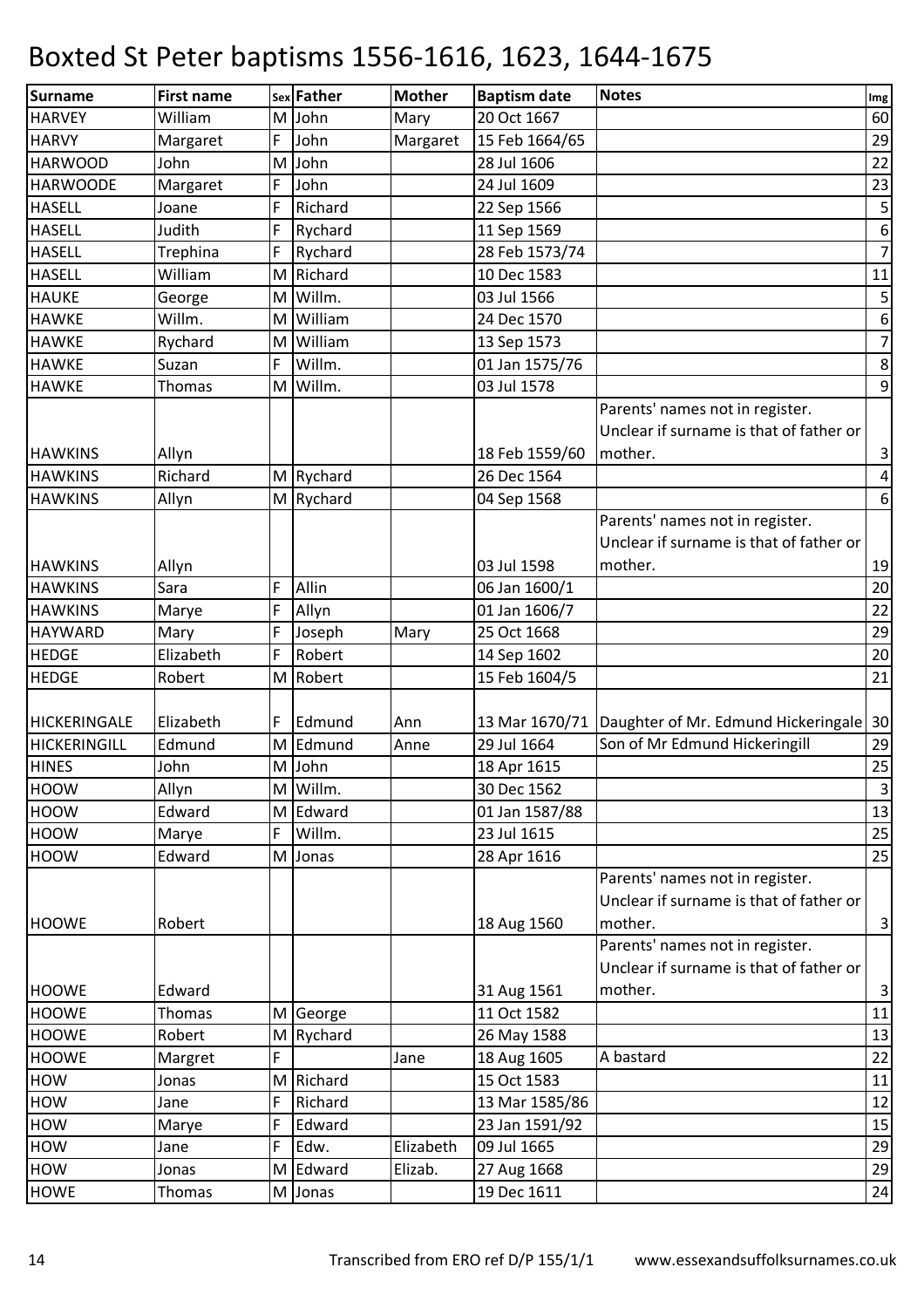| Surname         | <b>First name</b> |   | sex Father      | <b>Mother</b> | <b>Baptism date</b> | <b>Notes</b>                                                                                                                                                                                                       | Img              |
|-----------------|-------------------|---|-----------------|---------------|---------------------|--------------------------------------------------------------------------------------------------------------------------------------------------------------------------------------------------------------------|------------------|
| <b>HOWE</b>     | Edward            |   | M Edward        |               | 26 Dec 1611         |                                                                                                                                                                                                                    | 24               |
| <b>HOWE</b>     | Suzan             | F | Willm.          |               | 12 Jul 1612         |                                                                                                                                                                                                                    | 24               |
| <b>HOWE</b>     | Jonas             |   | M Jonas         |               | 28 Feb 1613/14      |                                                                                                                                                                                                                    | 25               |
| <b>HULL</b>     | Lancelot          |   | M Edward        |               | 01 Apr 1596         |                                                                                                                                                                                                                    | 18               |
| <b>HULL</b>     | John              |   | M Edward        |               | 18 Apr 1598         |                                                                                                                                                                                                                    | 18               |
|                 |                   |   |                 |               |                     | Suzan daughter of Robert Hymson<br>who maried with Elizabeth<br>Shinglewoode beinge great with child<br>by an other man (transcriber's<br>comment - so Robert isn't Suzan's<br>biological father, but would be her |                  |
| <b>HYMSON</b>   | Suzan             | F | Robert          | Elizabeth     | 10 Mar 1615/16      | legal father)                                                                                                                                                                                                      | 25               |
| <b>HYNDE</b>    | Cathryn           | F | Allyn           |               | 14 Jan 1565/66      |                                                                                                                                                                                                                    | 4                |
| <b>HYNDES</b>   | Margret           | F | Thomas          |               | 01 Nov 1577         |                                                                                                                                                                                                                    | $\boldsymbol{9}$ |
| <b>HYNDS</b>    | <b>Nicholas</b>   | M | Thomas          |               | 13 Sep 1579         |                                                                                                                                                                                                                    | $\boldsymbol{9}$ |
| <b>HYNES</b>    | Allyn             | M | Allyn           |               | 05 Mar 1562/63      |                                                                                                                                                                                                                    | $\mathbf{3}$     |
| <b>HYNES</b>    | Thomas            |   | M Thomas        |               | 11 Jun 1576         |                                                                                                                                                                                                                    | $\boldsymbol{8}$ |
| <b>HYNES</b>    | Nathaniell        |   | M John          |               | 25 Oct 1604         |                                                                                                                                                                                                                    | 21               |
| <b>HYNES</b>    | John              |   | M Nicholas      |               | 19 Mar 1608/9       |                                                                                                                                                                                                                    | 23               |
| <b>HYNES</b>    | Mary              | F | John            |               | 18 Jan 1609/10      |                                                                                                                                                                                                                    | 23               |
| <b>HYNES</b>    | Thomas            | M | <b>Nicholas</b> |               | 16 May 1611         |                                                                                                                                                                                                                    | 24               |
| <b>HYNES</b>    | Danyell           |   | M John          |               | 20 Dec 1612         |                                                                                                                                                                                                                    | 24               |
| <b>HYNES</b>    | Seth              |   | M Nicolas       |               | 05 May 1614         |                                                                                                                                                                                                                    | 25               |
| <b>ISAAC</b>    | John              |   | M Ralph         | Jane          | ** 1666             | No date, apparently 1666.                                                                                                                                                                                          | 29               |
| <b>ISAAKS</b>   | Ralph             |   | M Ralph         | Jane          | 04 Feb 1671/72      |                                                                                                                                                                                                                    | 30               |
| <b>JORDAN</b>   | Edmund            |   |                 |               | 17 Mar 1560/61      | Parents' names not in register.<br>Unclear if surname is that of father or<br>mother.                                                                                                                              | $\vert$ 3        |
| <b>JORDAN</b>   | Ann               | F | Robert          |               | 23 Sep 1565         |                                                                                                                                                                                                                    | $\overline{4}$   |
| <b>JORDEN</b>   | Christian         | F | Edward          |               | 13 Aug 1592         |                                                                                                                                                                                                                    | 16               |
| <b>JORDEYN</b>  | Margret           | F | Edmund          |               | 07 Sep 1595         |                                                                                                                                                                                                                    | 17               |
| <b>JORDEYNE</b> | Robert            |   | M Edmund        |               | 04 Dec 1586         |                                                                                                                                                                                                                    | 13               |
| <b>JORDEYNE</b> | Elizabeth         | F | Edmund          |               | 06 Apr 1589         |                                                                                                                                                                                                                    | 14               |
| <b>KEBLE</b>    | John              |   | Randall         |               | 05 Sep 1603         | John and Suzan twynes the children<br>of<br>John and Suzan twynes the children                                                                                                                                     | 21               |
| <b>KEBLE</b>    | Suzan             |   | Randall         |               | 05 Sep 1603         | of                                                                                                                                                                                                                 | 21               |
| <b>KEBLE</b>    | Richard           |   | M Randall       |               | 17 Apr 1606         |                                                                                                                                                                                                                    | 22               |
| <b>KING</b>     | Thomas            |   | M John          | Ann           | 02 May 1661         |                                                                                                                                                                                                                    | 26               |
| <b>KING</b>     | Martha            | F | Thomas          | Francis       | 17 Sep 1665         |                                                                                                                                                                                                                    | 29               |
| <b>KING</b>     | Abraham           |   | M John          | Anne          | 17 Dec 1665         |                                                                                                                                                                                                                    | 29               |
|                 |                   |   |                 |               |                     | Goodman John King (child's first                                                                                                                                                                                   |                  |
|                 |                   |   |                 |               |                     | name not in register. Entered on                                                                                                                                                                                   |                  |
| <b>KING</b>     | ?                 |   | John            | Anne          | 17 Dec 1665         | inside back cover)                                                                                                                                                                                                 | 62               |
| <b>KINGE</b>    | Suzan             | F | Thomas          |               | 27 Nov 1614         |                                                                                                                                                                                                                    | 25               |
| <b>KINGE</b>    | Alice             | F | Thomas          |               | 12 Dec 1616         |                                                                                                                                                                                                                    | 25               |
| <b>KIRBYE</b>   | Elizabeth         | F | John            |               | 19 Feb 1609/10      |                                                                                                                                                                                                                    | 23               |
| <b>KNOP</b>     | Mary              | F | Sam.            | Susan         | 04 Nov 1668         |                                                                                                                                                                                                                    | 29               |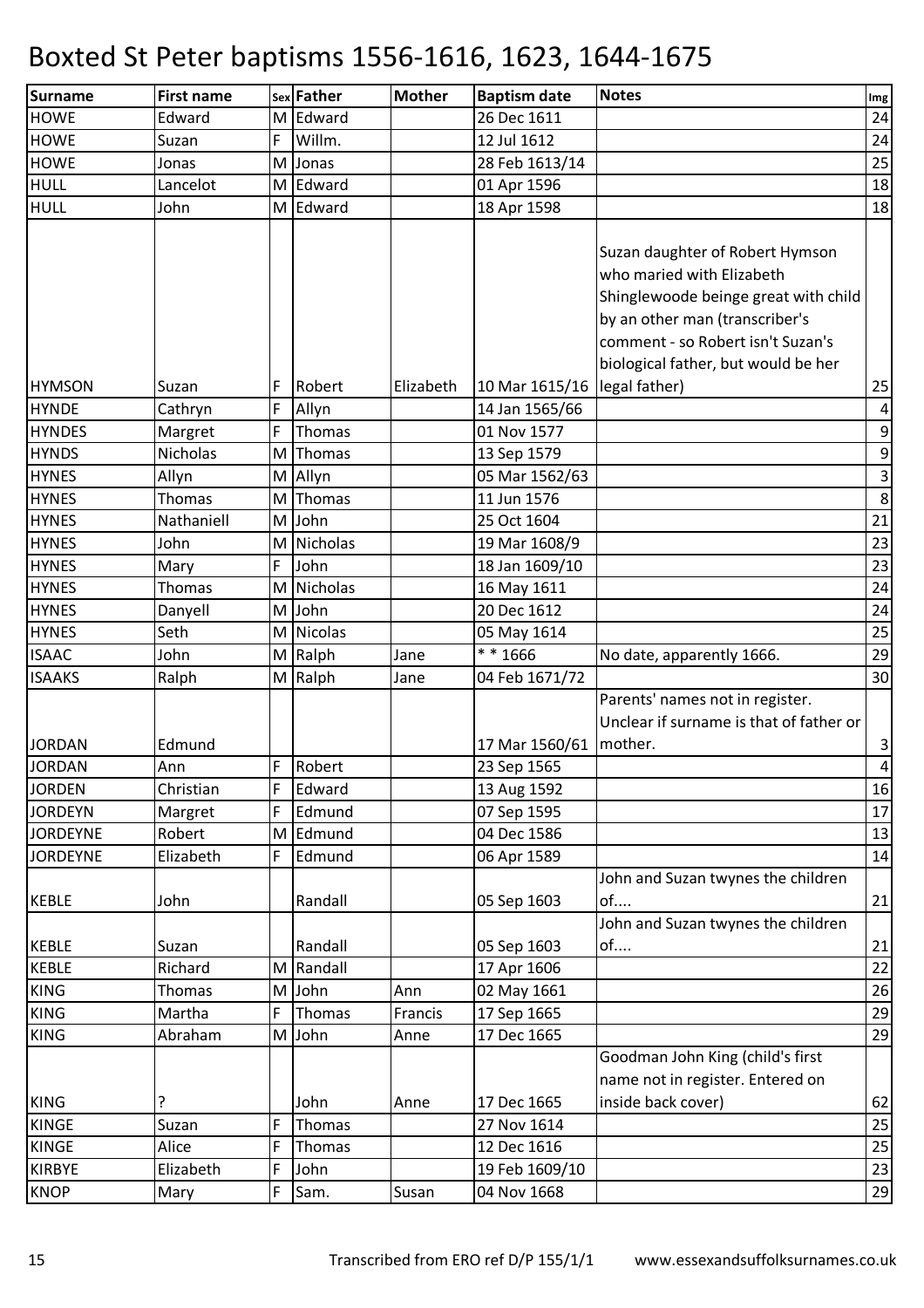| <b>KNOPE</b><br>11 Oct 1663<br>Samuel<br>M Samuel<br>Susan                               | 28                      |
|------------------------------------------------------------------------------------------|-------------------------|
|                                                                                          |                         |
| <b>KYNGE</b><br>29 Mar 1579<br>F<br>Thomas<br>Joane                                      | $\mathsf 9$             |
| <b>KYNGE</b><br>14 Feb 1582/83<br>Thomas<br>M<br>Thomas                                  | 11                      |
| <b>KYNGE</b><br>01 Nov 1585<br>Thomas<br>John<br>М                                       | 12                      |
| <b>KYNGE</b><br>Elizabeth<br>F<br>27 Jul 1589<br>Thomas                                  | 14                      |
| <b>KYRBYE</b><br>09 Oct 1593<br>Anthonye<br>M<br>George                                  | 16                      |
| <b>KYRBYE</b><br>F<br>29 Jun 1595<br>Marye<br>George                                     | 17                      |
| F<br><b>KYRBYE</b><br>George<br>31 Jul 1597<br>Ann                                       | 18                      |
| <b>LADBROOK</b><br>Steven<br>Robert<br>Grace<br>09 Mar 1662/63<br>M                      | 27                      |
| <b>LADBROOK</b><br>Richard<br>Rob.<br>Edith<br>01 Mar 1667/68<br>M                       | 29                      |
| <b>LADBROOK</b><br>Abraham<br>05 Nov 1668<br>Thomas<br>М                                 | 29                      |
| Mathie<br><b>LADBROOKE</b><br>Robert<br>M<br>Grace<br>02 May 1661                        | 26                      |
| Edna<br>F<br>Rob.<br>29 Jan 1671/72<br><b>LADBROOKE</b><br>Edna                          | 30                      |
| Parents' names not in register.                                                          |                         |
| Unclear if surname is that of father or                                                  |                         |
| LAMBART<br>09 Apr 1560<br>mother.<br><b>Thomas</b>                                       | $\vert$ 3               |
| LANGHAM<br>M John<br>Katherine<br>John<br>14 Apr 1668                                    | 30                      |
| Written on very narrow fly leaf at the                                                   |                         |
| front of the register.<br>27 Apr 1673<br>LANGHAME<br>Matthew<br>M John                   | $\mathbf{1}$            |
| F<br>12 Feb 1597/98<br>LARGENT<br>Leonerd<br>Joane                                       | 18                      |
| F<br>24 Mar 1599/00<br>LARGENT<br>Ann<br>Leonard                                         | 19                      |
| LARGENT<br>01 Apr 1602<br>Leonard<br>George<br>M                                         | 20                      |
| Alice<br>F<br>02 Feb 1603/4<br>LARGENT<br>Leonard                                        | 21                      |
| Leonard<br>Leonard<br>25 Feb 1605/6<br>LARGENT<br>M                                      | 22                      |
| 01 Dec 1563<br><b>LAVEROCK</b><br>F<br>Rychard<br>Agnes                                  | $\overline{3}$          |
| Willim.<br>Robert<br>LAWRANCE<br>M<br>08 May 1597                                        | 18                      |
| William<br>LAWRANCE<br>Elizabeth<br>F<br>19 Jan 1616/17                                  | 25                      |
| Rebecka<br>F<br>Willm.<br>23 Feb 1588/89<br>LAWRANNCE                                    | 14                      |
| LAWRANNCE<br>William<br>Willm.<br>26 Sep 1592<br>M                                       | 16                      |
| F<br>William<br>15 Jun 1587<br>LAWRENCE<br>Amye                                          | 13                      |
| Willm.<br><b>LAWRENCE</b><br>F<br>03 Nov 1594<br>Marye                                   | 17                      |
| LAY<br>M John<br>Sarah<br>16 Sep 1666<br>John                                            | 29                      |
| F<br><b>LEEWYS</b><br>Unica<br>John<br>28 Oct 1567                                       | $\overline{\mathbf{5}}$ |
|                                                                                          |                         |
| Thomas Legat als Lodbrooke (parents'                                                     |                         |
| first names not in register - unclear if                                                 |                         |
| surname is that of mother or father)<br>?<br>13 May 1600<br><b>LEGAT</b><br>Thomas       | 19                      |
| Son of Thomas Legate als Lodbroke<br><b>LEGATE</b><br>30 Jan 1596/97<br>John<br>M Thomas | 18                      |
| A childe of Legats other Lodbrooke,                                                      |                         |
| Willm (not clear if Willm is the                                                         |                         |
| father's name or the child's - or even                                                   |                         |
| both! Or if Willm is actually from the                                                   |                         |
| <b>LEGATS</b><br>Willm?<br>Willm?<br>* Apr 1594<br>entry below)                          | 17                      |
| Parents' names not in register.                                                          |                         |
| Unclear if surname is that of father or                                                  |                         |
| <b>LEVEROCK</b><br>Jefferye<br>17 Mar 1560/61<br>mother.                                 | $\vert$ 3               |
| 19 Jun 1586<br>LEWES<br>Edmund<br>M Edmund                                               | 12                      |
| F<br>LEWES<br>15 Jun 1590<br>Myriam<br>John                                              | 14                      |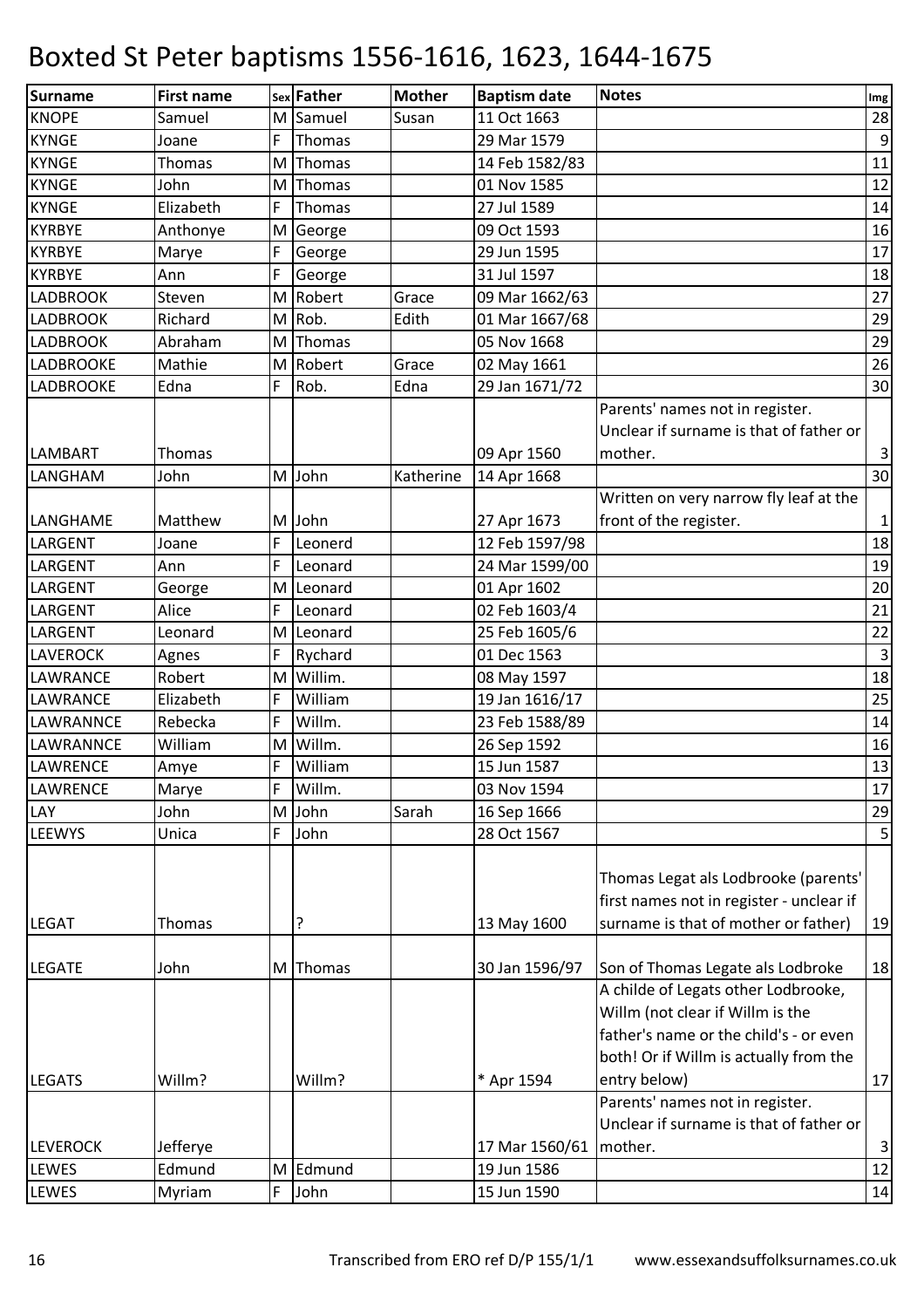| <b>Surname</b>   | <b>First name</b> |   | sex Father | <b>Mother</b> | <b>Baptism date</b> | <b>Notes</b>                             | Img              |
|------------------|-------------------|---|------------|---------------|---------------------|------------------------------------------|------------------|
|                  |                   |   |            |               |                     | Edward and John, twines the sonnes       |                  |
| <b>LEWES</b>     | Edward            |   | M Rychd.   |               | 19 Sep 1591         | of                                       | 15               |
|                  |                   |   |            |               |                     | Edward and John, twines the sonnes       |                  |
| <b>LEWES</b>     | John              |   | M Rychd.   |               | 19 Sep 1591         | of                                       | 15               |
| LEWES            | Sara              | F | John       |               | 12 Feb 1592/93      |                                          | 16               |
| LEWES            | Alyce             | F | Rychd.     |               | 06 Apr 1595         |                                          | $17\,$           |
| LEWES            | Elizabeth         | F | John       |               | 25 Mar 1596         |                                          | 18               |
|                  |                   |   |            |               |                     | Parents' names not in register.          |                  |
|                  |                   |   |            |               |                     | Unclear if surname is that of father or  |                  |
|                  |                   |   |            |               |                     | mother. Is the first name a              |                  |
| <b>LEWES</b>     | Enameel           |   |            |               | 26 Jun 1598         | misspelling of Emanuel?                  | 19               |
| LEWYS            | Prudence          | F |            | Joane         | 10 Jan 1573/74      | Daughter of Joane Lewys, wydow           | $\overline{7}$   |
| LEWYS            | John              |   | M John     |               | 24 Aug 1575         |                                          | 8                |
| LEWYS            | Margret           | F | John       |               | 27 Dec 1576         |                                          | 8                |
| LEWYS            | William           |   | M John     |               | 19 Mar 1577/78      |                                          | $\boldsymbol{9}$ |
| LEWYS            | Rychard           |   | M John     |               | ** 1580             | Full date not in register.               | 10               |
| LEWYS            | Christian         | F | John       |               | 28 Nov 1582         |                                          | 11               |
| LEWYS            | Ephraym           |   | M John     |               | 11 Jun 1586         |                                          | 12               |
| LEWYS            | Ann               | F | Richard    |               | 17 Mar 1599/00      |                                          | 19               |
|                  |                   |   |            |               |                     | Being unmaryed and therfor base          |                  |
| LEWYS            | Elizabeth         | F |            | Elizabeth     | 10 Mar 1601/2       | borne. A bastard.                        | 20               |
|                  |                   |   |            |               |                     |                                          |                  |
| <b>LODBROKE</b>  | John              |   | M Thomas   |               | 30 Jan 1596/97      | Son of Thomas Legate als Lodbroke        | 18               |
|                  |                   |   |            |               |                     | A childe of Legats other Lodbrooke,      |                  |
|                  |                   |   |            |               |                     | Willm (not clear if Willm is the         |                  |
|                  |                   |   |            |               |                     | father's name or the child's - or even   |                  |
|                  |                   |   |            |               |                     | both! Or if Willm is actually from the   |                  |
| <b>LODBROOKE</b> | Willm?            |   | Willm?     |               | * Apr 1594          | entry below)                             | 17               |
|                  |                   |   |            |               |                     |                                          |                  |
|                  |                   |   |            |               |                     | Thomas Legat als Lodbrooke (parents'     |                  |
|                  |                   |   |            |               |                     | first names not in register - unclear if |                  |
| <b>LODBROOKE</b> | Thomas            |   | ?          |               | 13 May 1600         | surname is that of mother or father)     | 19               |
|                  |                   |   |            |               |                     | Child's first name and gender, and       |                  |
| LONE             |                   |   | Adam       |               | * Jul 1572          | day of month, not in register.           | $\overline{7}$   |
| LONE             | Margerye          | F | Adam       |               | 21 Nov 1574         |                                          | $\bf 8$          |
|                  |                   |   |            |               |                     |                                          |                  |
| LONE             | Willm.            |   | M Willm?   |               | 15 Dec 1577         | Father's name possibly crossed out.      | 9                |
| LONE             | Marye             | F | Adam       |               | 02 Feb 1583/84      |                                          | 12               |
| LUCH             | Robert            |   | M Arthur   | Susan         | 07 Aug 1661         |                                          | 26               |
|                  |                   |   |            |               |                     | Parents' names not in register.          |                  |
|                  |                   |   |            |               |                     | Unclear if surname is that of father or  |                  |
| <b>LUFKIN</b>    | Suzan             |   |            |               | 17 Dec 1598         | mother.                                  | 19               |
| <b>LUFKYN</b>    | Marye             | F | Willm.     |               | 12 Mar 1563/64      |                                          | $\mathsf{3}$     |
| <b>LUFKYN</b>    | Wylliam           | M | John       |               | 19 Feb 1564/65      |                                          | $\pmb{4}$        |
| <b>LUFKYN</b>    | Elizabeth         | F | Willm.     |               | 01 Oct 1570         | The father is the vicar                  | $\boldsymbol{6}$ |
| <b>LUFKYN</b>    | John              |   | M William  |               | 15 May 1592         |                                          | 16               |
| <b>LUFKYN</b>    | Robert            | М | Willm.     |               | 23 Feb 1594/95      |                                          | 17               |
| LUMKYN           | Richard           |   | M Richard  |               | 16 Dec 1582         |                                          | 11               |
| <b>LUMPKIN</b>   | Marye             | F | Robert     |               | 07 Nov 1574         |                                          | $\overline{7}$   |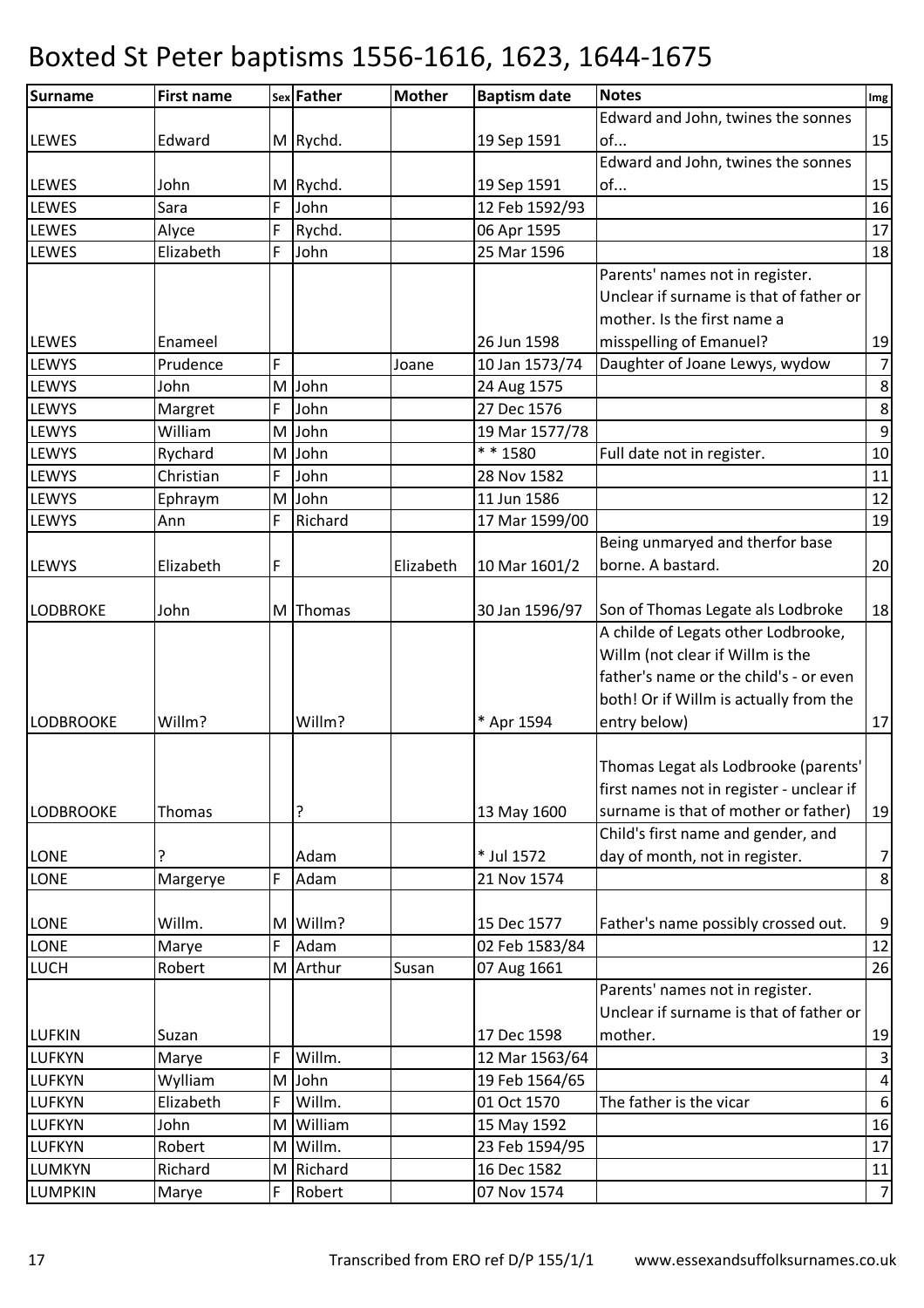| Surname          | <b>First name</b> |   | sex Father  | <b>Mother</b> | <b>Baptism date</b> | <b>Notes</b>                        | $\mathop{\textsf{Img}}$ |
|------------------|-------------------|---|-------------|---------------|---------------------|-------------------------------------|-------------------------|
| <b>LUMPKIN</b>   | ?                 |   | M Rychard   |               | 07 Apr 1577         | Child's first name not in register. | $\,8\,$                 |
| <b>LUMPKIN</b>   | Suzan             | F | Rychard     |               | 03 Dec 1587         |                                     | 13                      |
| <b>LUMPKIN</b>   | Hester            | F | Richard     |               | 13 Dec 1595         |                                     | 18                      |
| <b>LUMPKYN</b>   | Margret           | F | Richard     |               | 20 Dec 1579         |                                     | 10                      |
|                  |                   |   |             |               |                     | Full date, child's name and gender  |                         |
| <b>LUMPKYN</b>   |                   |   | Richard     |               | * * 1585            | not in register.                    | 12                      |
| <b>LUMPKYN</b>   | Margerye          | F | Richd.      |               | 29 Mar 1590         |                                     | 14                      |
| <b>LUMPKYN</b>   | ?                 |   | M Rychard   |               | 26 Feb 1592/93      | First name not in register.         | 16                      |
| <b>LUMPKYN</b>   | Ann               | F | John        |               | 06 Apr 1602         |                                     | 20                      |
| LUNGLYE          | Henrye            |   | M Robert    |               | 29 Jul 1582         |                                     | 11                      |
|                  |                   |   |             |               |                     | No date or first names for child or |                         |
|                  |                   |   |             |               |                     | parents. "Lunglyes childe was       |                         |
|                  |                   |   |             |               |                     | christianed at horslye magna."      |                         |
|                  |                   |   |             |               |                     | Cannot see the corresponding        |                         |
|                  |                   |   |             |               |                     | baptism in the Great Horkesley      |                         |
| LUNGLYE          |                   |   |             |               | ** 1586             | register.                           | 12                      |
| <b>LUSH</b>      | Elizabeth         | F | Arthur      | Susanna       | 24 Apr 1655         |                                     | 26                      |
| <b>LUSH</b>      | Jeremiah          |   | M Arthur    | Susan         | 03 Jul 1664         |                                     | 29                      |
| <b>MAIDSTON</b>  | Elizabeth         | F | Robert      |               | 30 Dec 1562         |                                     | $\mathsf{3}$            |
| <b>MAIDSTON</b>  | John              | M | Robert      |               | 20 Sep 1567         |                                     | $\overline{\mathbf{5}}$ |
| <b>MAIDSTON</b>  | Ann               | F | Robert      |               | 01 Feb 1569/70      |                                     | $\boldsymbol{6}$        |
| <b>MAIDSTON</b>  | Francyes          | M | Robert      |               | 28 Dec 1572         |                                     | $\overline{7}$          |
| <b>MAIDSTONE</b> | Robert            | M | Robert      |               | 21 Jan 1588/89      |                                     | 14                      |
| <b>MAIDSTONE</b> | Margret           | F | Robt.       |               | 11 Jan 1589/90      |                                     | 14                      |
| <b>MAIDSTONE</b> | Elizabeth         | F | Robert      |               | * Apr 1592          | Day of month not in register.       | 15                      |
| <b>MAIDSTONE</b> | Grace             | F | Edward      |               | 28 Apr 1594         |                                     | 17                      |
| <b>MAIDSTONE</b> | Marye             | F | Robt.       |               | 16 May 1594         |                                     | 17                      |
| <b>MAIDSTONE</b> | Robert            | M | Robt.       |               | 06 May 1597         |                                     | 18                      |
| <b>MAIDSTONE</b> | Jane              | F | Robt.       |               | 18 Dec 1599         |                                     | 19                      |
| <b>MAIDSTONE</b> | Alyce             | F | Robt.       |               | 26 Jan 1601/2       |                                     | 20                      |
| <b>MAIDSTONE</b> | John              |   | M Robert    |               | 14 Sep 1607         |                                     | 22                      |
| <b>MAIDSTONE</b> | Ann               | F | John        |               | 16 Mar 1607/8       | Daughter of Mr John Maidstone       | 23                      |
| <b>MAIDSTONE</b> | Margerye          | F | John        |               | 04 Oct 1612         | Daughter of Mr John Maidstone       | 24                      |
| <b>MAIDSTONE</b> | Robert            |   | M John      |               | 18 Apr 1615         | Son of Mr John Maidstone            | 25                      |
| <b>MAN</b>       | John              |   | M John      |               | 01 Aug 1565         |                                     | $\overline{\mathbf{4}}$ |
| <b>MAN</b>       | Joane             | F | John        |               | 17 Apr 1568         |                                     | $\mathsf S$             |
| <b>MAN</b>       | Robert            |   | M John      |               | 03 Dec 1570         |                                     | 6                       |
| <b>MAN</b>       | Rychard           |   | M John      |               | 08 Nov 1573         |                                     | $\overline{7}$          |
| <b>MAN</b>       | Thomas            |   | M John      |               | 17 Dec 1579         |                                     | 10                      |
|                  |                   |   |             |               |                     | Full date, child's name and gender, |                         |
| <b>MAN</b>       | ?                 |   | John        |               | * * 1582            | not in register.                    | 10                      |
| <b>MAN</b>       | William           |   | M John      | Barsabye      | 01 May 1585         |                                     | 12                      |
| <b>MAN</b>       | Suzan             | F | John        |               | 27 Dec 1591         |                                     | 15                      |
| <b>MAN</b>       | John              |   | M John      |               | 04 Nov 1593         | Son of John Man the yonger          | 17                      |
| <b>MAN</b>       | Salomon           |   | M John      |               | 06 Feb 1596/97      |                                     | 18                      |
| <b>MAN</b>       | Robert            |   | M John      |               | 18 Nov 1599         |                                     | 19                      |
| <b>MAN</b>       | Marye             | F | John        |               | 06 Apr 1602         |                                     | 20                      |
| <b>MAN</b>       | Elizabeth         | F | John        |               | 30 Sep 1604         |                                     | 21                      |
| <b>MANIFOLD</b>  | John              |   | M Alexander |               | 16 Oct 1603         |                                     | 21                      |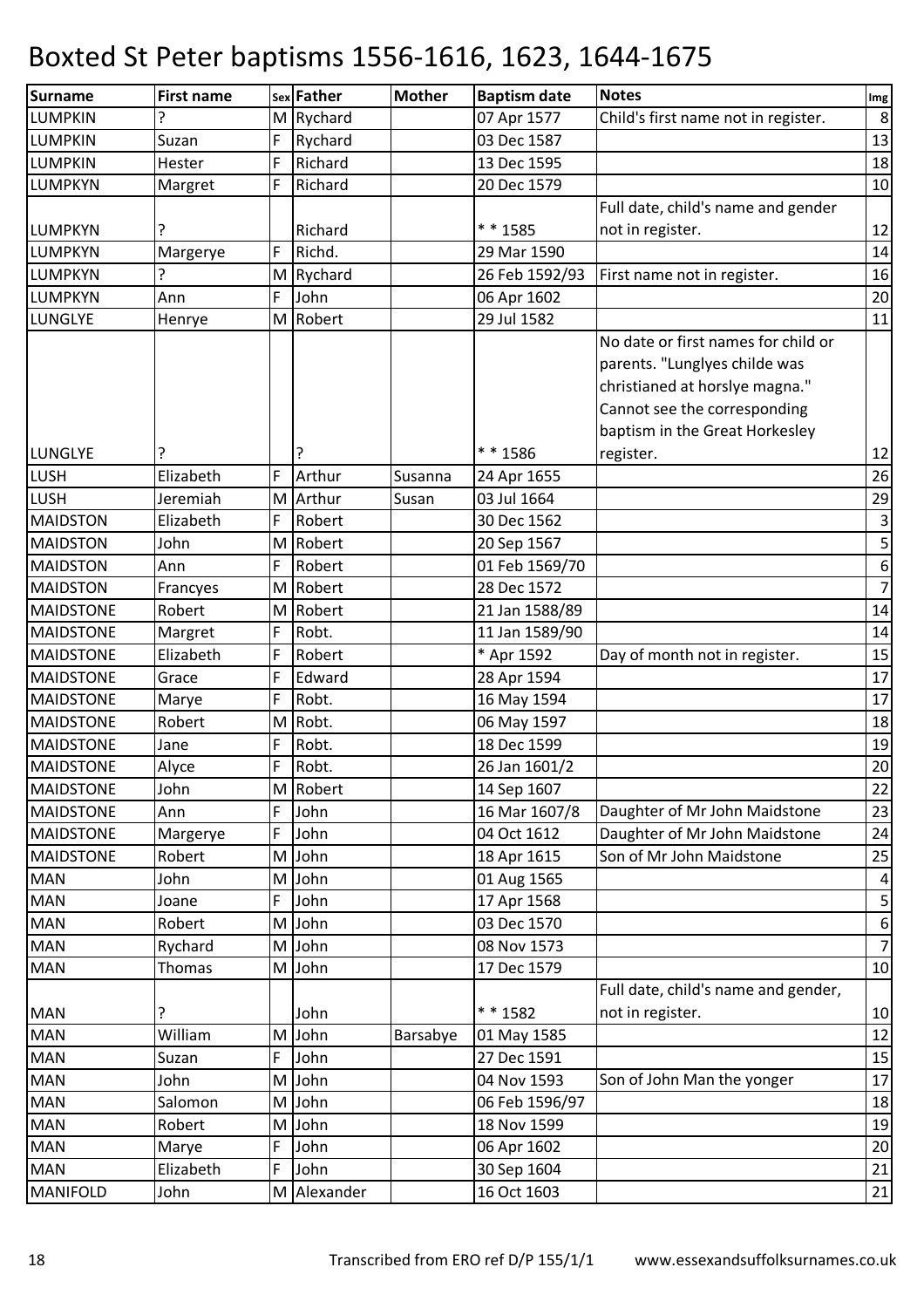| <b>Surname</b>   | <b>First name</b> |   | sex Father  | <b>Mother</b> | <b>Baptism date</b> | <b>Notes</b>                            | Img              |
|------------------|-------------------|---|-------------|---------------|---------------------|-----------------------------------------|------------------|
| <b>MANN</b>      | John              |   | M John      |               | 13 Jan 1576/77      |                                         | $\,8\,$          |
| <b>MANN</b>      | Robert            |   | M John      |               | 24 May 1590         |                                         | 14               |
| MANYFOLD         | William           |   | M Alexander |               | 23 May 1601         |                                         | 20               |
| <b>MARTIN</b>    | John              |   | M Richard   |               | 30 Oct 1595         |                                         | 17               |
|                  |                   |   |             |               |                     | Parents' names not in register.         |                  |
|                  |                   |   |             |               |                     | Unclear if surname is that of father or |                  |
| <b>MARTYN</b>    | Marye             | F | ?           |               | 31 Jul 1586         | mother.                                 | 12               |
| <b>MARTYN</b>    | Richard           |   | M Rychd.    |               | 28 Sep 1589         |                                         | 14               |
|                  |                   |   |             |               |                     | Parents' names not in register.         |                  |
|                  |                   |   |             |               |                     | Unclear if surname is that of father or |                  |
| <b>MARTYN</b>    | Sara              | F | <u> }</u>   |               | 16 May 1591         | mother.                                 | 15               |
|                  |                   |   |             |               |                     | Full date and child's first name not in |                  |
| <b>MARTYN</b>    |                   |   | M Rychd.    |               | * * 1594/5          | register.                               | 17               |
| <b>MARTYN</b>    | Suzan             | F | Richd.      |               | 18 Sep 1597         |                                         | 18               |
|                  |                   |   |             |               |                     | Parents' names not in register.         |                  |
|                  |                   |   |             |               |                     | Unclear if surname is that of father or |                  |
| <b>MASH</b>      | Rychard           |   |             |               | 16 Apr 1560         | mother.                                 | $\overline{3}$   |
|                  |                   |   |             |               |                     | Parents' names not in register.         |                  |
|                  |                   |   |             |               |                     | Unclear if surname is that of father or |                  |
| <b>MAYDSTON</b>  | Edward            |   |             |               | 20 Jan 1559/60      | mother.                                 | $\overline{2}$   |
|                  |                   |   |             |               |                     | Parents' names not in register.         |                  |
|                  |                   |   |             |               |                     | Unclear if surname is that of father or |                  |
| <b>MAYDSTON</b>  | Robert            |   |             |               | 16 May 1561         | mother.                                 | $\mathbf{3}$     |
| <b>MAYDSTONE</b> | Robert            |   | M Robert    |               | 20 Oct 1564         |                                         | $\vert 4 \vert$  |
| <b>MAYDSTONE</b> | Ann               | F | Robert      |               | 09 Apr 1605         |                                         | 21               |
| <b>MESSING</b>   | Elizabeth         | F | Edward      |               | 17 Dec 1570         |                                         | 6                |
| <b>MESSING</b>   | Suzan             | F | Robert      |               | 28 Aug 1572         |                                         | $\overline{7}$   |
| <b>MESSING</b>   | Joane             | F | Robert      |               | 29 Aug 1574         |                                         | $\overline{7}$   |
| <b>MESSING</b>   | Ellynn            | F | Edward      |               | 24 Oct 1585         |                                         | 12               |
| <b>MESSING</b>   | Robert            |   | M Edward    |               | 10 Sep 1587         |                                         | 13               |
| <b>MESSING</b>   | Edward            |   | M Edward    |               | 28 Sep 1589         |                                         | 14               |
| <b>MESSING</b>   | Ann               | F | Edward      |               | 23 Jan 1591/92      |                                         | 15               |
| <b>MESSING</b>   | Sara              | F | Edward      |               | 25 Apr 1594         |                                         | 17               |
| <b>MESSING</b>   | John              |   | M Edward    |               | 02 Oct 1596         |                                         | 18               |
| <b>MESSING</b>   | Henrye            |   | M Edward    |               | 09 Aug 1599         | Entered vertically in the margin.       | 19               |
| <b>MESSING</b>   | Thomas            |   | M Edward    |               | 01 Nov 1606         |                                         | 22               |
| <b>MILLES</b>    | Thomas            |   | M Thomas    |               | 23 Jan 1588/89      |                                         | 14               |
| <b>MILLS</b>     | George            |   | M George    |               | 10 Dec 1564         |                                         | $\overline{a}$   |
| <b>MILLS</b>     | Edward            |   | M Abraham   | Margery       | 13 Oct 1566         |                                         | $\sf S$          |
| <b>MILLS</b>     | William           |   | M George    |               | 01 Feb 1567/68      |                                         | $\sf S$          |
| <b>MILLS</b>     | John              |   | M George    |               | 18 Mar 1570/71      |                                         | $\boldsymbol{6}$ |
| <b>MILLS</b>     | Elizabeth         | F | Abraham     |               | 22 Mar 1572/73      |                                         | $\overline{7}$   |
| <b>MILLS</b>     | Rychard           |   | M George    |               | 13 Sep 1573         |                                         | $\overline{7}$   |
| <b>MILLS</b>     | Joane             | F | Abraham     |               | 21 Dec 1578         |                                         | $\overline{9}$   |
|                  |                   |   |             |               |                     | Date given only as "in Whitson          |                  |
| <b>MILLS</b>     | Ann               | F | Abraham     |               | ** 1581             | week."                                  | 10               |
| <b>MILLS</b>     | Elizabethe        |   | F John      |               | 06 Dec 1582         |                                         | 11               |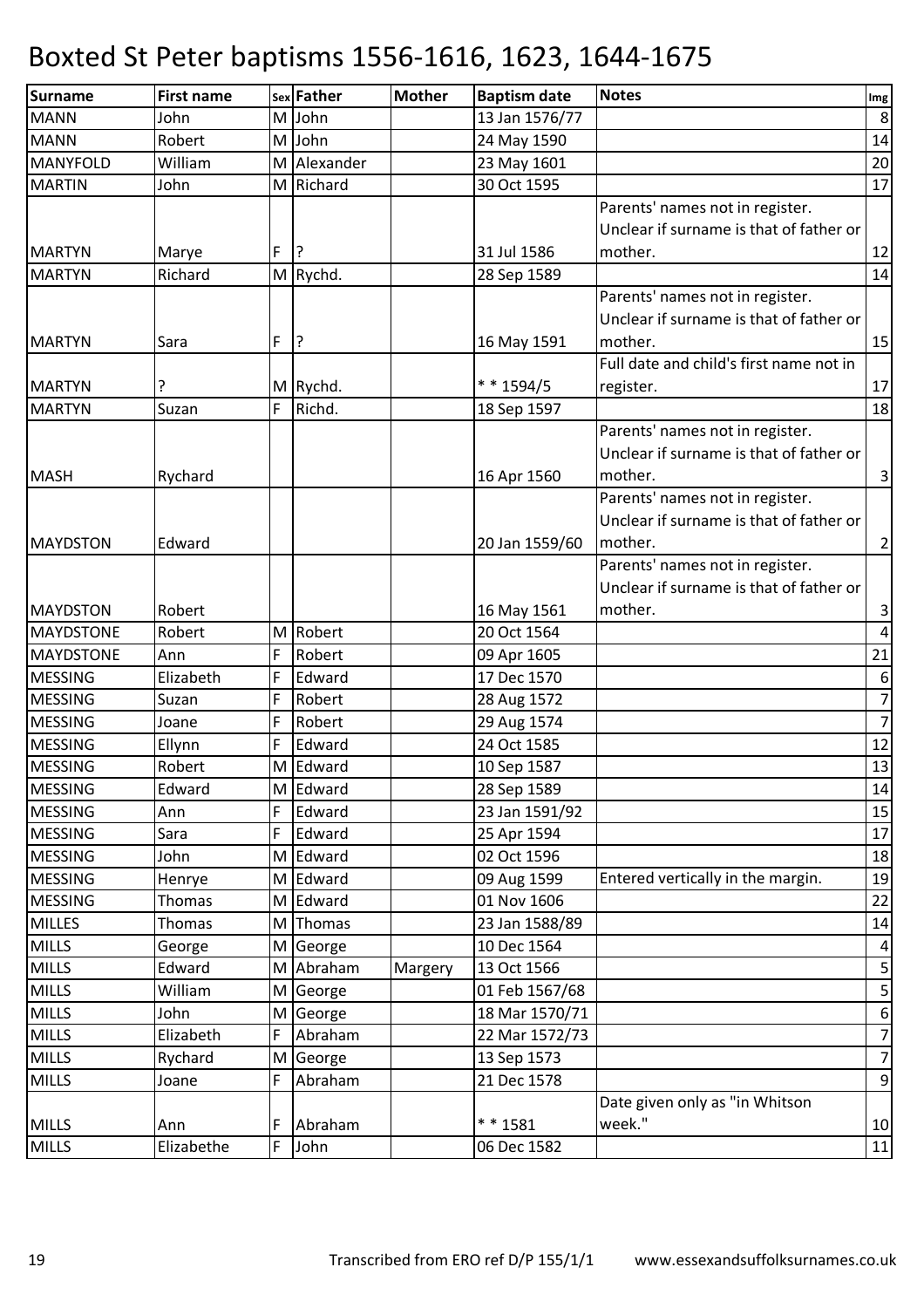| Surname        | <b>First name</b> |   | sex Father   | <b>Mother</b> | <b>Baptism date</b> | <b>Notes</b>                            | Img              |
|----------------|-------------------|---|--------------|---------------|---------------------|-----------------------------------------|------------------|
|                |                   |   |              |               |                     | Abode: West Barholt. Month unclear -    |                  |
|                |                   |   |              |               |                     | Dec or Sep overwritten with the         |                  |
| <b>MILLS</b>   | Willm.            |   | M Wylliam    |               | 27 * 1582           | other.                                  | 11               |
| <b>MIXER</b>   | Margret           | F | Henrye       |               | 20 Jan 1599/00      |                                         | 19               |
| <b>MIXER</b>   | Henrye            |   | M Henrye     |               | 18 Sep 1603         |                                         | 21               |
| <b>MIXER</b>   | Robert            |   | M Henrye     |               | 25 Mar 1611         |                                         | 24               |
| <b>MORS</b>    | John              | M | Thomas       |               | 20 Feb 1574/75      | The father is the "mynister"            | $\,8\,$          |
| <b>MORS</b>    | Samuell           |   | M Thomas     |               | 12 Jun 1576         | The father is the "mynister"            | $\bf 8$          |
| <b>MORS</b>    | Joseph            |   | M Richard    |               | 04 Nov 1576         |                                         | $\bf 8$          |
| <b>MORS</b>    | Sarae             | F | Thomas       |               | 11 Jun 1578         |                                         | $\mathsf 9$      |
| <b>MORS</b>    | Nathaniell        |   | M Rychard    |               | 10 May 1579         |                                         | $\boldsymbol{9}$ |
|                |                   |   |              |               |                     | Baptized on St Peter's Day. The father  |                  |
| <b>MORS</b>    | Daniell           |   | M Thomas     |               | 29 Jun 1580         | is the "Mynister"                       | 10               |
| <b>MORS</b>    | Daniell           |   | M Thomas     |               | 02 May 1583         | The father is the minister              | 11               |
| <b>MORSE</b>   | Daniell           |   | M Rychard    |               | 06 Dec 1582         |                                         | 11               |
| <b>MOTT</b>    | Thomas            |   | M Thomas     |               | 03 Jul 1578         |                                         | 9                |
|                |                   |   |              |               |                     | Birth only (Nov 1580), not baptism,     |                  |
|                |                   |   |              |               |                     | and date only given as month.           |                  |
|                |                   |   |              |               |                     | Parents' names not in register.         |                  |
|                |                   |   |              |               |                     | Unclear if surname is of mother or      |                  |
| <b>MOTT</b>    | John              |   |              |               |                     | father.                                 | 10               |
| <b>MOTT</b>    | Suzan             | F | Thomas       |               | 20 Mar 1582/83      |                                         | 11               |
| <b>MOTT</b>    | Margret           | F | Thomas       |               | 14 Apr 1585         |                                         | 12               |
| <b>MOTT</b>    | <b>Barbarae</b>   | F | Thomas       |               | 23 Nov 1587         |                                         | 13               |
| <b>MOTT</b>    | Elizabeth         | F | Thomas       |               | 30 Apr 1592         |                                         | 16               |
| <b>MYLLES</b>  | Martha            | F | Isaake       |               | 04 Sep 1597         |                                         | 18               |
|                |                   |   |              |               |                     | Parents' names not in register.         |                  |
|                |                   |   |              |               |                     | Unclear if surname is that of father or |                  |
| <b>MYLS</b>    | George            |   |              |               | 07 Dec 1560         | mother.                                 | $\mathbf{3}$     |
| <b>MYXER</b>   | Ann               | F | Henrye       |               | 01 May 1598         |                                         | 18               |
| <b>MYXER</b>   | William           |   | M Henrye     |               | 06 Jul 1606         |                                         | 22               |
|                |                   |   |              |               |                     | Surname unclear - Neve or Nene?         |                  |
|                |                   |   |              |               |                     | Parents' first names not in register -  |                  |
|                |                   |   |              |               |                     | unclear if surname is that of mother    |                  |
| NE[VN]E        | Ann               | F | $\mathsf{R}$ |               | 27 Aug 1593         | or father.                              | 16               |
| <b>NEAVARD</b> | Thomas            |   | M Edward     |               | 16 May 1608         |                                         | 23               |
| <b>NEAVARD</b> | Henrye            |   | M Edmund     |               | 10 Oct 1611         |                                         | 24               |
| <b>NEAVERD</b> | Robert            |   | M Edward     |               | 12 May 1597         |                                         | 18               |
|                |                   |   |              |               |                     | Written on the inside front cover of    |                  |
|                |                   |   |              |               |                     | the register. Squashed in, faded, and   |                  |
| <b>NEVARD</b>  | John?             |   | M Will.?     |               | * Apr 1674          | hard to read.                           | $\mathbf{1}$     |
| <b>NEVARD</b>  | John              |   | M Edmund     |               | 13 Feb 1592/93      |                                         | 16               |
|                |                   |   |              |               |                     | First name not entirely clear - might   |                  |
| <b>NEVARD</b>  | Nevend?           |   | Edmund       |               | 06 Jan 1594/95      | be the surname repeated?                | 17               |
| <b>NEVARD</b>  | Samuell           |   | M Edward     |               | 03 Apr 1600         |                                         | 19               |
| <b>NEVARD</b>  | Richard           |   | M Edward     |               | 03 Mar 1602/3       |                                         | 20               |
| <b>NEVARD</b>  | George            |   | M Edward     |               | 16 Apr 1605         |                                         | 21               |
| <b>NEVARD</b>  | Elizabeth         | F | John         | Elizabeth     | 10 Jan 1660/61      |                                         | 26               |
| <b>NEVARD</b>  | Mathee            | F | W.           | Elizabeth     | 09 Nov 1662         |                                         | 26               |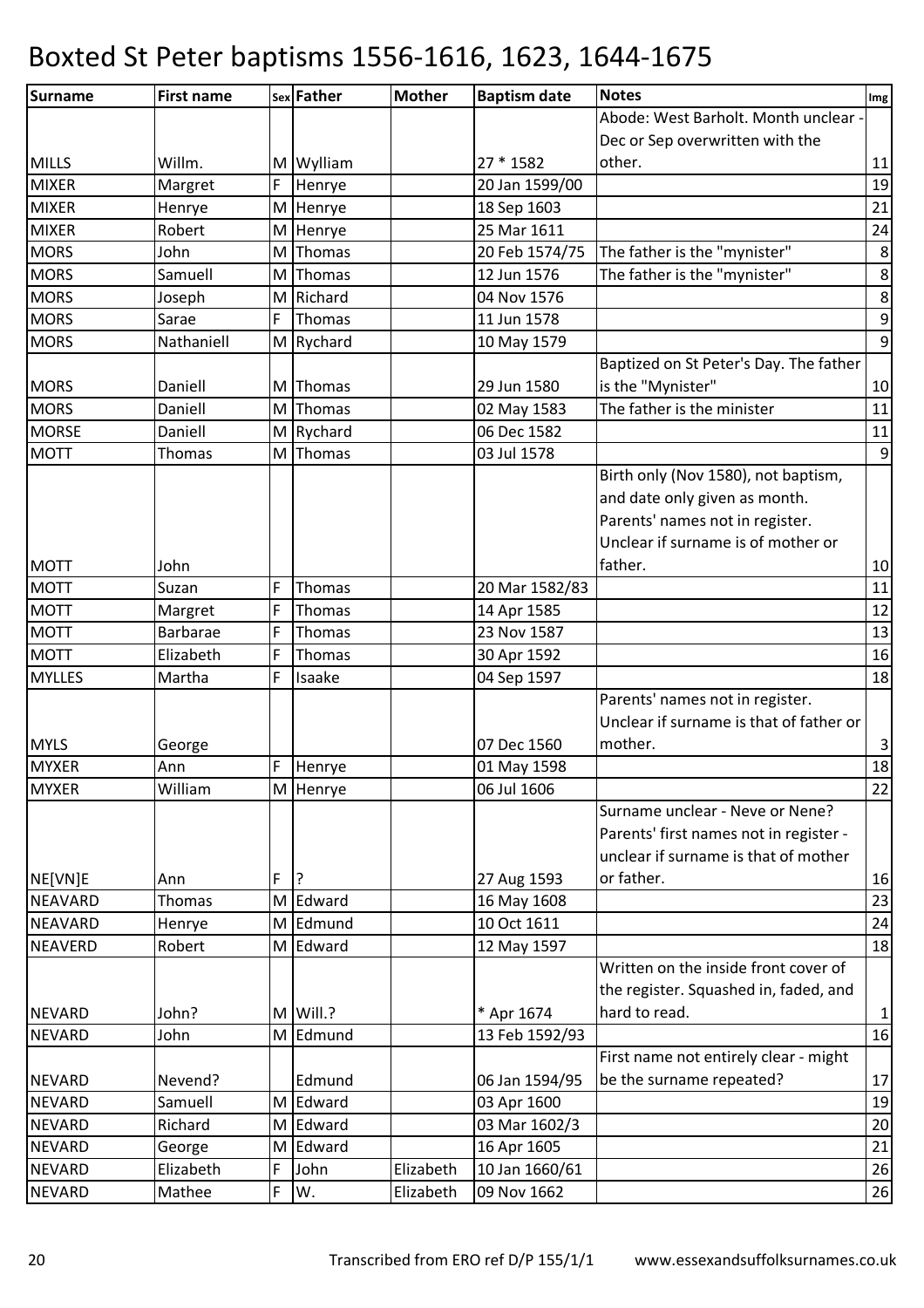| <b>Surname</b>   | <b>First name</b> |       | sex Father | <b>Mother</b> | <b>Baptism date</b> | <b>Notes</b>                             | Img              |
|------------------|-------------------|-------|------------|---------------|---------------------|------------------------------------------|------------------|
| <b>NEVARD</b>    | William           |       | M John     | Elizabeth     | 12 Aug 1666         |                                          | 29               |
|                  |                   |       |            |               |                     | First name and gender of chid not in     |                  |
| <b>NEVARD</b>    | ?                 |       | Edward     | Sarah         | 21 Sep 1668         | register.                                | 29               |
|                  |                   |       |            |               |                     | Daughter of William Nevard and his       |                  |
| <b>NEVARD</b>    | Susanna           | F     | William    |               | 11 Oct 1668         | wife                                     | 29               |
| <b>NEVERD</b>    | Edmund            |       | M Edward   | Sarah         | 29 Apr 1666         |                                          | 29               |
| <b>NEVERT</b>    | Will.             |       | M Edward   | Sarah         | 13 Mar 1670/71      |                                          | 30               |
| <b>NEVERT</b>    | John              |       | M William  | Martha        | 29 Jan 1671/72      |                                          | 30               |
| <b>NICHOLSON</b> | Thomas            | M     | Thomas     |               | 27 Dec 1604         |                                          | 21               |
| <b>NOOTH</b>     | Thomas            | M     | Thomas     |               | 21 Oct 1568         |                                          | $\boldsymbol{6}$ |
| <b>NOOTH</b>     | Agyns             | F     | Thomas     |               | 11 Apr 1570         |                                          | $\boldsymbol{6}$ |
| <b>NOOTH</b>     | Elizabeth         | F     | Thomas     |               | 27 Apr 1572         |                                          | $\overline{7}$   |
| <b>NOOTH</b>     | Robert            | M     | Thomas     |               | 02 Aug 1573         |                                          | $\overline{7}$   |
| <b>NORTHEN</b>   | Ann               | F     | Willm.     |               | 19 Jul 1590         |                                          | 15               |
| <b>NOTH</b>      | Ellyn             | F     | Thomas     |               | 28 Jan 1576/77      |                                          | $\bf 8$          |
| <b>NOTHE</b>     | Margret           | F     | Thomas     |               | 19 Jun 1575         |                                          | $\bf 8$          |
| <b>OSBORNE</b>   | Myels             |       | M John     |               | 19 May 1616         |                                          | 25               |
|                  |                   |       |            |               |                     | Parents' names not in register.          |                  |
|                  |                   |       |            |               |                     | Unclear if surname is that of father or  |                  |
| <b>OXBORROW</b>  | George            | $M$ ? |            |               | 23 Oct 1578         | mother.                                  | $9\,$            |
| <b>OXBORROW</b>  | Sarae             | F     | Miles      |               | 15 Dec 1580         |                                          | 10               |
| PAGE             | John              | M     | Robert     |               | 25 Sep 1586         |                                          | 12               |
| PAGE             | Hanna             | F     | Robt.      |               | 29 Mar 1590         |                                          | 14               |
| PAGE             | Susan             | F     | Robt.      |               | 25 Jan 1592/93      |                                          | 16               |
| PAGE             | Ann               | F     | Robt.      |               | 17 Jan 1596/97      |                                          | 18               |
| <b>PAGE</b>      | Christofer        | M     | Robert     |               | 17 Jun 1599         |                                          | 19               |
| PAGE             | Joane             | F     | Robt.      |               | 18 Oct 1601         |                                          | 20               |
| <b>PAGE</b>      | Kathryne          | F     | John       |               | 10 Jun 1604         |                                          | 21               |
| PAGE             | Edward            | M     | John       |               | 07 Apr 1607         |                                          | 22               |
| <b>PAGE</b>      | John              |       | M John     | Marie         | 03 Apr 1662         |                                          | 26               |
| <b>PAGE</b>      | Robert            |       | M Robert   | Anne          | 09 Apr 1663         | Being 3 yeares old                       | 27               |
| <b>PAGE</b>      | Ann               | F     | Robert     | Ann           | 20 Sep 1663         |                                          | 28               |
| PAGE             | Edward            |       | M John     | Mary          | 09 Oct 1664         |                                          | 29               |
| <b>PARKER</b>    | John              | M     | Willm.     |               | 10 Mar 1587/88      |                                          | 13               |
| <b>PARKER</b>    | Edward            |       | M William  |               | 29 Dec 1590         |                                          | 15               |
|                  |                   |       |            |               |                     |                                          |                  |
|                  |                   |       |            |               |                     | Was baptized upon munday (parents'       |                  |
|                  |                   |       |            |               |                     | first names not in register - unclear if |                  |
| <b>PARKER</b>    | Willm.            | $M$ ? |            |               | 09 Feb 1610/11      | surname that of mother or father)        | 24               |
| <b>PATTEN</b>    | Thomas            |       | M Thomas   |               | 12 Sep 1594         |                                          | 17               |
| <b>PATTIN</b>    | <b>Brigett</b>    | F     | William    |               | 01 Nov 1599         |                                          | 19               |
| <b>PATTIN</b>    | Ann               | F     | Thomas     |               | 04 Dec 1600         |                                          | 20               |
| <b>PATTIN</b>    | Sara              | F     | Willm.     |               | 26 Mar 1601         |                                          | 20               |
| <b>PATTYN</b>    | Willm.            | M     | Thomas     |               | 29 Sep 1603         |                                          | 21               |
| <b>PAYNE</b>     | <b>Briget</b>     | F     | John       |               | 17 Mar 1602/3       |                                          | 20               |
| <b>PAYNE</b>     | John              |       | M John     |               | 27 Feb 1605/6       |                                          | 22               |
| <b>PAYNE</b>     | Robert            |       | M John     |               | 28 Mar 1608         |                                          | 23               |
| <b>PAYNE</b>     | Beniamyne         |       | M John     |               | 30 May 1611         |                                          | 24               |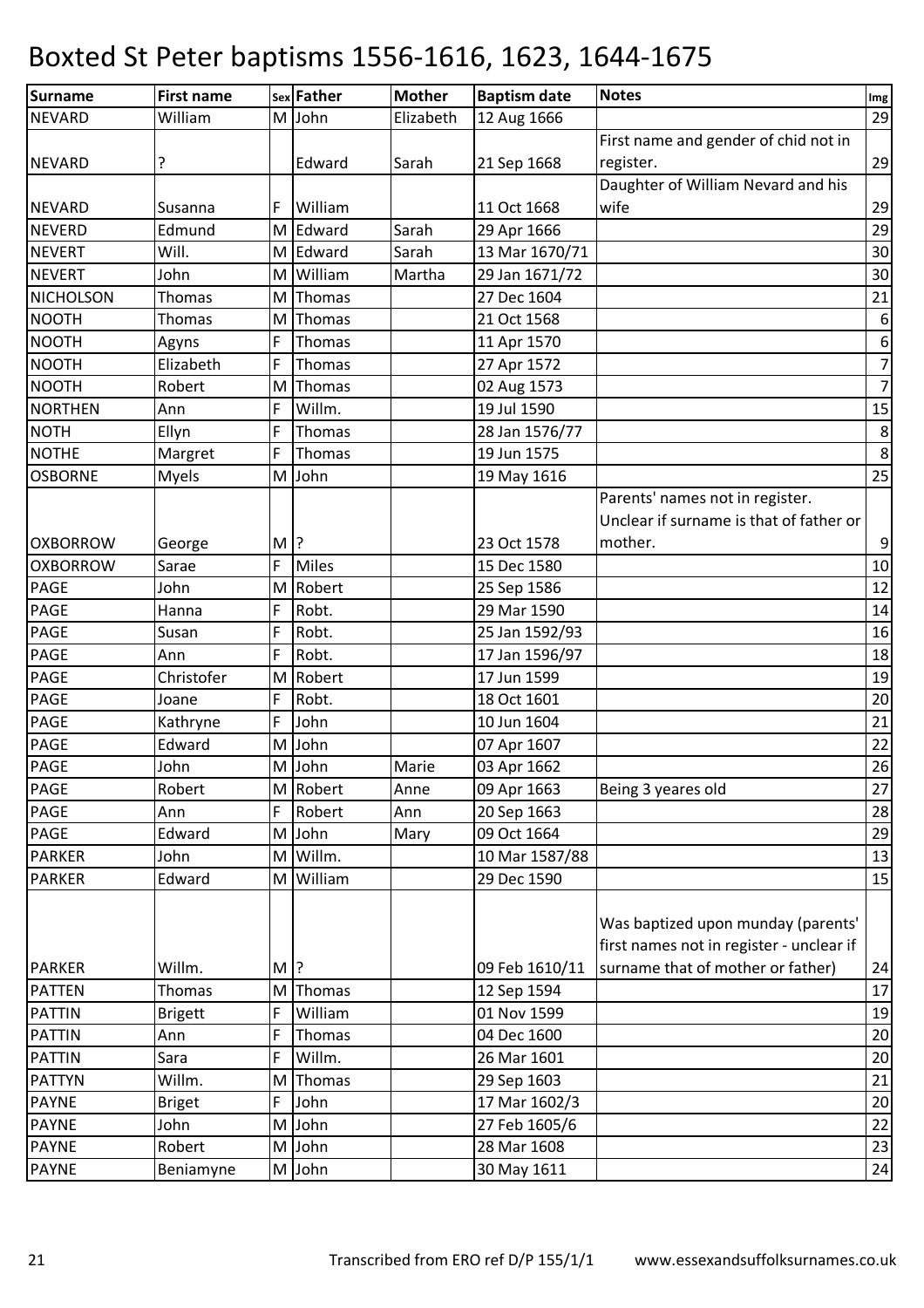| Surname         | <b>First name</b> |     | sex Father  | <b>Mother</b> | <b>Baptism date</b>      | <b>Notes</b>                            | Img              |
|-----------------|-------------------|-----|-------------|---------------|--------------------------|-----------------------------------------|------------------|
|                 |                   |     |             |               |                          | Parents' names not in register.         |                  |
|                 |                   |     |             |               |                          | Unclear if surname is that of father or |                  |
| <b>PECK</b>     | Rychard           |     |             |               | 17 Mar 1560/61   mother. |                                         | $\mathsf{3}$     |
| <b>PEIRSE</b>   | Enoch             | M l | Thomas      |               | 07 Nov 1585              |                                         | 12               |
| <b>PEPPER</b>   | Thomas            |     | M George    |               | 21 Apr 1590              |                                         | 14               |
| <b>PEPPER</b>   | Ann               | F   | George      |               | 12 Nov 1592              |                                         | 16               |
| <b>PETTIT</b>   | John              | M   | Thomas      | Elizabeth     | 03 Jan 1663/64           |                                         | 29               |
| <b>PIERSE</b>   | Marye             | F   | Enoch       |               | 10 Sep 1607              |                                         | 22               |
| $PITT[Y_$       | Marie             | F   | W.          | Elizabeth     | 09 Mar 1661/62           |                                         | 26               |
| POD             | William           | M   | George      |               | 20 Sep 1599              |                                         | 19               |
| <b>POPS</b>     | Martha            | F   | John        |               | 15 Nov 1662              | Being 1 yeare old                       | 27               |
| <b>POPS</b>     | William           | M   | John        | Catherine     | 14 May 1665              |                                         | 29               |
| <b>POPS</b>     | William           |     | M John      | Anne          | 30 Jun 1667              |                                         | 29               |
| <b>POPS</b>     | Robert            |     | M John      | Ann           | 23 Oct 1670              |                                         | 30               |
|                 |                   |     |             |               |                          | Parents' names not in register.         |                  |
|                 |                   |     |             |               |                          | Unclear if surname is that of father or |                  |
| <b>PORLE</b>    | Sarae             |     |             |               | 24 Aug 1560              | mother.                                 | $\vert$ 3        |
|                 |                   |     |             |               |                          | Parents' names not in register.         |                  |
|                 |                   |     |             |               |                          | Unclear if surname is that of father or |                  |
| <b>PORTWAYE</b> | Fabian            |     |             |               | 23 May 1566              | mother.                                 | $\mathsf S$      |
| PORTWAYE        | Ann               | F   | Christofer  |               | 01 Nov 1568              |                                         | $\boldsymbol{6}$ |
| <b>PORTWAYE</b> | Christofer        | M   | Christofer  |               | 14 Jun 1573              |                                         | $\overline{7}$   |
| <b>PORTWAYE</b> | Marye             | F   | Christopher |               | 04 Mar 1576/77           |                                         | $\bf 8$          |
| <b>POTTER</b>   | John              | M   | Edward      |               | 26 Dec 1572              |                                         | $\overline{7}$   |
| <b>POTTER</b>   | Edward            |     | M Edward    |               | 16 Apr 1578              |                                         | $\overline{9}$   |
| <b>POTTER</b>   | Roger             | M   | Edward      |               | 04 Apr 1580              |                                         | 10               |
| <b>POTTER</b>   | Daniell           | M   | Thomas      |               | 14 Feb 1582/83           |                                         | 11               |
| <b>POTTER</b>   | Hanna             | F   | Edward      |               | 12 Mar 1586/87           |                                         | 13               |
| <b>POTTER</b>   | Barsabye          | F   | Edward      |               | 26 Jan 1588/89           |                                         | 14               |
| <b>POTTER</b>   | Joseph            |     | M Edward    |               | 20 Sep 1590              |                                         | 15               |
| <b>POTTER</b>   | ?                 | F   | Edward      |               | 02 Sep 1593              | First name not in register              | 16               |
| <b>PRAT</b>     | Ann               | F   | Edward      | Ann           | 26 Apr 1663              |                                         | 28               |
|                 |                   |     |             |               |                          |                                         |                  |
|                 |                   |     |             |               |                          | Daughter of Alys Pratt a bastard the    |                  |
| <b>PRATT</b>    | Suzan             | F   | Thomas      | Alys          | 29 May 1609              | reputed father was Thomas Cason         | 23               |
| <b>PRATT</b>    | Joseph            |     | M Edward    | Ann           | 08 Sep 1661              |                                         | 26               |
| <b>PRATT</b>    | Elizabeth         | F   | Joseph      | Hannah        | 29 Oct 1665              |                                         | 29               |
|                 |                   |     |             |               |                          |                                         |                  |
|                 |                   |     |             |               |                          | Joseph filius populi and of Martha      |                  |
|                 |                   |     |             |               |                          | Baker, the supposed sonne of Joseph     |                  |
| <b>PROCTER</b>  | Joseph            |     | M Joseph    | Martha        | 26 Apr 1663              | Procter of Wickham-brooke in Suffolk    | 28               |
| QUONDALL        | Abraham           |     | M Abraham   |               | 18 Nov 1595              |                                         | 17               |
| <b>RANCK</b>    | Adam              |     | M John      |               | 22 Sep 1566              |                                         | $\mathsf S$      |
| <b>RANCK</b>    | Rychard           | M   | John        |               | 04 May 1572              |                                         | $\overline{7}$   |
| <b>RANCK</b>    | Thomas            |     | M John      |               | 28 Oct 1576              |                                         | $\,8\,$          |
| <b>RANCK</b>    | John              |     | M Adam      |               | 30 Nov 1602              |                                         | $20\,$           |
| <b>RANCK</b>    | Edward            | M   | Adam        |               | 01 Nov 1604              |                                         | 21               |
| <b>RANCK</b>    | Marye             | F   | Thomas      |               | 08 Sep 1605              |                                         | 22               |
| <b>RANCK</b>    | Rose              | F   | Thomas      |               | 12 Feb 1608/9            |                                         | 23               |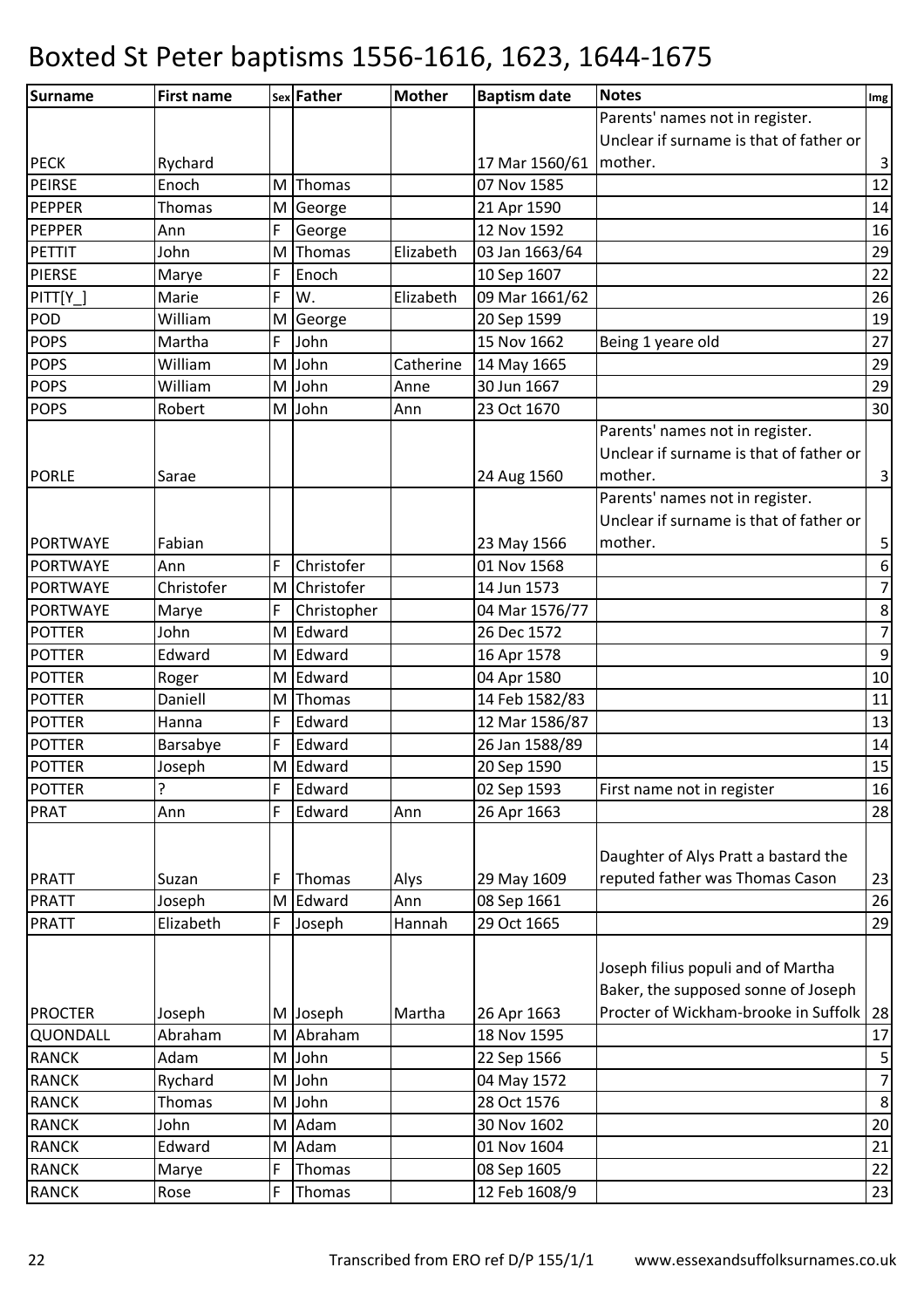| <b>Surname</b>   | <b>First name</b> |        | sex Father   | <b>Mother</b> | <b>Baptism date</b> | <b>Notes</b>                            | Img                     |
|------------------|-------------------|--------|--------------|---------------|---------------------|-----------------------------------------|-------------------------|
| <b>RANCK</b>     | Ellyn             | F      | Adam         |               | 16 Nov 1609         |                                         | 23                      |
| <b>RANCKE</b>    | Elizabeth         | F      | Adam         |               | 12 Oct 1600         |                                         | 19                      |
| RANCKE           | Marye             | F      | Adam         |               | 13 Feb 1613/14      |                                         | 25                      |
| <b>RAWLYNS</b>   | Margret           | F      | Willm.       |               | 30 Dec 1590         |                                         | 15                      |
| <b>RAWLYNS</b>   | ς                 | F      | William      |               | 25 Feb 1592/93      | First name not in register.             | 16                      |
|                  |                   |        |              |               |                     | Parents' first names not in register -  |                         |
|                  |                   |        |              |               |                     | unclear if surname is that of father or |                         |
| <b>REYNOLDS</b>  | Elizabeth         | F      | ?            |               | 12 Apr 1604         | mother.                                 | 21                      |
|                  |                   |        |              |               |                     | Robert Robersonne the sonne of          |                         |
|                  |                   |        |              |               |                     | Robert Robersone as yt ys reported      |                         |
|                  |                   |        |              |               |                     | and nowe the sonne of Ann Eglestone     |                         |
|                  |                   |        |              |               |                     | borne at Rivers hall and a wydowe as    |                         |
| <b>ROBERSONE</b> | Robert            |        | M Robert     | Ann           | 07 Mar 1612/13      | she sayth.                              | 24                      |
| <b>ROBERSONE</b> | John              |        | M Richard    |               | 29 Jul 1616         |                                         | $\overline{25}$         |
| <b>ROBINSON</b>  | Francyes          | F      | l?           |               | 17 Sep 1587         | Daughter of Mr. Robinson                | 13                      |
| <b>ROBINSON</b>  | Alyce             | F      | Robert       |               | 28 Oct 1588         |                                         | 14                      |
| <b>ROBINSON</b>  | Robert            | M      | Robert       |               | 15 Aug 1591         |                                         | 15                      |
| <b>ROBINSON</b>  | Margret           | F      | Robt.        |               | 25 Mar 1596         |                                         | 18                      |
| <b>ROBINSONN</b> | Ann               | F      | Robt.        |               | 14 Aug 1593         |                                         | 16                      |
|                  |                   |        |              |               |                     | Parents' names not in register.         |                         |
|                  |                   |        |              |               |                     | Unclear if surname is that of father or |                         |
| ROCKINGHAM       | John              | $M$  ? |              |               | 01 Apr 1565         | mother.                                 | $\vert 4 \vert$         |
| <b>ROGERES</b>   | Marye             | F      | Barnabye     |               | 21 Feb 1612/13      |                                         | 24                      |
| <b>ROGERS</b>    | John              |        | M Barnabye   |               | 25 Mar 1611         |                                         | 24                      |
| <b>ROGERS</b>    | Anna              | F      | Barniby      |               | 14 May 1615         |                                         | 25                      |
|                  |                   |        |              |               |                     | First word of name unclear -            |                         |
| <b>ROGGARS</b>   | Jeke? Danelle     |        | M Barnabe    |               | 06 Apr 1623         | handwriting unclear.                    | 28                      |
| <b>ROOWELL</b>   | Henrye            |        | M Henrye     |               | 11 Sep 1607         |                                         | 22                      |
| <b>ROSE</b>      | Ambrose           |        | M John       |               | 08 Sep 1565         |                                         | $\overline{\mathbf{4}}$ |
| <b>ROSE</b>      | Sarae             | F      | John         |               | 11 May 1567         |                                         | 5                       |
| <b>ROSE</b>      | <b>Dorcas</b>     | F      | John         |               | 02 Aug 1573         |                                         | $\overline{7}$          |
|                  |                   |        |              |               |                     | Parents' names not in register.         |                         |
|                  |                   |        |              |               |                     | Unclear if surname is that of father or |                         |
| <b>ROSE</b>      | Wallter           | $M$  ? |              |               | 27 Oct 1597         | mother.                                 | 18                      |
| <b>SADLER</b>    | Thomas            |        | M Christofer |               | 18 Nov 1596         |                                         | 18                      |
| <b>SADLER</b>    | Ann               | F      | Christofer   |               | 17 Jul 1599         |                                         | 19                      |
| <b>SALLTER</b>   | Rychard           |        | M Rychard    |               | 18 Jun 1591         |                                         | 15                      |
| <b>SALLTER</b>   | Sarae             | F      | Rychard      |               | 09 Sep 1604         |                                         | 21                      |
| SALLYS           | Robert            | M      |              | Grystil       | 24 Feb 1603/4       | A bastard                               | 21                      |
| <b>SAULLTERS</b> | Martha            | F      | Rychd.       |               | 21 May 1594         |                                         | 17                      |
| <b>SAWYER</b>    | Rose              | F      | Thomas       |               | 23 Apr 1612         |                                         | 24                      |
|                  |                   |        |              |               |                     | Base born. (Parents' names not in       |                         |
|                  |                   |        |              |               |                     | register. Unclear if surname is that of |                         |
| <b>SEWELL</b>    | John              |        |              |               | 22 Feb 1559/60      | father or mother.)                      | $\overline{3}$          |
|                  |                   |        |              |               |                     | Surname unclear - Shave? Shaue?         |                         |
| SHA[V_]E         | Ann               | F      | Thomas       |               | 01 Nov 1603         | Shane?                                  | 21                      |
|                  |                   |        |              |               |                     | Surname unclear - Shave? Shaue?         |                         |
| SHA[V_]E         | Robert            |        | M Thomas     |               | 27 Feb 1605/6       | Shane?                                  | 22                      |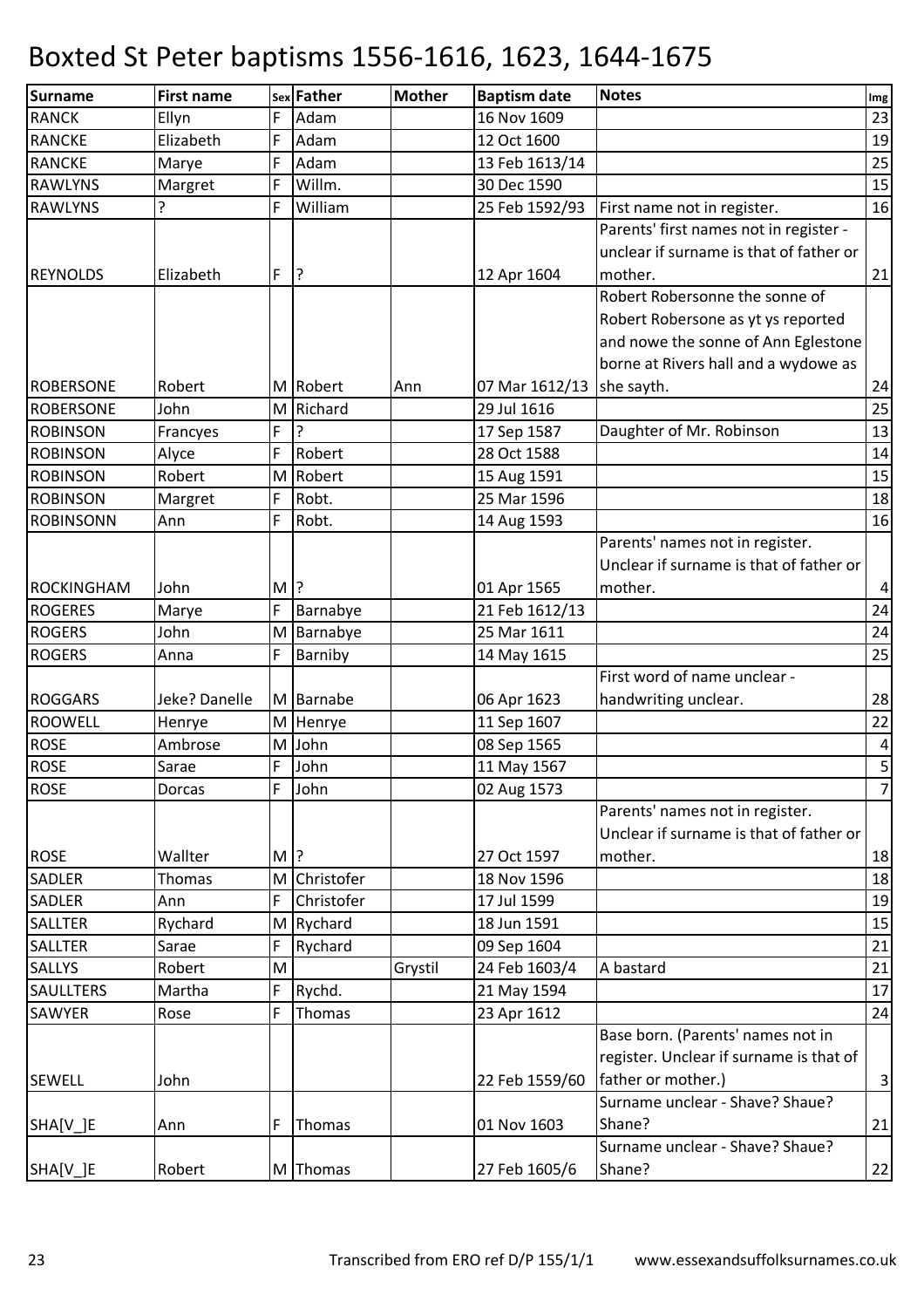| Surname                | <b>First name</b>  |        | sex Father | <b>Mother</b> | <b>Baptism date</b>        | <b>Notes</b>                                                                                                                                                                                                                                                                                                                                                      | $\mathop{\textsf{Img}}$ |
|------------------------|--------------------|--------|------------|---------------|----------------------------|-------------------------------------------------------------------------------------------------------------------------------------------------------------------------------------------------------------------------------------------------------------------------------------------------------------------------------------------------------------------|-------------------------|
|                        |                    |        |            |               |                            |                                                                                                                                                                                                                                                                                                                                                                   |                         |
| SHA[VN]E               | Margret            | F      | Thomas     |               | 08 Mar 1598/99             | Surname unclear - Shave or Shane?                                                                                                                                                                                                                                                                                                                                 | 19                      |
| <b>SHEERARD</b>        | Susanna            | F      | Lawrence   | Frances       | 05 Jan 1670/71             |                                                                                                                                                                                                                                                                                                                                                                   | 30                      |
| SHELDRACKE             | Sarah              | F      | John       | Elizabeth     | 06 Sep 1660                |                                                                                                                                                                                                                                                                                                                                                                   | 26                      |
| <b>SHELDRAK</b>        | Elizabeth          | F      | Richard    | Elizabeth     | 13 Nov 1664                |                                                                                                                                                                                                                                                                                                                                                                   | 29                      |
| <b>SHELDRAK</b>        | Georg              |        | M John     | Elizabeth     | 19 Feb 1664/65             |                                                                                                                                                                                                                                                                                                                                                                   | 29                      |
| <b>SHELDRAK</b>        | Joseph             |        | M Richard  | Elizabeth     | 25 Mar 1666                |                                                                                                                                                                                                                                                                                                                                                                   | 29                      |
|                        |                    |        |            |               |                            | Parents' names not in register.                                                                                                                                                                                                                                                                                                                                   |                         |
|                        |                    |        |            |               |                            | Unclear if surname is that of father or                                                                                                                                                                                                                                                                                                                           |                         |
| SHELDRAKE              | Thomas             |        |            |               | 20 Jul 1560                | mother.                                                                                                                                                                                                                                                                                                                                                           | $\mathbf{3}$            |
| SHELDRAKE              | Ann                | F      | John       |               | 30 Dec 1562                |                                                                                                                                                                                                                                                                                                                                                                   | $\overline{3}$          |
| SHELDRAKE              | John               | M      | John       |               | 14 Jan 1564/65             |                                                                                                                                                                                                                                                                                                                                                                   | $\pmb{4}$               |
| SHELDRAKE              | Elizabeth          | F      | John       |               | 11 Jun 1567                |                                                                                                                                                                                                                                                                                                                                                                   | $\mathsf S$             |
| SHELDRAKE              | John               |        | M John     |               | 01 Mar 1571/72             |                                                                                                                                                                                                                                                                                                                                                                   | $\overline{7}$          |
| SHELDRAKE              | Salomon            |        | M Robert   |               | 24 Jan 1573/74             |                                                                                                                                                                                                                                                                                                                                                                   | $\overline{7}$          |
| SHELDRAKE              | Ann                | F      | John       |               | 24 Jun 1575                |                                                                                                                                                                                                                                                                                                                                                                   | $\bf 8$                 |
| <b>SHELDRAKE</b>       | Robert             | M      | John       |               | 02 Sep 1576                |                                                                                                                                                                                                                                                                                                                                                                   | $\bf 8$                 |
| SHELDRAKE              | Prudence           | F      | Robert     |               | 26 Dec 1576                |                                                                                                                                                                                                                                                                                                                                                                   | $\,8\,$                 |
| SHELDRAKE              | Edward             |        | M John     |               | 12 Jan 1577/78             |                                                                                                                                                                                                                                                                                                                                                                   | $\boldsymbol{9}$        |
| SHELDRAKE              | Ann                | F      | Henrye     |               | 30 Jul 1578                |                                                                                                                                                                                                                                                                                                                                                                   | $\boldsymbol{9}$        |
| SHELDRAKE              | Elizabethe         | F      | Robert     |               | 07 Jun 1579                |                                                                                                                                                                                                                                                                                                                                                                   | 9                       |
| SHELDRAKE              | ?                  |        | Edward     |               | $* * 1581$                 | Full date, child's name and gender,<br>not in register. Two entries like this at<br>same place in register for Edward<br>Sheldrake - did he have two children<br>baptised at around the same time, or<br>was his name entered twice as a<br>mistake. Next entry is for a child of<br>Robert Sheldrake, baptised in 1582<br>(again, no full date, name or gender). | 10                      |
|                        |                    |        |            |               |                            | Full date, child's name and gender,                                                                                                                                                                                                                                                                                                                               |                         |
| SHELDRAKE              | ?                  |        | Robert     |               | * * 1582                   | not in register.                                                                                                                                                                                                                                                                                                                                                  | 10                      |
| SHELDRAKE<br>SHELDRAKE | Rychard<br>Wylliam | M $ ?$ | M Robert   |               | 20 Oct 1582<br>27 Aug 1587 | Parents' names not in register.<br>Unclear if surname is that of father or<br>mother.                                                                                                                                                                                                                                                                             | 11<br>13                |
| SHELDRAKE              | Sarae              | F      | Harrye     |               | 24 Mar 1587/88             |                                                                                                                                                                                                                                                                                                                                                                   | 13                      |
|                        |                    |        |            |               |                            | Son of Joane Sheldrake wydowe a                                                                                                                                                                                                                                                                                                                                   |                         |
| SHELDRAKE              | George             | M      |            | Joane         | 11 Feb 1604/5              | bastard                                                                                                                                                                                                                                                                                                                                                           | 21                      |
| <b>SHELDRAKE</b>       | John               |        | M John     |               | 24 Aug 1615                |                                                                                                                                                                                                                                                                                                                                                                   | 25                      |
| SHELDRAKE              | John               |        | M Gorge    |               | 09 Jun 1616                |                                                                                                                                                                                                                                                                                                                                                                   | 25                      |
| SHELDRAKE              | John               |        | M John     |               | 22 Jul 1616                |                                                                                                                                                                                                                                                                                                                                                                   | 25                      |
| SHELDRAKE              | Rebakea            | F      | William    |               | 23 Mar 1622/23             |                                                                                                                                                                                                                                                                                                                                                                   | 28                      |
| SHELDRAKE              | George             |        | M John     | Elizabeth     | 03 Jan 1663/64             |                                                                                                                                                                                                                                                                                                                                                                   | 29                      |
|                        |                    |        |            |               |                            | Day of month covered by turned over                                                                                                                                                                                                                                                                                                                               |                         |
| SHELDRAKE              | Mary               | F      | John       | Elizab.       | * Nov 1668                 | page corner.                                                                                                                                                                                                                                                                                                                                                      | 29                      |
| SHELDRAKE              | William            |        | M Richard  | Eliz.         | 22 Feb 1668/69             |                                                                                                                                                                                                                                                                                                                                                                   | 30                      |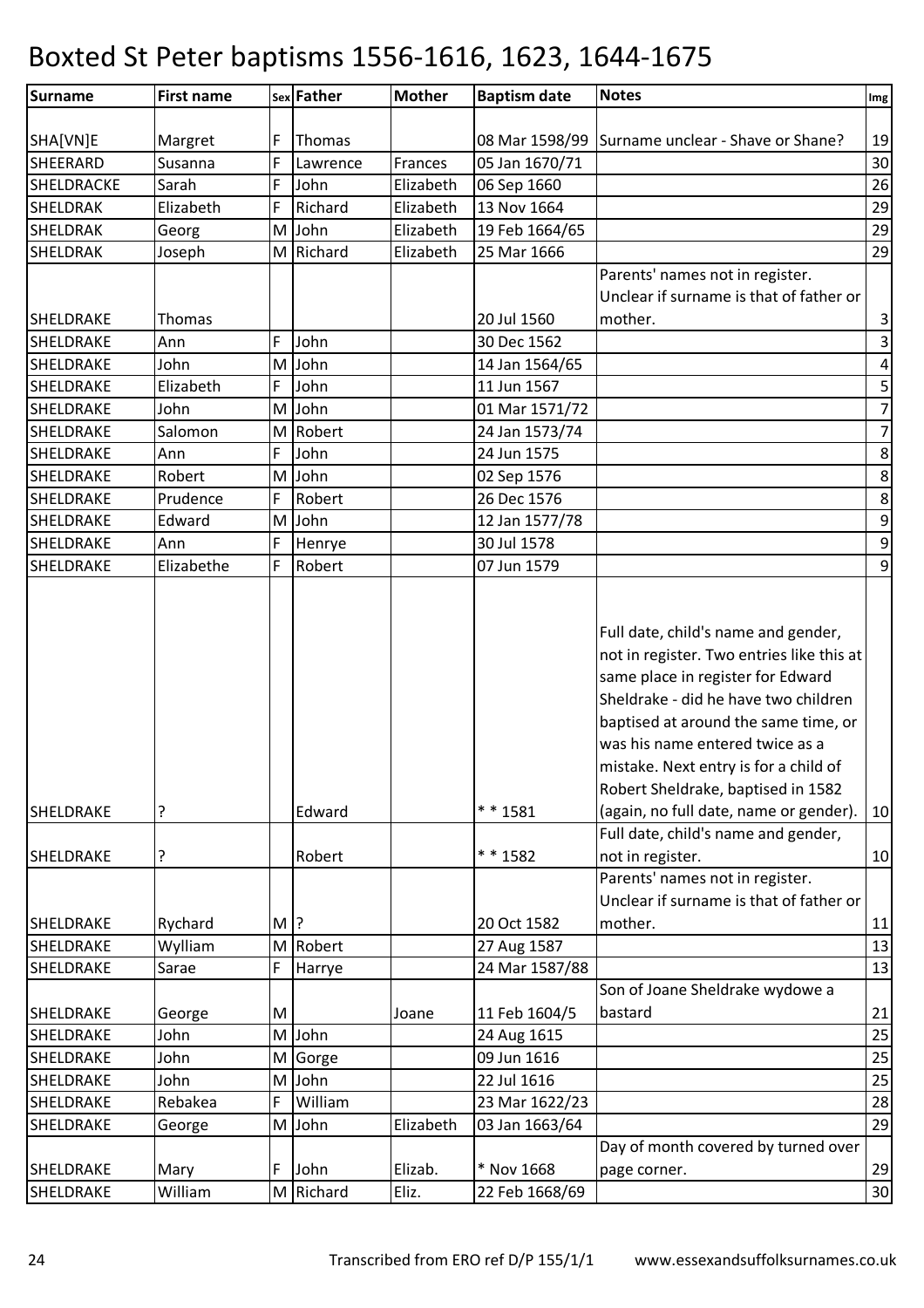| Surname            | <b>First name</b> |   | sex Father | <b>Mother</b> | <b>Baptism date</b>     | <b>Notes</b>                            | Img              |
|--------------------|-------------------|---|------------|---------------|-------------------------|-----------------------------------------|------------------|
| SHELDRAKE          | Isaac             |   | M John     | Elizabeth     | 23 May 1670             |                                         | 30               |
| SHELDRAKE          | Edvard            |   | M Richard  | Elizabeth     | 21 Sep 1671             |                                         | 30               |
| <b>SHELDRICK</b>   | Elizabeth         | F | John       |               | 15 Nov 1662             | Being 11 yeares old                     | 27               |
| SHELLDRAKE         | Robert            | M | John       |               | 20 Dec 1579             |                                         | 10               |
| SHELLDRAKE         | Robert            |   | M Henrye   |               | 20 Dec 1579             |                                         | 10               |
| SHELLDRAKE         | Sara              | F | John       |               | 06 Feb 1585/86          |                                         | 12               |
| SHELLDRAKE         | Sara              | F | Edward     |               | 13 Mar 1585/86          |                                         | 12               |
| SHELLDRAKE         | John              |   | M Robert   |               | 26 Oct 1589             |                                         | 14               |
| SHELLDRAKE         | George            | M | Harrye     |               | 21 Jun 1590             |                                         | 15               |
| SHELLDRAKE         | William           |   | M Harrye   |               | * Mar 1592/3            | Day of month not in register.           | 16               |
| SHELLDRAKE         | John              | M | Thomas     |               | 10 Aug 1595             |                                         | 17               |
|                    |                   |   |            |               |                         | Parents' names not in register.         |                  |
|                    |                   |   |            |               |                         | Unclear if surname is that of father or |                  |
| SHELLDRAKE         | Margret           |   |            |               | 22 Oct 1598             | mother.                                 | 19               |
| SHELLDRAKE         | Ephraim           |   | M Salomon  |               | 31 May 1599             |                                         | 19               |
|                    |                   |   |            |               |                         | Was baptized at Langham for that I      |                  |
| SHELLDRAKE         | Marye             | F | John       |               | 06 Apr 1600             | was sicke.                              | 19               |
|                    |                   |   |            |               |                         |                                         |                  |
|                    |                   |   |            |               |                         | And on the same day was the same        |                  |
| SHELLDRAKE         | Elizabeth         | F | Thomas     |               | 14 Feb 1601/2           | Thomas hir father also buryed           | 20               |
|                    |                   |   |            |               |                         |                                         |                  |
|                    |                   |   |            |               |                         | And on the same day was the same        |                  |
| SHELLDRAKE         | Ann               | F | Thomas     |               | 14 Feb 1601/2           | Thomas hir father also buryed           | 20               |
| <b>SHERWOOD</b>    | Jane              | F | Laurence   | Francis       | 07 Oct 1660             |                                         | 26               |
| <b>SHERWOOD</b>    | Dorothy           | F | Laurence   | Frances       | 09 Apr 1663             |                                         | 28               |
| SHERWOOD           | Richard           | M | Laurence   | Francis       | 13 May 1667             |                                         | 29               |
| <b>SHERWOOD</b>    | Francis           | F | Laurence   | Francis       | 30 Sep 1668             |                                         | 29               |
|                    |                   |   |            |               |                         | Parents' names not in register.         |                  |
|                    |                   |   |            |               |                         | Unclear if surname is that of father or |                  |
| <b>SHEWLADE</b>    | Wylliam           |   |            |               | 28 May 1560             | mother.                                 | $\mathbf{3}$     |
|                    |                   |   |            |               |                         |                                         |                  |
|                    |                   |   |            |               |                         | Surname given as "Shingle". Is this an  |                  |
| <b>SHINGLE</b>     | Philip            |   | M Willm.   |               | 12 May 1588             | error and should be "Shinglewood"?      | 13               |
| <b>SHINGLEWOOD</b> | Margret           | F | Robert     |               | 01 Jan 1562/63          |                                         | $\vert$ 3        |
| <b>SHINGLEWOOD</b> | John              |   | M John     |               | 12 Mar 1563/64          |                                         | $\mathbf{3}$     |
| <b>SHINGLEWOOD</b> | Robert            |   | M Robert   |               | 24 Jun 1565             |                                         | $\pmb{4}$        |
| <b>SHINGLEWOOD</b> | Edward            |   | M Robert   |               | 03 Dec 1570             |                                         | $\boldsymbol{6}$ |
| <b>SHINGLEWOOD</b> | Joan              | F | John       |               | 03 Dec 1570             |                                         | $\boldsymbol{6}$ |
| <b>SHINGLEWOOD</b> | Margret           | F | John       |               | 14 Oct 1575             |                                         | $\bf 8$          |
| <b>SHINGLEWOOD</b> | Suzan             | F | John       |               | 14 Apr 1583             | Daughter of John Shinglewood junior     | 11               |
| <b>SHINGLEWOOD</b> | John              |   | M John     |               | 16 Jan 1585/86          |                                         | 12               |
| <b>SHINGLEWOOD</b> | Marye             | F | Robert     |               | 06 Jun 1587             |                                         | 13               |
| <b>SHINGLEWOOD</b> | Alyce             | F | Richard    |               | 02 Jul 1587             |                                         | 13               |
| <b>SHINGLEWOOD</b> | John              | M | Richd.     |               | 10 Jun 1589             |                                         | 14               |
| <b>SHINGLEWOOD</b> | Marye             | F | Willm.     |               | 15 Feb 1589/90          |                                         | 14               |
| <b>SHINGLEWOOD</b> | Ann               | F | Robt.      |               | 22 Jun 1590             |                                         | 15               |
|                    |                   |   |            |               |                         | Son of Rychard Shinglewood              |                  |
| <b>SHINGLEWOOD</b> | Rychard           |   | M Rychard  |               | 21 Mar 1590/91 deceased |                                         | 15               |
|                    |                   |   |            |               |                         |                                         |                  |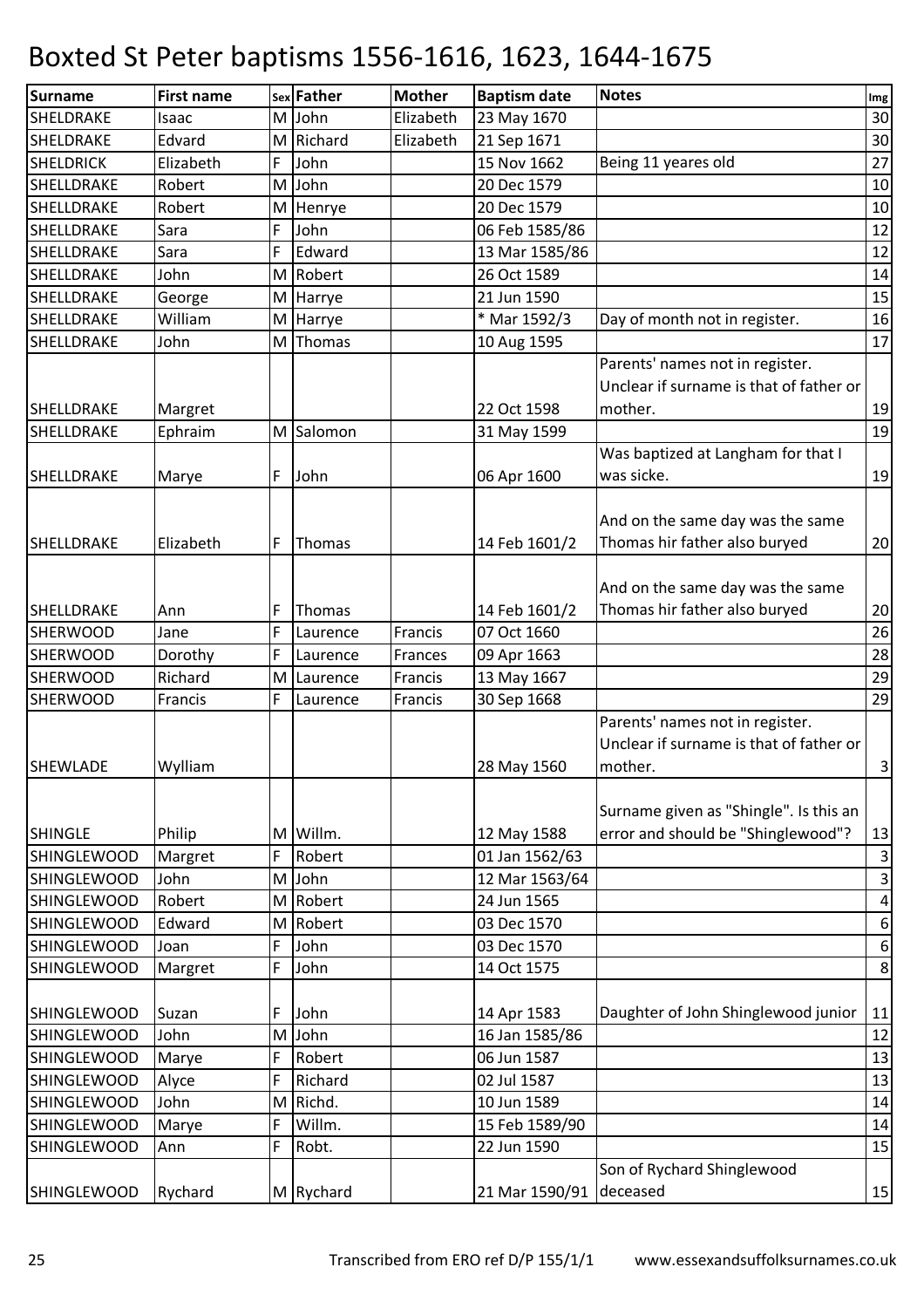| <b>Surname</b>               | <b>First name</b> |     | sex Father | <b>Mother</b> | <b>Baptism date</b>           | <b>Notes</b>                               | Img                          |
|------------------------------|-------------------|-----|------------|---------------|-------------------------------|--------------------------------------------|------------------------------|
| <b>SHINGLEWOOD</b>           | 7                 |     | M John     |               | 04 Jun 1592                   | First name not in register.                | 16                           |
| <b>SHINGLEWOOD</b>           | William           |     | M Willm.   |               | 15 Jun 1592                   |                                            | 16                           |
|                              |                   |     |            |               |                               |                                            |                              |
|                              |                   |     |            |               |                               | Not clear if father's name is Willm, or    |                              |
| <b>SHINGLEWOOD</b>           | Abram             |     | M Willm?   |               | 25 Apr 1594                   | if it's from the entry above.              | 17                           |
|                              |                   |     |            |               |                               |                                            |                              |
|                              |                   |     |            |               |                               | Suzan daughter of Robert Hymson            |                              |
|                              |                   |     |            |               |                               | who maried with Elizabeth                  |                              |
|                              |                   |     |            |               |                               | Shinglewoode beinge great with child       |                              |
|                              |                   |     |            |               |                               | by an other man (transcriber's             |                              |
|                              |                   |     |            |               |                               | comment - so Robert isn't Suzan's          |                              |
|                              |                   |     |            |               |                               | biological father, but would be her        |                              |
| <b>SHINGLEWOODE</b>          | Suzan             | F   | Robert     | Elizabeth     | 10 Mar 1615/16                | legal father)                              | 25                           |
|                              |                   |     |            |               |                               | Written on very narrow fly leaf at the     |                              |
| <b>SHUTHRIG</b>              | Sarah             | F   | George     |               | 27 Jul 1673                   | front of the register.                     | $\mathbf 1$                  |
| <b>SICKERLINE</b>            | John              | M   | William    |               | 26 Jun 1611                   |                                            | 24                           |
| <b>SICKERLINE</b>            | Ann               | F   | Willm.     |               | 28 Jan 1612/13                |                                            | 24                           |
| <b>SICKERLING</b>            | Suzan             | F   | Willm.     |               | 25 Apr 1566                   |                                            | $\sf 5$                      |
| <b>SICKERLING</b>            | Ann               | F   | Robert     |               | 02 Mar 1567/68                |                                            | $\overline{\mathbf{5}}$      |
| <b>SICKERLING</b>            | ?                 | F   | Robert     |               | * Oct 1581                    |                                            | 10                           |
| <b>SICKERLING</b>            | Sarah             | F   | John       | Sarah         | 09 Apr 1663                   | Being 6 yeares old                         | 27                           |
| <b>SICKERLING</b>            | Grace             | F   | John       | Sarah         | 09 Apr 1663                   | Being 5 yeares old                         | 27                           |
| <b>SICKERLING</b>            | Hannah            | F   | John       | Sarah         | 09 Apr 1663                   | Being 2 yeares old                         | 27                           |
| <b>SICORIN</b>               | John              |     | M John     | Sarah         | 22 Feb 1668/69                | Born 19 July 1668                          | 30                           |
| <b>SMITH</b>                 | Philip            |     | M Philip   |               | 28 Aug 1583                   |                                            | 11                           |
| <b>SMITH</b>                 | Margret           | F   | John       |               | 04 Sep 1583                   |                                            | 11                           |
| <b>SMITH</b>                 | John              |     | M John     |               | 26 Feb 1586/87                |                                            | 13                           |
| <b>SMITH</b>                 | Robert            |     | M John     |               | 09 Mar 1588/89                |                                            | 14                           |
| <b>SMITH</b>                 | John              |     | M Phillip  |               | 08 Dec 1589                   |                                            | 14                           |
| <b>SMITH</b>                 | Rychard           |     | M John     |               | 28 Mar 1591                   |                                            | 15                           |
| <b>SMITH</b>                 | Rychard           |     | M Rychd.   |               | 11 Apr 1591                   |                                            | 15                           |
| <b>SMITH</b>                 | Marye             | F   | John       |               | 06 May 1593                   |                                            | 16                           |
| <b>SMITH</b>                 | Jeremye           |     | M John     |               | 29 Jun 1595                   |                                            | 17                           |
| <b>SMITH</b>                 | Robert            |     | M Robt.    |               | 16 Aug 1597                   |                                            | 18                           |
|                              |                   |     |            |               |                               | Parents' names not in register.            |                              |
|                              |                   |     |            |               |                               | Unclear if surname is that of father or    |                              |
| <b>SMYTH</b>                 | Marye             |     |            |               | 14 Jan 1559/60                | mother.<br>Parents' names not in register. | $\overline{2}$               |
|                              |                   |     |            |               |                               | Unclear if surname is that of father or    |                              |
|                              | Edward            |     |            |               |                               | mother.                                    |                              |
| <b>SMYTH</b><br><b>SMYTH</b> | Elizabeth         | F   | Thomas     |               | 02 Sep 1561<br>13 Jan 1565/66 |                                            | $\vert$ 3<br>$\vert 4 \vert$ |
| <b>SMYTH</b>                 | Jane              | F   | John       |               | 23 Feb 1566/67                |                                            | $\overline{5}$               |
|                              |                   |     |            |               |                               | Daughter of Edmund Smyth and Alys          |                              |
| <b>SMYTH</b>                 | Suzan             | F   | Edmund     | Alys          | 14 Jan 1567/68                | Tyller.                                    | $\mathsf S$                  |
| <b>SMYTH</b>                 | Robert            | M l | Thomas     |               | 21 Oct 1568                   |                                            | $\boldsymbol{6}$             |
| <b>SMYTH</b>                 | Marye             | F   | Philip     |               | 15 Oct 1587                   |                                            | 13                           |
| <b>SMYTH</b>                 | Harrye            | F   | Phillip    |               | 30 Apr 1592                   |                                            | 16                           |
| <b>SMYTH</b>                 | Elizabeth         | F   | Robt.      |               | 08 Jul 1600                   |                                            | 19                           |
| <b>SMYTH</b>                 | Thomas            |     | M Thomas   |               | 25 Aug 1601                   |                                            | 20                           |
|                              |                   |     |            |               |                               |                                            |                              |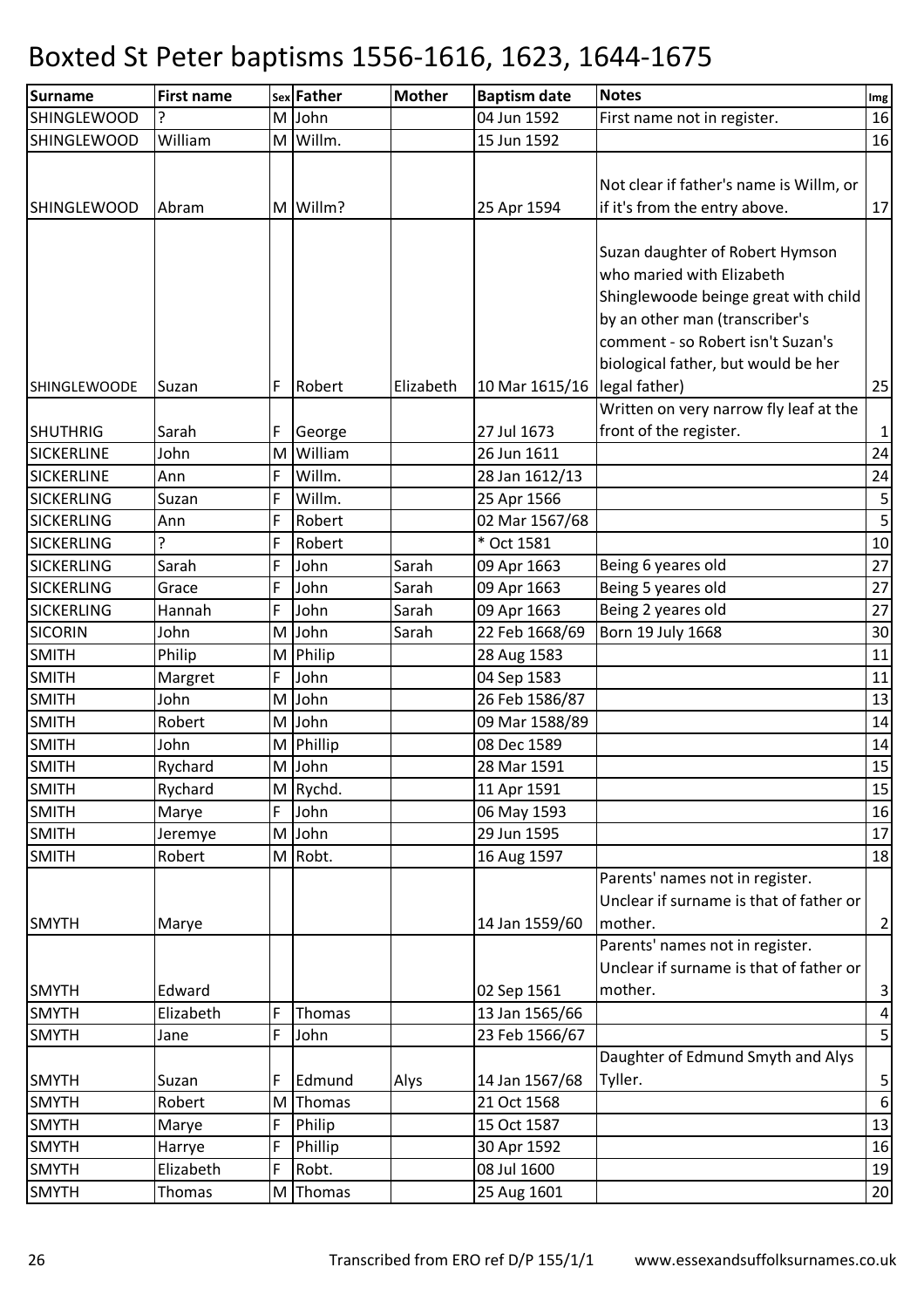| <b>Surname</b>      | <b>First name</b> |        | sex Father | <b>Mother</b> | <b>Baptism date</b> | <b>Notes</b>                                                                                                      | $\mathop{\textsf{Img}}$ |
|---------------------|-------------------|--------|------------|---------------|---------------------|-------------------------------------------------------------------------------------------------------------------|-------------------------|
| <b>SMYTH</b>        | <b>Briget</b>     | F      | Robert     |               | 08 Jun 1602         |                                                                                                                   | 20                      |
| <b>SMYTH</b>        | Elizabeth         | F      | Robert     |               | 13 Feb 1604/5       |                                                                                                                   | 21                      |
| <b>SMYTH</b>        | John              |        | M Robert   |               | 19 Jul 1608         |                                                                                                                   | 23                      |
| <b>SMYTH</b>        | Grace             | F      | Robert     |               | 17 Jul 1610         |                                                                                                                   | 23                      |
| <b>SMYTH</b>        | Marye             | F      | Robert     |               | 09 Sep 1613         |                                                                                                                   | 25                      |
| <b>SOTHERNWOOD</b>  | Mary              | F      | Edward     | Mary          | 13 Jul 1668         |                                                                                                                   | 29                      |
| <b>SOTHERNWOODE</b> | Edvard            |        | M Edvard   | Mary          | 22 May 1670         |                                                                                                                   | 30                      |
| <b>SPURGYN</b>      | John              |        | M Francys  |               | 31 Mar 1577         |                                                                                                                   | 8                       |
| <b>SPURGYN</b>      | Ellyn             |        |            |               | 29 Mar 1587         | A bastard (parents' first names not in<br>register. Unclear if surname is that of<br>mother or father).           | 13                      |
| <b>STANFEILD</b>    | Dorothie          | F      | John       | Francis       | 16 Oct 1664         |                                                                                                                   | 29                      |
| <b>STANFIELD</b>    | Edward            |        | M Edward   |               | 16 Nov 1600         |                                                                                                                   | 19                      |
| <b>STANFIELD</b>    | George            |        | M Edward   |               | 21 Dec 1601         |                                                                                                                   | 20                      |
| <b>STANFIELD</b>    | George            |        | M Edward   |               | 01 Nov 1603         |                                                                                                                   | 21                      |
| <b>STANFIELD</b>    | Ann               | F      | Edward     |               | 15 Dec 1605         |                                                                                                                   | 22                      |
| <b>STANFIELD</b>    | ?                 | F      | Edward     |               | 07 Jun 1610         | First name not in register.                                                                                       | 23                      |
| <b>STANFIELD</b>    | Mary              | F      | Tho.       |               | 15 Nov 1662         | Being eighteen yeares old                                                                                         | 26                      |
| <b>STEERE</b>       | Suzan             | F      | George     |               | 12 Feb 1575/76      |                                                                                                                   | $\bf 8$                 |
| <b>STEERE</b>       | Lydia             | F      | George     |               | 21 Dec 1578         | Birth only (Nov 1580), not baptism,                                                                               | $\overline{9}$          |
| <b>STEERE</b>       | Sarae             |        |            |               |                     | and date only given as month.<br>Parents' names not in register.<br>Unclear if surname is of mother or<br>father. | 10                      |
|                     |                   |        |            |               |                     | Full date and parents' names not in                                                                               |                         |
|                     |                   |        |            |               |                     | register. Unclear if surname is that of                                                                           |                         |
| <b>STEERE</b>       | Daniel            | $M$  ? |            |               | ** 1582             | father or mother.                                                                                                 | 11                      |
| <b>STEVEN</b>       | William           |        | M John     |               | 06 Feb 1596/97      |                                                                                                                   | 18                      |
| <b>STEVENS</b>      | John              |        | M John     |               | 27 Jul 1592         |                                                                                                                   | 16                      |
| <b>STEVENS</b>      | Thomas            |        | M John     |               | 01 Aug 1593         |                                                                                                                   | 16                      |
| <b>SWYFT</b>        | Jonas             |        |            |               | 10 Nov 1559         | Parents' names not in register.<br>Unclear if surname is that of father or<br>mother.                             | $\mathbf{2}$            |
| <b>SYCKERLING</b>   | Alys              |        |            |               | 02 Jan 1560/61      | Parents' names not in register.<br>Unclear if surname is that of father or<br>mother.                             | $\mathbf{3}$            |
| <b>SYCKERLING</b>   | ç                 | F      | Willm.     |               | 30 Jan 1562/63      | First name not in register.                                                                                       | $\vert$ 3               |
| <b>SYCKERLING</b>   | Faith             | F      | William    |               | 12 Apr 1569         |                                                                                                                   | $\boldsymbol{6}$        |
| <b>SYCKERLING</b>   | Willm.            |        | M Robt.    |               | 14 Sep 1572         |                                                                                                                   | $\overline{7}$          |
| <b>SYCKERLING</b>   | Willyam           |        | M Willm.   |               | $* * 1572$          | No date, but falls between baptisms<br>for Dec 1572 and March 1572/3.                                             | $\overline{7}$          |
| <b>SYCKERLING</b>   | Robert            |        | M Robert   |               | 15 Sep 1577         |                                                                                                                   | $\overline{9}$          |
| <b>SYCKERLYN</b>    | Ellyn             | F      | Robert     |               | 08 Jan 1586/87      |                                                                                                                   | 13                      |
| <b>SYMONS</b>       | ς                 | F      | Edmund     |               | 29 Mar 1579         | Child's first name not in register.                                                                               | $\overline{9}$          |
| <b>SYMPSON</b>      | Isaac             |        | M Thomas   |               | 14 Mar 1585/86      |                                                                                                                   | 12                      |
| <b>SYMSON</b>       | Richard           |        | M Thomas   |               | 19 Jan 1583/84      |                                                                                                                   | 11                      |
|                     |                   |        |            |               |                     |                                                                                                                   |                         |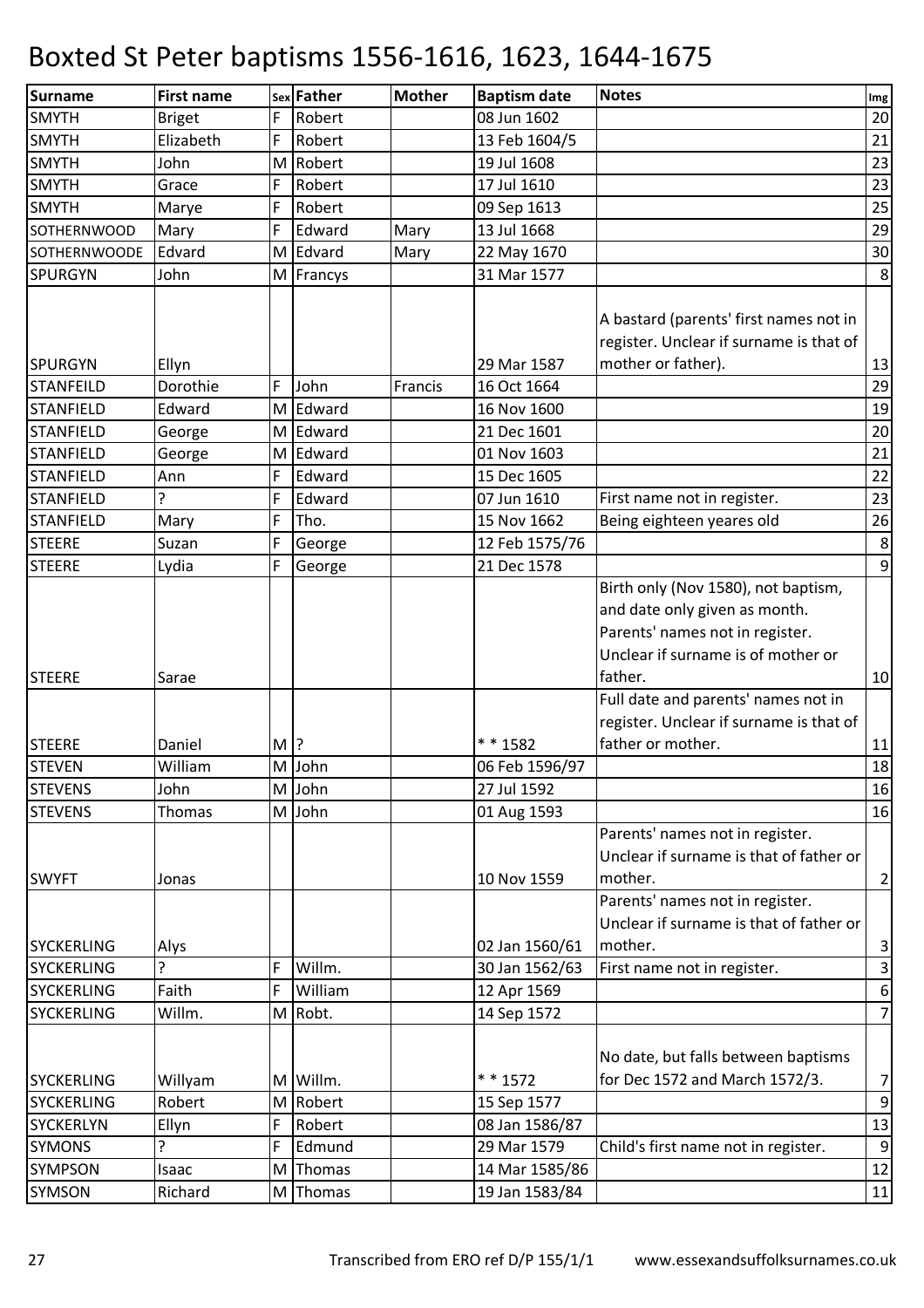| <b>Surname</b>      | <b>First name</b> |   | sex Father | <b>Mother</b> | <b>Baptism date</b> | <b>Notes</b>                            | Img                     |
|---------------------|-------------------|---|------------|---------------|---------------------|-----------------------------------------|-------------------------|
| <b>TAYLER</b>       | Anthony           |   | M Anthonye |               | 05 Mar 1562/63      |                                         | $\overline{3}$          |
| <b>TAYLOR</b>       | Thomas            | M | Thomas     |               | 15 Nov 1662         | Being 2 yeares old                      | 27                      |
| <b>TAYLOUR</b>      | Martha            | F | Thomas     | Margaret      | 03 Jul 1664         |                                         | 29                      |
| <b>THURWOOD</b>     | Margarete         | F | Edward     |               | 24 Jun 1611         |                                         | 24                      |
|                     |                   |   |            |               |                     | Edward and John being twynes and        |                         |
| <b>THURWOODE</b>    | Edward            |   | M Edward   |               | 01 Jan 1607/8       | the sonnes of                           | 22                      |
|                     |                   |   |            |               |                     | Edward and John being twynes and        |                         |
| <b>THURWOODE</b>    | John              |   | M Edward   |               | 01 Jan 1607/8       | the sonnes of                           | 22                      |
| <b>THURWOODE</b>    | Edward            |   | M Edward   |               | 25 Nov 1616         |                                         | 25                      |
|                     |                   |   |            |               |                     | Daughter of Edmund Smyth and Alys       |                         |
| <b>TYLLER</b>       | Suzan             | F | Edmund     | Alys          | 14 Jan 1567/68      | Tyller.                                 | $\mathsf S$             |
| <b>TYPLOCK</b>      |                   | M | Thomas     |               | 11 Sep 1563         | First name not in register.             | $\overline{\mathbf{3}}$ |
| <b>TYTERINGTONN</b> | Samuell           |   | M Samuell  |               | 10 Jan 1590/91      |                                         | 15                      |
| <b>TYTTERINGTON</b> | Thomas            |   | M Samuell  |               | 24 Apr 1595         |                                         | 17                      |
|                     |                   |   |            |               |                     | Parents' names not in register.         |                         |
|                     |                   |   |            |               |                     | Unclear if surname is that of father or |                         |
|                     |                   |   |            |               |                     | mother. Some of the name is             |                         |
| VARLIE?             | Sydrat?           |   |            |               | 08 Dec 1559         | smudged.                                | $\overline{2}$          |
| <b>WADE</b>         | Robert            |   | M Robt.    |               | 02 Apr 1598         |                                         | 18                      |
| <b>WADE</b>         | Suzan             | F | Robt.      |               | 31 Mar 1600         |                                         | 19                      |
|                     |                   |   |            |               |                     |                                         |                         |
| WALDEGRAVE          | Dorrathie         | F | Edward     |               | 03 Apr 1564         | Daughter of Mr Edward Waldegrave        | $\pmb{4}$               |
|                     |                   |   |            |               |                     | Parents' names not in register.         |                         |
|                     |                   |   |            |               |                     | Unclear if surname is that of father or |                         |
| WALLGRAVE           | Marye             |   |            |               | 01 Mar 1559/60      | mother.                                 | $\mathbf{3}$            |
| WALLINGER           | Suzan             | F | Luke       |               | 12 Nov 1564         |                                         | $\pmb{4}$               |
| WALLINGER           | Robert            | M | Luke       |               | 19 Dec 1566         |                                         | $\mathsf S$             |
| WALLINGER           | Joane             | F | Luke       |               | 11 Oct 1568         |                                         | $\boldsymbol{6}$        |
| WALLINGER           | Sarae             | F | Luke       |               | 01 Mar 1571/72      |                                         | $\overline{7}$          |
| <b>WALLIS</b>       | John              | M | John       | Susan         | 01 Sep 1661         |                                         | 26                      |
| <b>WALLIS</b>       | Maleuerie?        |   | M John     | Susanna       | 26 Mar 1665         | Child's name hard to read.              | 29                      |
| <b>WARNER</b>       | Joan              |   | Robert     | Joane         | 15 May 1599         |                                         | $\overline{2}$          |
|                     |                   |   |            |               |                     | Parents' names not in register.         |                         |
|                     |                   |   |            |               |                     | Unclear if surname is that of father or |                         |
| <b>WARNER</b>       | John              |   |            |               | 25 Jan 1559/60      | mother.                                 | $\overline{a}$          |
| <b>WARNER</b>       | Grace             | F | Robert     |               | 06 Feb 1562/63      |                                         | $\mathbf{3}$            |
| <b>WARNER</b>       | Agnes             |   | Steven     |               | 21 Jul 1577         |                                         | $\boldsymbol{9}$        |
| <b>WARNER</b>       | John              |   | M John     |               | 12 Apr 1579         |                                         | $\overline{9}$          |
| <b>WARNER</b>       | Steven            |   | M Steven   |               | 04 Apr 1580         |                                         | $10\,$                  |
| <b>WARNER</b>       | John              | M | John       |               | 09 Aug 1582         |                                         | 11                      |
|                     |                   |   |            |               |                     | Parents' names not in register.         |                         |
|                     |                   |   |            |               |                     | Unclear if surname is that of father or |                         |
| <b>WARNER</b>       | Marye             | F |            |               | 20 Jan 1582/83      | mother.                                 | 11                      |
| <b>WARNER</b>       | Elizabeth         | F | Steven     |               | 20 Aug 1587         |                                         | 13                      |
| <b>WARNER</b>       | Robert            | M | John       |               | 17 Sep 1587         |                                         | 13                      |
| <b>WARNER</b>       | Ann               | F | Steven     |               | 12 Jul 1590         |                                         | 15                      |
|                     |                   |   |            |               |                     | Was baptised at (a gap left but no      |                         |
| <b>WARNER</b>       | Samuell           |   | M Samuell  |               | 18 Oct 1590         | place entered).                         | 15                      |
| <b>WARNER</b>       | Edward            |   | M John     |               | 07 Nov 1591         |                                         | 15                      |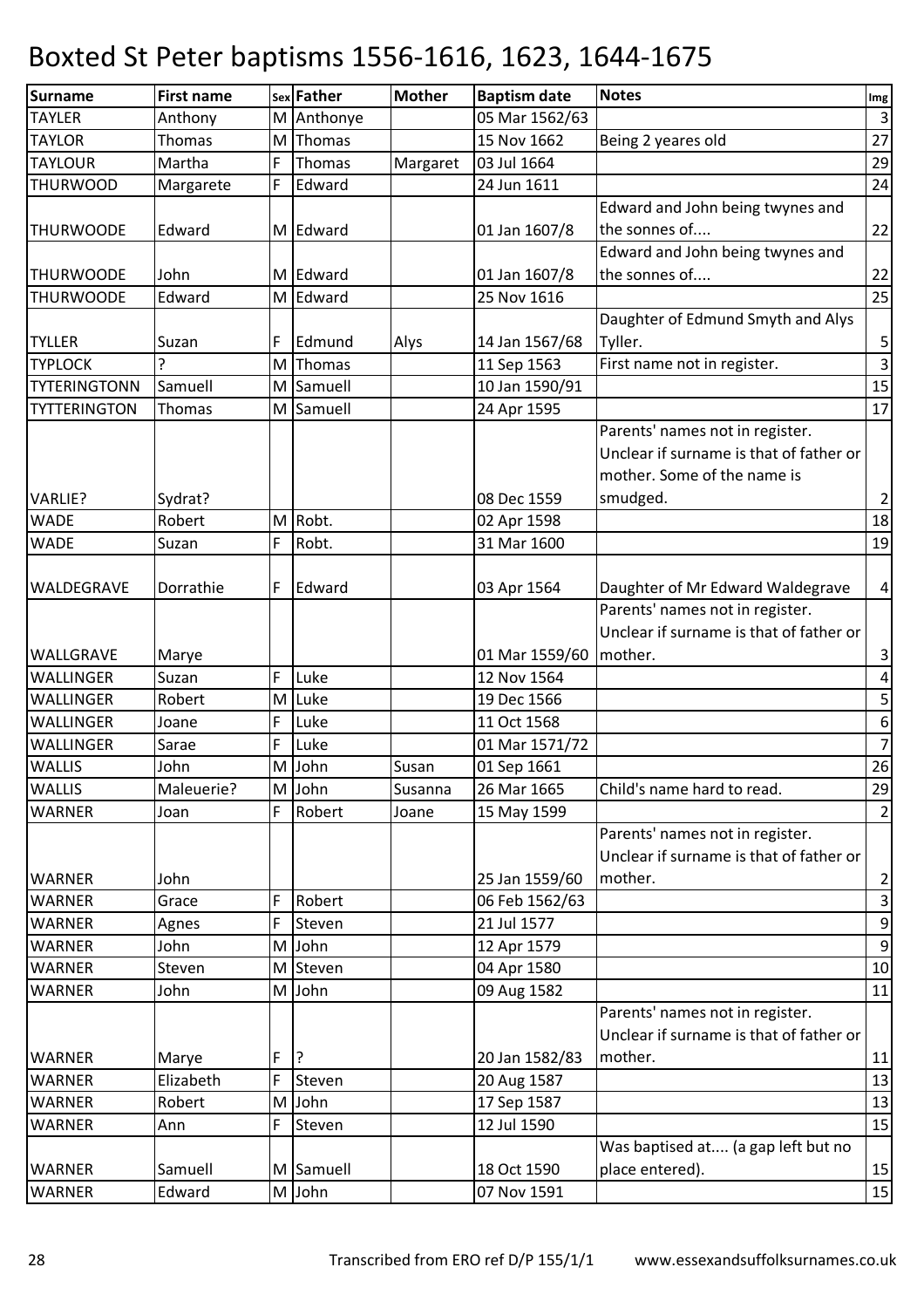| <b>Surname</b>   | <b>First name</b> |   | sex Father | <b>Mother</b> | <b>Baptism date</b> | <b>Notes</b>                            | Img              |
|------------------|-------------------|---|------------|---------------|---------------------|-----------------------------------------|------------------|
| <b>WARNER</b>    | William           |   | M Samuell  |               | 06 Oct 1594         |                                         | 17               |
| <b>WARNER</b>    | Christian         | F | Steven     |               | 29 Jun 1595         |                                         | 17               |
| <b>WARNER</b>    | Ann               | F | Steven     |               | 11 Oct 1606         |                                         | 22               |
|                  |                   |   |            |               |                     | Name originally written in as "Mary"    |                  |
| <b>WARNER</b>    | Martha            | F | Steven     |               | 29 Sep 1607         | then changed to "Martha".               | 22               |
| <b>WARNER</b>    | Mary              | F | John       |               | 01 Dec 1613         |                                         | 25               |
| <b>WARNER</b>    | Abigall           | F | Willm.     |               | 02 Jun 1614         |                                         | 25               |
| <b>WARNER</b>    | Marye             | F | Edward     |               | 19 Jun 1616         |                                         | 25               |
| <b>WARNER</b>    | Marthae           | F | John       |               | 25 Nov 1616         |                                         | 25               |
| WARNERE          | John              |   | M John     |               | 18 Apr 1612         |                                         | 24               |
| <b>WARNNER</b>   | John              | M | Willm.     |               | 09 Sep 1612         |                                         | 24               |
| <b>WEBB</b>      | Marye             | F | Edward     |               | 10 Jul 1616         |                                         | 25               |
| <b>WELLES</b>    | Joane             | F | Richard    |               | 03 Oct 1585         |                                         | 12               |
| WELLES           | Margret           | F | Richd.     |               | 31 May 1590         |                                         | 14               |
| <b>WELLOCK</b>   | Margerye          | F | Rychard    |               | 01 Sep 1577         |                                         | $\boldsymbol{9}$ |
| <b>WELLOCK</b>   | George            | M | William    |               | 09 Oct 1603         |                                         | 21               |
| <b>WELLOCK</b>   | Cathryn           | F | Willm.     |               | 01 Apr 1605         |                                         | 21               |
| <b>WELLOCK</b>   | Phelipp           | M | Phillip    |               | 18 Feb 1615/16      |                                         | 25               |
| <b>WELLOCK</b>   | Jeremie           |   | M Robert   | Elizabeth     | 09 Nov 1662         | Born 15 Feb 1660/1                      | 26               |
| <b>WELLOCK</b>   | Edward            | M | Robart     | Mary          | 22 Feb 1668/69      | Born on St Swithin's Day 1667.          | 30               |
| <b>WELLOCK</b>   | Thomas            | M | Edward     | Mary          | 22 Feb 1668/69      |                                         | 30               |
| <b>WELLOCK</b>   | Ralfe             |   | M Rob.     | Mary          | 21 Sep 1671         |                                         | 30               |
| WELLS            | Marye             | F | Richard    |               | 08 Oct 1587         |                                         | 13               |
| <b>WENLOCK</b>   | William           | M | William    |               | 26 Feb 1608/9       |                                         | 23               |
| WENLOCKE         | Phillip           | M | Adam       |               | $* * 1580$          | Full date not in register.              | $10\,$           |
| WHEELLEY         | John              | M | John       | Mary          | 29 Apr 1667         |                                         | 60               |
| <b>WHITE</b>     | Ann               | F | Willm.     |               | 26 Apr 1579         |                                         | $\boldsymbol{9}$ |
| <b>WHITE</b>     | William           | M | William    |               | 22 Apr 1582         |                                         | 11               |
| <b>WILY</b>      | Ann               | F | John       | Elizabeth     | 11 Feb 1661/62      | Born 10 April 1660                      | 26               |
| <b>WILY</b>      | William           |   | M John     | Elizabeth     | 11 Feb 1661/62      |                                         | 26               |
| <b>WILY</b>      | Mary              | F | Thomas     | Elizabeth     | 09 Dec 1669         |                                         | 30               |
| <b>WILY</b>      | John              |   | M Thomas   | Elizabeth     | 30 Jan 1671/72      |                                         | 30               |
| <b>WITHERSBY</b> | Sarah             | F | William    |               | 15 Nov 1662         | Being 8 yeares old                      | 27               |
| <b>WITHERSBY</b> | Martha            | F | William    |               | 15 Nov 1662         | Being 6 yeares old                      | 27               |
| <b>WIX</b>       | Peter             |   | M Robert   |               | 31 Jan 1573/74      |                                         | $\overline{7}$   |
| <b>WOODE</b>     | Jefferye          |   | M Jeffrye  |               | 28 Feb 1610/11      | Was baptized on thurseday               | 24               |
| <b>WOODTHORP</b> | Margerye          | F | William    |               | 13 Apr 1609         |                                         | 23               |
|                  |                   |   |            |               |                     | First name and full date not in         |                  |
|                  |                   |   |            |               |                     | register. Between baptisms in May       |                  |
| <b>WYCKES</b>    |                   |   | M Robert   |               | * Jun 1581          | and June.                               | 10               |
| <b>WYLES</b>     | Margret           | F | Robert     |               | 20 Mar 1562/63      |                                         | $\mathbf{3}$     |
|                  |                   |   |            |               |                     | Parents' names not in register.         |                  |
|                  |                   |   |            |               |                     | Unclear if surname is that of father or |                  |
| <b>WYNSLYE</b>   | <b>Marcus</b>     |   |            |               | 28 May 1560         | mother.                                 | $\mathbf{3}$     |
|                  |                   |   |            |               |                     | Parents' names not in register.         |                  |
|                  |                   |   |            |               |                     | Unclear if surname is that of father or |                  |
| <b>WYNSLYE</b>   | Mathew            |   |            |               | 28 May 1560         | mother.                                 | $\mathbf{3}$     |
| <b>WYX</b>       | Robert            |   | M Robert   |               | 01 Oct 1572         |                                         | $\overline{z}$   |